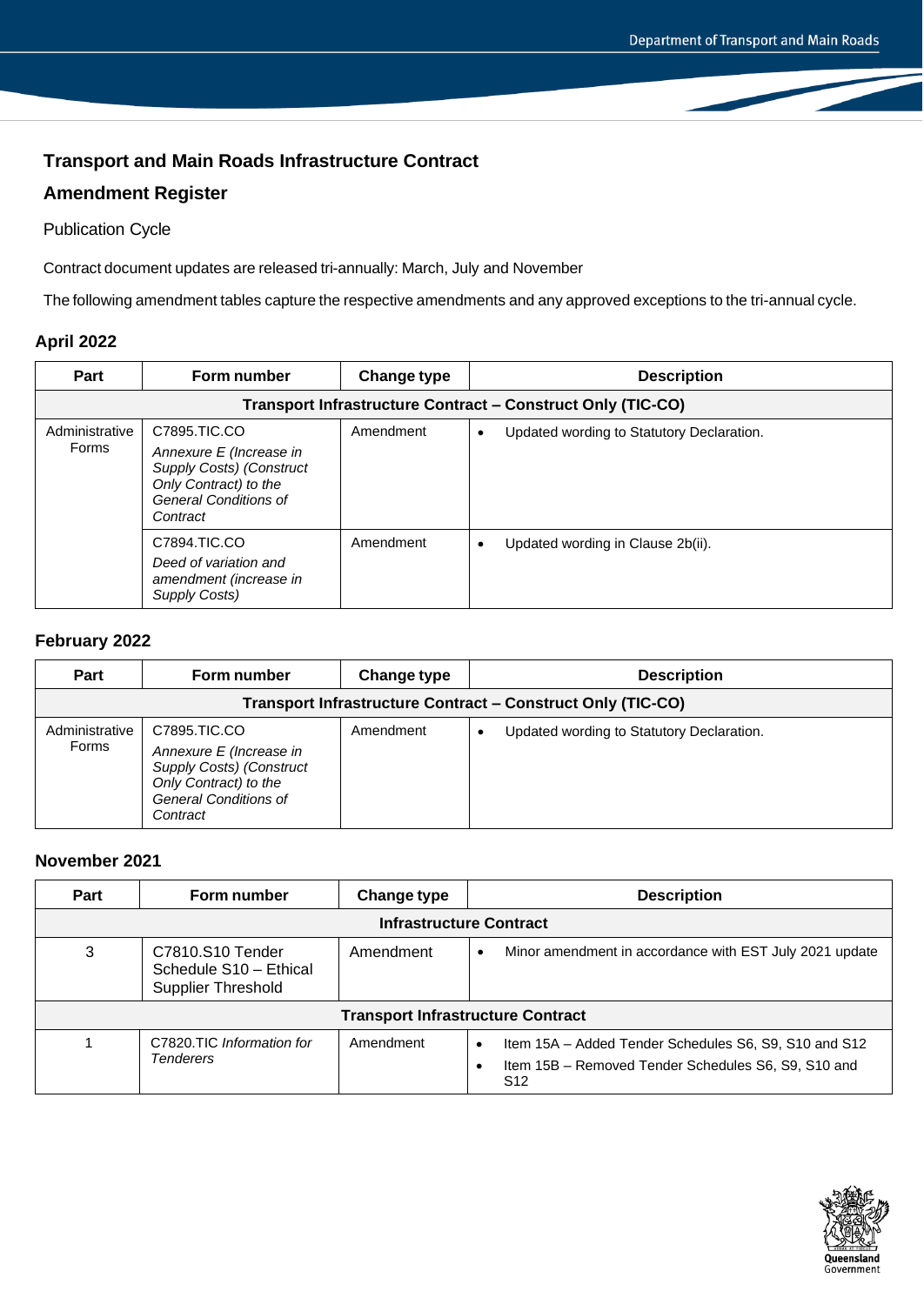| Part           | Form number                                                         | <b>Change type</b> | <b>Description</b>                                                                                                                                                                                                                                                                                                       |
|----------------|---------------------------------------------------------------------|--------------------|--------------------------------------------------------------------------------------------------------------------------------------------------------------------------------------------------------------------------------------------------------------------------------------------------------------------------|
| 2              | C7821.TIC Conditions of<br>Tendering                                | Amendment          | Clause 29 - Additional Clause 99.4 (EST and ESM) from<br>$\bullet$<br>Conditions of Tendering Annexure was removed and hard<br>wired into Conditions of Tendering. This clause has been<br>updated to comply with current EST and ESM (July 2021)<br>Clause 30 - Tender Schedules S6, S9, S10 and S12 added<br>$\bullet$ |
|                |                                                                     |                    | as mandatory tender schedules<br>Clause 32 - Removed S6, S9, S10 and S12 form project<br>$\bullet$<br>specific tender schedules                                                                                                                                                                                          |
| $\overline{4}$ | C7830.TIC General<br><b>Conditions of Contract</b>                  | Amendment          | Clause 14.11 - Updated the Clause (EST and ESM) to<br>$\bullet$<br>comply with current EST and ESM (July 2021).                                                                                                                                                                                                          |
|                |                                                                     |                    | Clause 15.3.2 - Minor amendment to 'appointment of<br>$\bullet$<br>Principal Contractor'                                                                                                                                                                                                                                 |
|                |                                                                     |                    | Clause 15.4.4 - Minor amendment to 'additional contractor<br>$\bullet$<br>obligations'                                                                                                                                                                                                                                   |
|                |                                                                     |                    | Clause 44.2 - Minor amendment to this cluse. New sub item<br>$\bullet$<br>included                                                                                                                                                                                                                                       |
| 5              | C7836.TIC Clause Bank                                               | Amendment          | Clause 12.4 - Minor amendment. date of acceptance of<br>$\bullet$<br>tender changed to date of possession of site                                                                                                                                                                                                        |
|                |                                                                     |                    | Transport Infrastructure Contract - Construct Only (TIC-CO)                                                                                                                                                                                                                                                              |
| $\overline{2}$ | C7822.TIC.CO Conditions of<br><b>Tendering Annexure</b>             | Amendment          | Minor amendment to Clause 99.1. Minor update to item<br>$\bullet$<br>numbers due to changes to Clause numbers                                                                                                                                                                                                            |
|                |                                                                     |                    | Remove Clause 99.4 from Annexure. This clause now<br>$\bullet$<br>included in Conditions of Tendring                                                                                                                                                                                                                     |
| 8              | Other documents                                                     | Amendment          | Updated IPP reporting template<br>$\bullet$                                                                                                                                                                                                                                                                              |
| 4              | C7831.TIC.CO Conditions of<br>Contract Annexure A                   | Amendment          | Item 43A - Guidance note updated<br>$\bullet$                                                                                                                                                                                                                                                                            |
|                |                                                                     |                    | Transport Infrastructure Contract - Design and Construct (TIC-DC)                                                                                                                                                                                                                                                        |
| $\overline{2}$ | C7822.TIC.DC Conditions of<br><b>Tendering Annexure</b>             | Amendment          | Remove Clause 99.13 from Annexure. This clause now<br>$\bullet$<br>included in Conditions of Tendring                                                                                                                                                                                                                    |
|                |                                                                     |                    | Minor update to item numbers due to changes to Clause<br>$\bullet$<br>numbers                                                                                                                                                                                                                                            |
| 4              | C7831.TIC.DC General<br><b>Conditions of Contract</b><br>Annexure A | Amendment          | Item 43A - Guidance note updated<br>$\bullet$                                                                                                                                                                                                                                                                            |
|                | C7833.TIC.DC General<br><b>Conditions of Contract</b><br>Annexure C | Amendment          | Minor amendment to SWTC 4.4.1<br>$\bullet$                                                                                                                                                                                                                                                                               |
|                |                                                                     |                    | <b>Transport Infrastructure Contract - Sole Invitation</b>                                                                                                                                                                                                                                                               |
| $\overline{4}$ | C7831.TIC.SI General<br><b>Conditions of Contract</b><br>Annexure A | <b>New</b>         | Included new Item 16B (WHS Accreditation)                                                                                                                                                                                                                                                                                |
|                |                                                                     |                    | Minor Infrastructure Contract - Construct Only (MIC-CO)                                                                                                                                                                                                                                                                  |
| $\mathbf{1}$   | C7820.MIC.CO -<br>Information for Tenderers                         | Amendment          | Item 15A (mandatory tender schedules) - Include S6 and S9<br>$\bullet$                                                                                                                                                                                                                                                   |
| $\overline{2}$ | C7821.MIC.CO - Conditions<br>of Tendering                           | Amendment          | Clause 29 - Additional Clause 99.1 (EST and ESM) from<br>$\bullet$<br>Conditions of Tendering Annexure was removed and hard<br>wired into Conditions of Tendering. This clause has been<br>updated to comply with current EST and ESM (July 2021)                                                                        |
| 2              | C7822.MIC.CO - Conditions<br><b>Contract Annexure</b>               | Amendment          | Removed Clause 99.1 from the Annexure. Updated Clause<br>$\bullet$<br>now in Condition of Tendering                                                                                                                                                                                                                      |
| 3              | C7810.M5.MIC.CO                                                     | Amendment          | Minor amendment - Remove cash security requirement<br>$\bullet$                                                                                                                                                                                                                                                          |
| $\overline{4}$ | C7830.MIC General<br><b>Conditions of Contract</b>                  | Amendment          | Clause 14.7 - Updated the Clause (EST and ESM) to comply<br>$\bullet$<br>with current EST and ESM (July 2021)                                                                                                                                                                                                            |
|                |                                                                     |                    | Include new item for Clause 44.2b) - Default by the<br>$\bullet$<br>contractor                                                                                                                                                                                                                                           |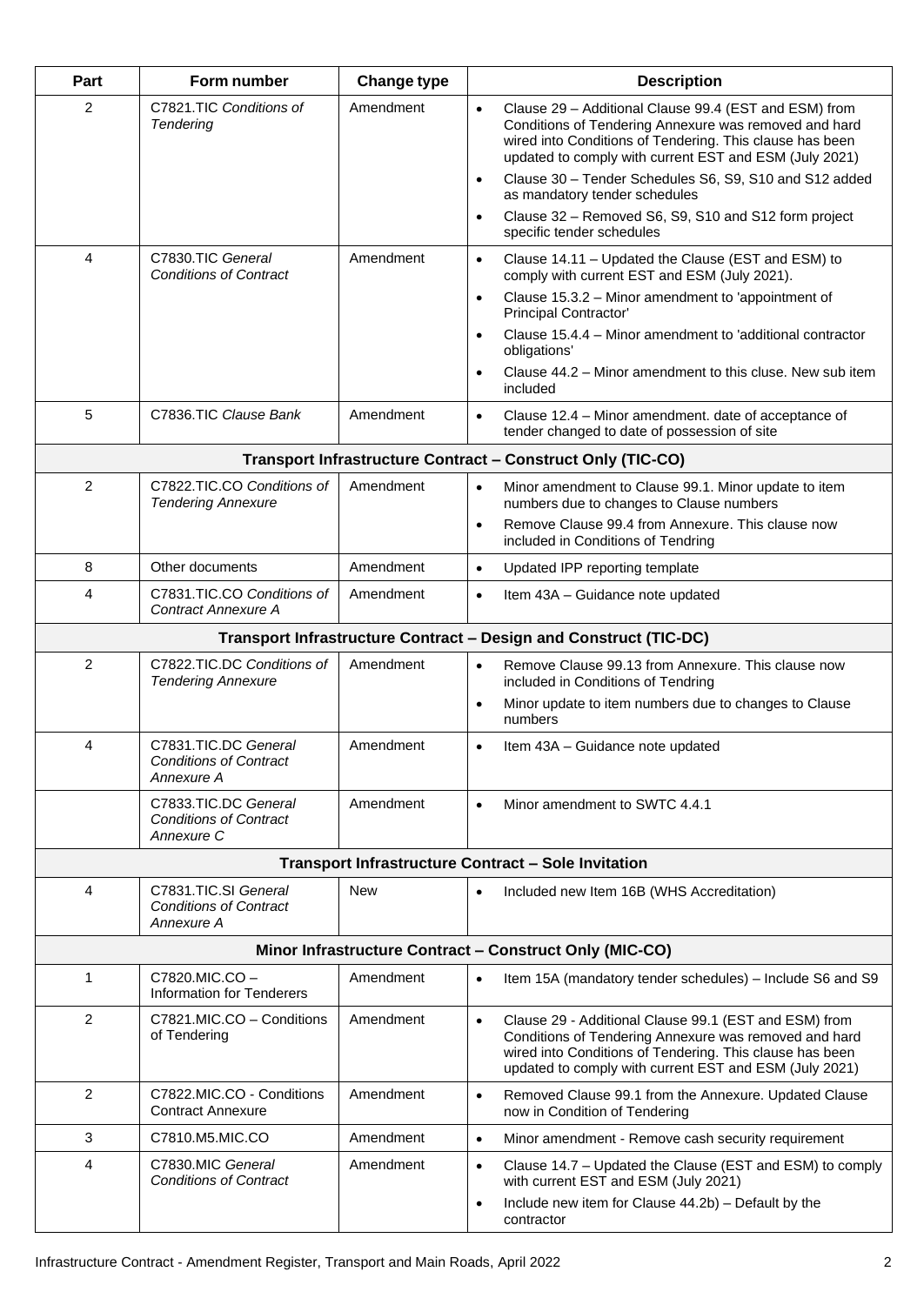| Part | Form number           | Change type | <b>Description</b>                                                                                  |
|------|-----------------------|-------------|-----------------------------------------------------------------------------------------------------|
| 5    | C7836.MIC Clause Bank | Amendment   | Clause 5.4 – Minor amendment. date of acceptance of tender<br>changed to date of possession of site |
|      |                       | <b>New</b>  | Inclusion of Drone Service                                                                          |

# **September 2021**

| Part                           | Form number                                                                                                                       | <b>Change type</b> | <b>Description</b>                               |  |  |
|--------------------------------|-----------------------------------------------------------------------------------------------------------------------------------|--------------------|--------------------------------------------------|--|--|
| <b>Infrastructure Contract</b> |                                                                                                                                   |                    |                                                  |  |  |
| Administrative<br>Forms        | C7895.TIC.CO<br>Annexure E (Increase in<br>Supply Costs) (Construct<br>Only Contract) to the<br>General Conditions of<br>Contract | Amendment          | Updated wording in Clause 40A.1 (a)<br>$\bullet$ |  |  |
|                                |                                                                                                                                   |                    |                                                  |  |  |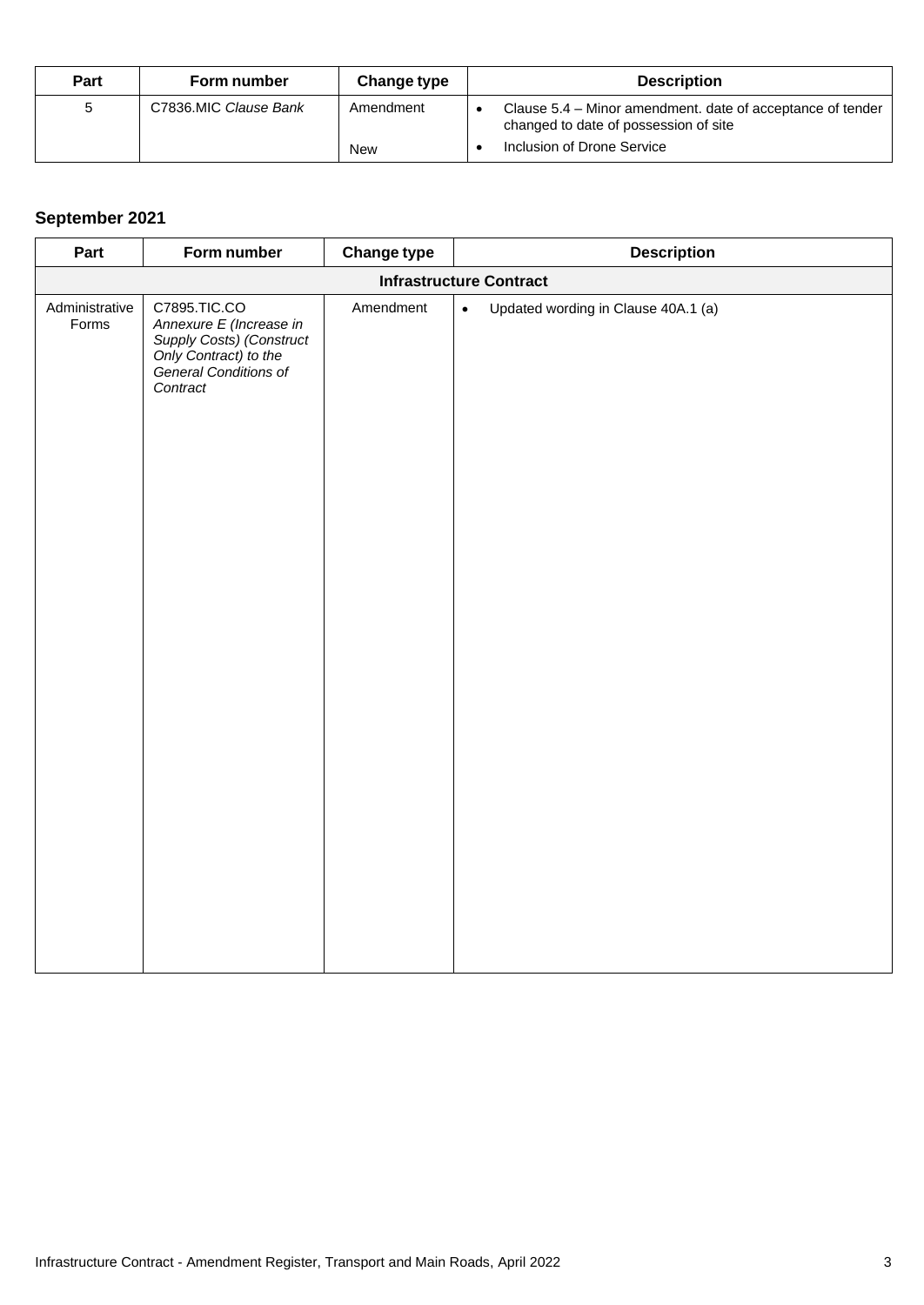## **August 2021 (2)**

| Part                    | Form number                                                                                                                       | <b>Change type</b> | <b>Description</b>                                                                                                    |  |  |
|-------------------------|-----------------------------------------------------------------------------------------------------------------------------------|--------------------|-----------------------------------------------------------------------------------------------------------------------|--|--|
|                         | <b>Infrastructure Contract</b>                                                                                                    |                    |                                                                                                                       |  |  |
| Administrative<br>Forms | C7894.TIC.CO<br>Deed of variation and<br>amendment (Increase in<br>Supply Costs)                                                  | New                | Deed of variation and amendment (increase in supply costs)<br>$\bullet$                                               |  |  |
|                         | C7895.TIC.CO<br>Annexure E (Increase in<br>Supply Costs) (Construct<br>Only Contract) to the<br>General Conditions of<br>Contract | New                | Annexure E (Increase in Supply Costs) (Construct Only<br>$\bullet$<br>Contract) to the General Conditions of Contract |  |  |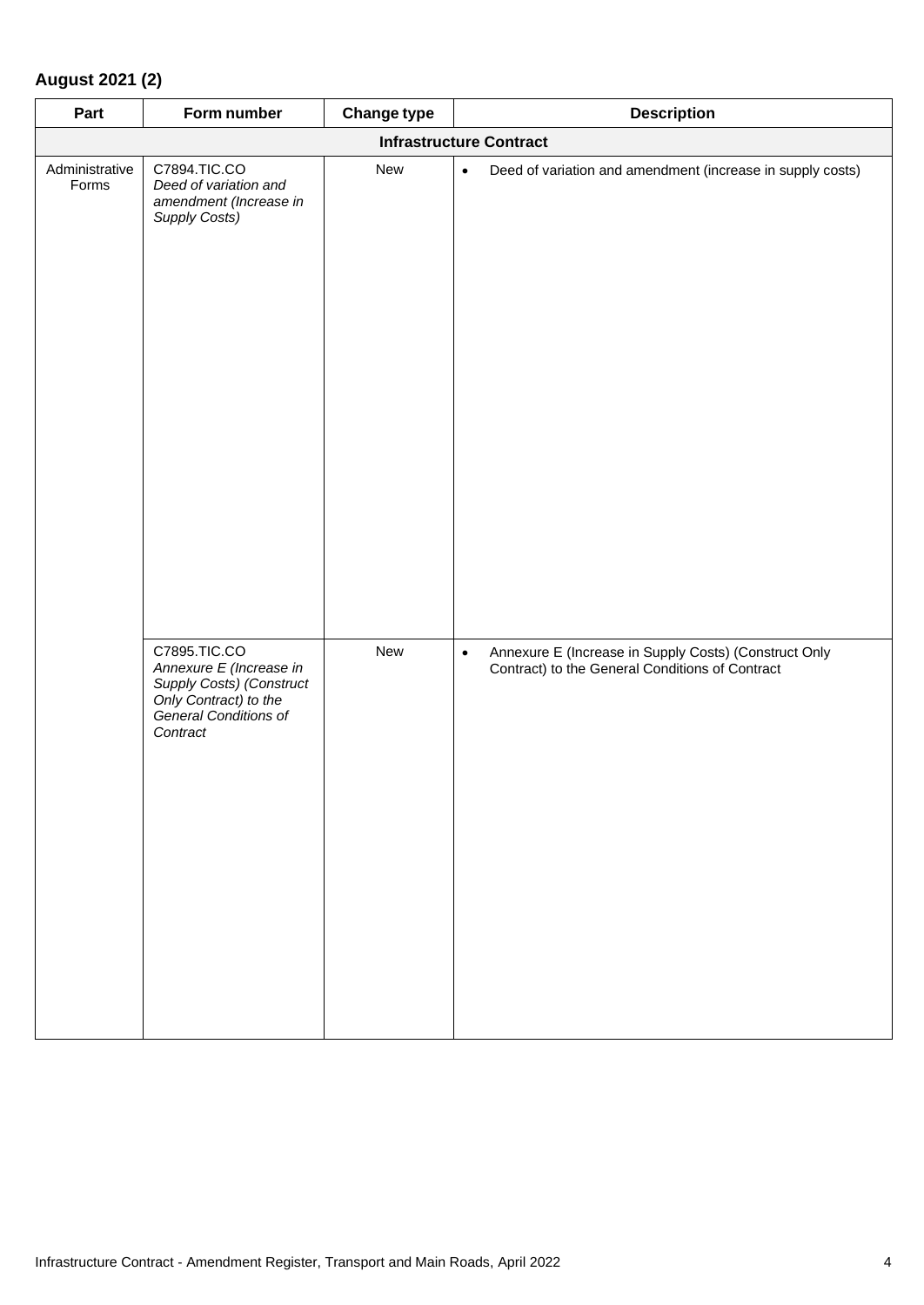## **August 2021**

| Part           | Form number         | <b>Change type</b> | <b>Description</b>                                                   |
|----------------|---------------------|--------------------|----------------------------------------------------------------------|
|                |                     |                    | <b>Infrastructure Contract</b>                                       |
|                |                     |                    |                                                                      |
|                |                     |                    |                                                                      |
|                |                     |                    |                                                                      |
|                |                     |                    |                                                                      |
|                |                     |                    |                                                                      |
|                |                     |                    |                                                                      |
|                |                     |                    |                                                                      |
| Administrative | C7815               | Amendment          |                                                                      |
| Forms          | Notice to Tenderers |                    | Updated receipt acknowledgement for tender submissions.<br>$\bullet$ |
|                |                     |                    |                                                                      |
|                |                     |                    |                                                                      |
|                |                     |                    |                                                                      |
|                |                     |                    |                                                                      |
|                |                     |                    |                                                                      |
|                |                     |                    |                                                                      |

| <b>Part</b> | Form number                                                                    | <b>Change type</b>                       | <b>Description</b>                                                                                                                                                                                                                                                                                                                                                                                                   |
|-------------|--------------------------------------------------------------------------------|------------------------------------------|----------------------------------------------------------------------------------------------------------------------------------------------------------------------------------------------------------------------------------------------------------------------------------------------------------------------------------------------------------------------------------------------------------------------|
|             |                                                                                |                                          | <b>Infrastructure Contract</b>                                                                                                                                                                                                                                                                                                                                                                                       |
| 3           | C7810.S6 Tender<br>Schedule S6 Queensland<br>Government Compliance<br>Schedule | Amendment                                | Added to Part 3, Sole Invitation of Transport Infrastructure<br>$\bullet$<br>Contract and Minor Infrastructure Contracts (May 2021)                                                                                                                                                                                                                                                                                  |
|             |                                                                                | <b>Transport Infrastructure Contract</b> |                                                                                                                                                                                                                                                                                                                                                                                                                      |
|             | C7820.TIC Information for<br>Tenderers                                         | Amendment                                | Item 10A – minor amendments to content<br>$\bullet$<br>Item 15B – Included Tender Schedule S7 and S12<br>$\bullet$                                                                                                                                                                                                                                                                                                   |
| 2           | C7821.TIC Conditions of<br>Tendering                                           | Amendment                                | • Clause $26.2$ – weblink corrected<br>• Clause 26.3 – Minor amendments to additional requirement for<br>joint ventures<br>Clause 31.7 – reinstate to submit tender schedule S7 (Severe<br>$\bullet$<br>Weather Management Plan outline) or Severe Weather<br>Management Plan<br>Clause 31.11 – corrected reference from Clause 99.5 to<br>Clause 16 (May 2021)<br>Clause 31.12 – new clause for tender schedule S12 |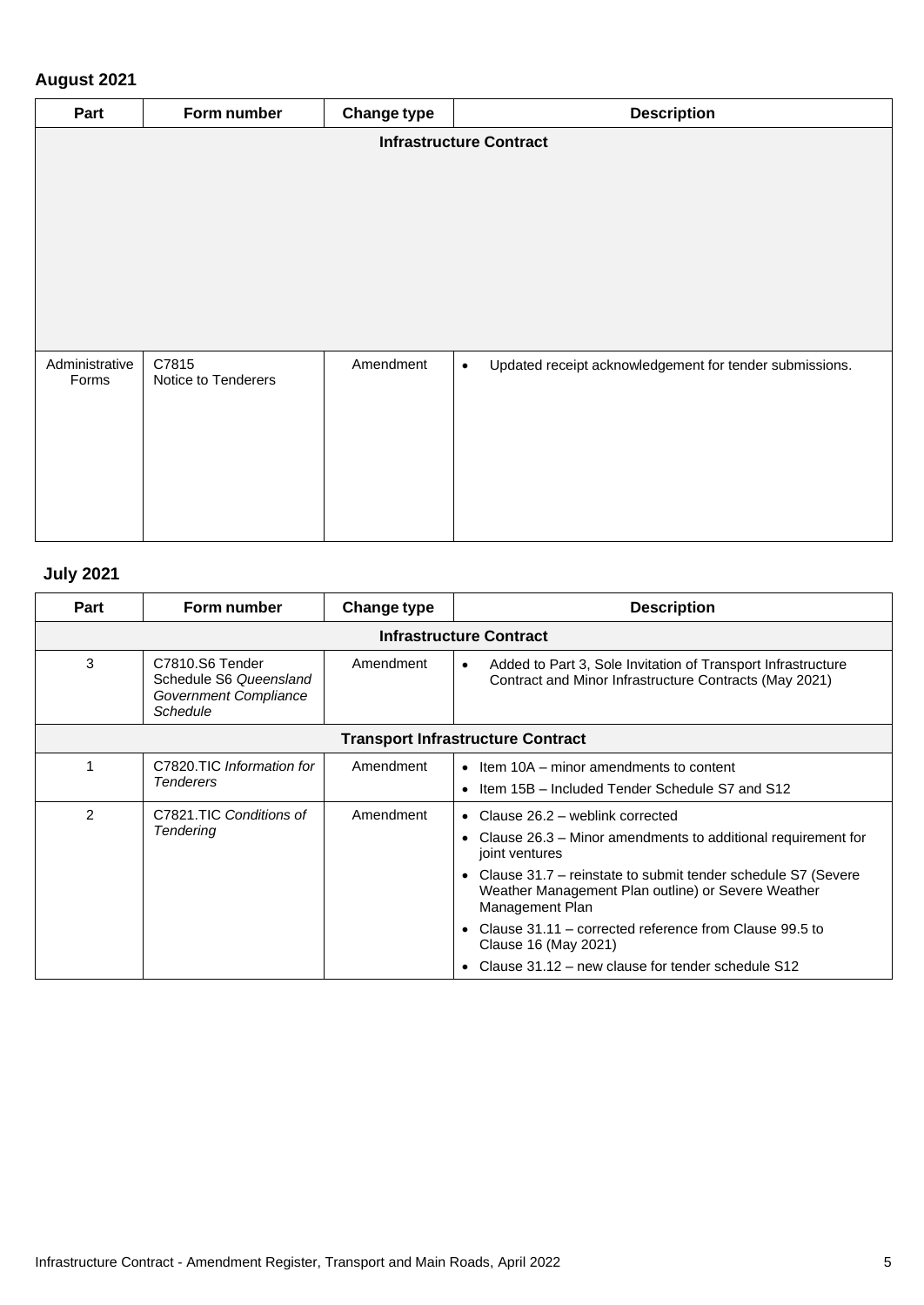| Part           | Form number                                                                        | <b>Change type</b> | <b>Description</b>                                                                                                                                                                                                                                 |
|----------------|------------------------------------------------------------------------------------|--------------------|----------------------------------------------------------------------------------------------------------------------------------------------------------------------------------------------------------------------------------------------------|
| 3              | C7810.S7.TIC Tender<br><b>Schedule Severe</b><br><b>Weather Management</b><br>Plan | <b>New</b>         | • Previously withdrawn, this Schedule has been reintroduced as of<br><b>July 2021</b>                                                                                                                                                              |
|                | C7810.S12.TIC Tender<br>Schedule S12 Waste to<br>Resource Plan                     | <b>New</b>         | • Included new tender schedule S12                                                                                                                                                                                                                 |
| 4              | C7830.TIC General<br><b>Conditions of Contract</b>                                 | Amendment          | • Clause 8.11 – Minor amendment to clause – media releases<br>Include Clause 14.9 (QPP), 14.10 (Best Practice Principles),<br>$\bullet$<br>14.11 (EST and ESM) - These clauses previously included in<br>Clause Bank and now hard wired in to GCoC |
|                |                                                                                    |                    | Clause 32 - Major changes to quality assurance clause requiring<br>Contractor to provide the Department with copies of quality<br>records for use both under the contract and for other purposes.                                                  |
|                |                                                                                    |                    | Clause 33.3.1 b) - Utility Relocation Plan included                                                                                                                                                                                                |
|                |                                                                                    |                    | Clause 44.2 (Default by the Contractor) - Minor amendment<br>$\bullet$                                                                                                                                                                             |
|                |                                                                                    |                    | Clause 50.1 (Warranties by joint ventures) - Minor amendment<br>$\bullet$                                                                                                                                                                          |
|                | C7832.TIC General<br><b>Conditions of Contract</b><br>Annexure B                   | Amendment          | • Clause 5.3 Item a) - changed 730 days to 365 days                                                                                                                                                                                                |
| 5              | C7836.TIC Clause Bank                                                              | Amendment          | Remove Clause 99.1 (QPP), 99.2 (Best Practice Principles)<br>$\bullet$<br>and 99.3 (EST and ESM) - These clauses have been included<br>with GCoC                                                                                                   |
|                |                                                                                    |                    | Clause 12.4 - additional requirement included<br>$\bullet$                                                                                                                                                                                         |
|                |                                                                                    |                    | Transport Infrastructure Contract - Construct Only (TIC-CO)                                                                                                                                                                                        |
| $\overline{2}$ | C7822.TIC.CO Conditions<br>of Tendering Annexure                                   | Amendment          | Include Annexure Item 13G(a) and (b) for Severe Weather<br>$\bullet$<br>Management Plan out line and Severe Weather Management<br>Plan                                                                                                             |
| 4              | C7831.TIC.CO Conditions<br>of Contract Annexure A                                  | Amendment          | $\bullet$ Items 31B - minor amendments                                                                                                                                                                                                             |
|                |                                                                                    |                    | Transport Infrastructure Contract - Design and Construct (TIC-DC)                                                                                                                                                                                  |
| $\overline{2}$ | C7822.TIC.DC Conditions<br>of Tendering Annexure                                   | Amendment          | Include Annexure Item 13G(a) and (b) for Severe Weather<br>$\bullet$<br>Management Plan out line and Severe Weather Management<br><b>Plan</b>                                                                                                      |
| 4              | C7831.TIC.DC General<br><b>Conditions of Contract</b><br>Annexure A                | Amendment          | $\bullet$ Item 36 – Minor amendments                                                                                                                                                                                                               |
|                |                                                                                    |                    | <b>Transport Infrastructure Contract - Sole Invitation</b>                                                                                                                                                                                         |
| 4              | C7831.TIC.SI General<br><b>Conditions of Contract</b><br>Annexure A                | Amendment          | Website link corrected (May 2021)                                                                                                                                                                                                                  |
|                |                                                                                    |                    | Minor Infrastructure Contract - Construct Only (MIC-CO)                                                                                                                                                                                            |
| 4              | C7830.MIC General<br><b>Conditions of Contract</b>                                 | Amendment          | • Clause 8.11 – Minor amendment to clause – media releases<br>• Include Clause 14.7 – EST and ESM. This clause previously<br>included in Clause Bank and now hard wired into MIC GCoC                                                              |
| 5              | C7836.MIC Clause Bank                                                              | Amendment          | • Remove Clause 99.1 (EST and ESM) - This clause now has<br>been included with MIC GCoC<br>Clause 8 - Weblink corrected                                                                                                                            |

#### **March 2021**

| Part                                                        | Form number                               | Change type | <b>Description</b>                                                                              |  |
|-------------------------------------------------------------|-------------------------------------------|-------------|-------------------------------------------------------------------------------------------------|--|
| Transport Infrastructure Contract - Construct Only (TIC-CO) |                                           |             |                                                                                                 |  |
|                                                             | C7820 Information for<br><b>Tenderers</b> | New         | Item 15B - Included new tender schedule S11 - Indigenous<br><b>Participation Target Outline</b> |  |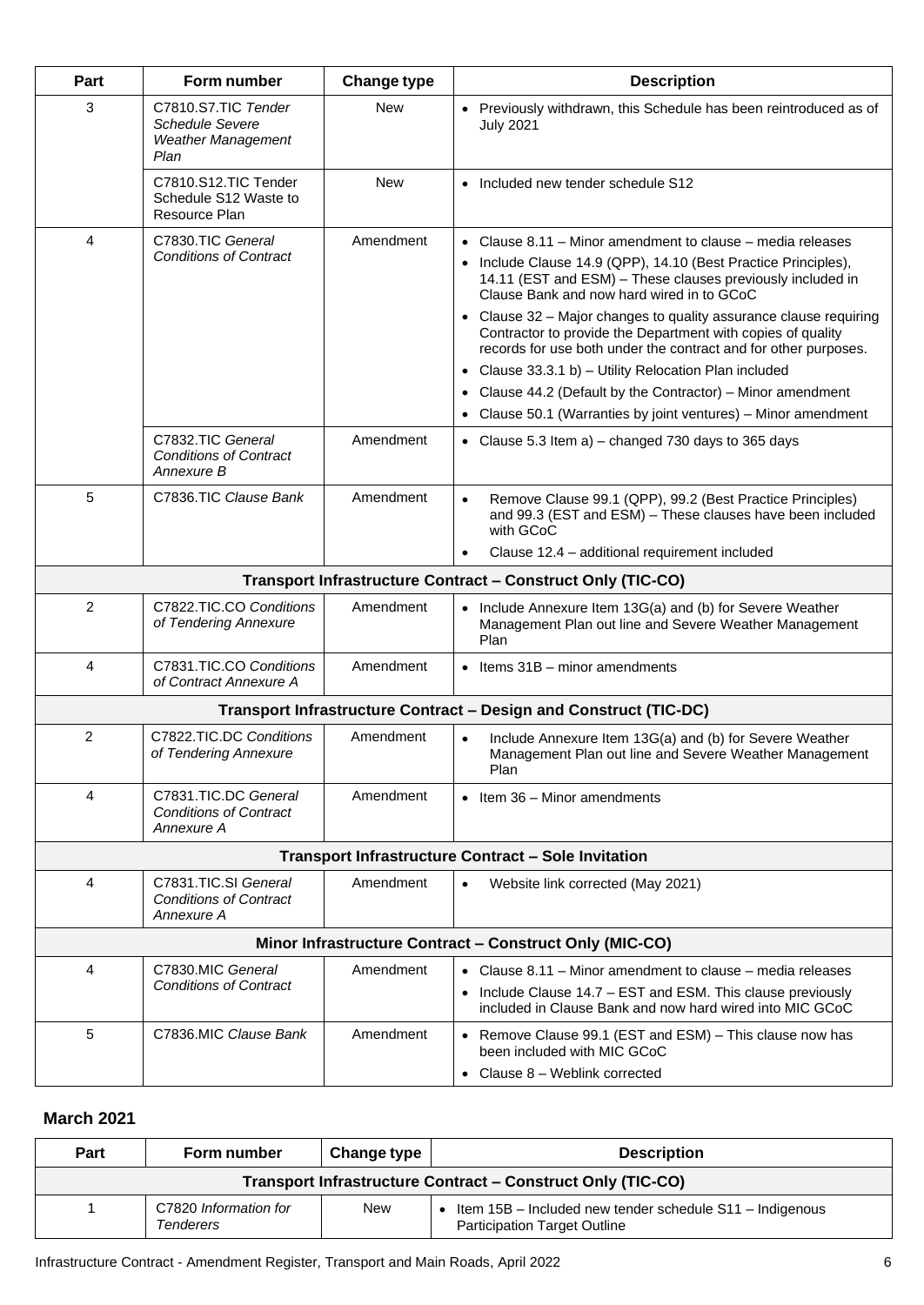| Part | Form number                                                                          | <b>Change type</b>      | <b>Description</b>                                                                                                                                                                                                                                                                                                                                                                                                                                                            |
|------|--------------------------------------------------------------------------------------|-------------------------|-------------------------------------------------------------------------------------------------------------------------------------------------------------------------------------------------------------------------------------------------------------------------------------------------------------------------------------------------------------------------------------------------------------------------------------------------------------------------------|
| 2    | C7821 Conditions of<br>Tendering<br>C7822 Conditions of<br><b>Tendering Annexure</b> | <b>New</b><br>Amendment | • Included new Clause 17.3 - Mandatory Criteria<br>Clause 22.2 – amendments to insurance information<br>Included Clause 31.11 - Indigenous Participation Target Outline<br>$\bullet$<br>Item 7B – minor amendments to guidance note<br>$\bullet$<br>New inclusion of items 8C and 8D for mandatory assessment criteria<br>$\bullet$                                                                                                                                           |
|      |                                                                                      |                         | Item 9F - Amendments to the insurance information<br>Item 13E(b) – updated website for WRMP template<br>$\bullet$<br>Item 13N - amendments to the content<br>$\bullet$<br>Clause 99.5 - Amendments to the clause content                                                                                                                                                                                                                                                      |
| 3    | C7810.S11 Tender<br>Schedule S11                                                     | <b>New</b>              | Included new tender schedule with Excel™ worksheet<br>$\bullet$<br>Minor amendments to Schedules M7A and M7B.                                                                                                                                                                                                                                                                                                                                                                 |
| 4    | C7830 General<br><b>Conditions of Contract</b>                                       | <b>New</b><br>Amendment | Included new Clause 5.12 - for composite securities for joint venture<br>tendering<br>• Clause 18 – changed the PAI insurance information website (now in<br>Transport and Main Roads website)<br>Clause 19 - as above<br>$\bullet$<br>Clause $21.4 - as above$<br>$\bullet$<br>Clause $21.5 - as above$<br>Clause 28 - Deleted setting out clause (information now available in<br>Transport and Main Roads Technical Specification<br><b>MRTS56 Construction Surveying)</b> |
|      | C7831 Conditions of<br>Contract Annexure A                                           | Amendment<br>Deletion   | Items 6C and 6D - minor amendments<br>Items 6E and 6F - deleted<br>Items 14D, 14E, 21A, 22A and 22B - minor amendments to<br>$\bullet$<br>insurance information<br>Item 28 - deleted (information now available in MRTS56)<br>$\bullet$<br>Item 29C - minor amendments to guidance note<br>Item 41D – amendment to the content                                                                                                                                                |
| 5    | C7836 Clause Bank                                                                    | Amendment               | • Clause 13 - Amendments to the clause<br>Clause 16 - Indigenous Participation Framework - removed from<br>additional clauses and included as a main clause<br>Clause 17 - added new Clause - Drone Service Engagement<br>Clause 99.4 – Minor amendments to the clause                                                                                                                                                                                                        |
| 8    | Other documents                                                                      | Amendment               | • Updated IPP reporting template                                                                                                                                                                                                                                                                                                                                                                                                                                              |
|      |                                                                                      |                         | Transport Infrastructure Contract - Design and Construct (TIC-DC)                                                                                                                                                                                                                                                                                                                                                                                                             |
| 4    | C7831.DC General<br><b>Conditions of Contract</b><br>Annexure A                      | Amendment               | Items 21B, 21C, 21D and 21E - Minor amendments to clause<br>$\bullet$<br>number<br>Items 14D, 14E, 21A, 22A, 22B, 24A, 29A, 29C, 39A, 41D(a),<br>$\bullet$<br>$41D(b)$ – minor amendment                                                                                                                                                                                                                                                                                      |
|      |                                                                                      |                         | <b>Transport Infrastructure Contract - Sole Invitation (TIC-SI)</b>                                                                                                                                                                                                                                                                                                                                                                                                           |
| 4    | C7831.SI General<br><b>Conditions of Contract</b><br>Annexure A                      | Amendment               | $\bullet$ Item 21A – Minor amendments<br>Item 22B - Minor amendments<br>$\bullet$<br>Item 28 - Deleted (information now available in Transport and Main<br>Roads Technical Specification MRTS56 Construction Surveying)<br>Item 29A, 29C - Minor amendments                                                                                                                                                                                                                   |
|      |                                                                                      |                         | Minor Infrastructure Contract - Construct Only (MIC-CO)                                                                                                                                                                                                                                                                                                                                                                                                                       |
| 2    | C7822.MIC.CO<br><b>Conditions of Tendering</b><br>Annexure                           | Amendment               | Item 7B - Minor amendment                                                                                                                                                                                                                                                                                                                                                                                                                                                     |
| 3    | C7830.MIC General<br><b>Conditions of Contract</b>                                   | Amendment               | • Clause 442 - Minor amendment                                                                                                                                                                                                                                                                                                                                                                                                                                                |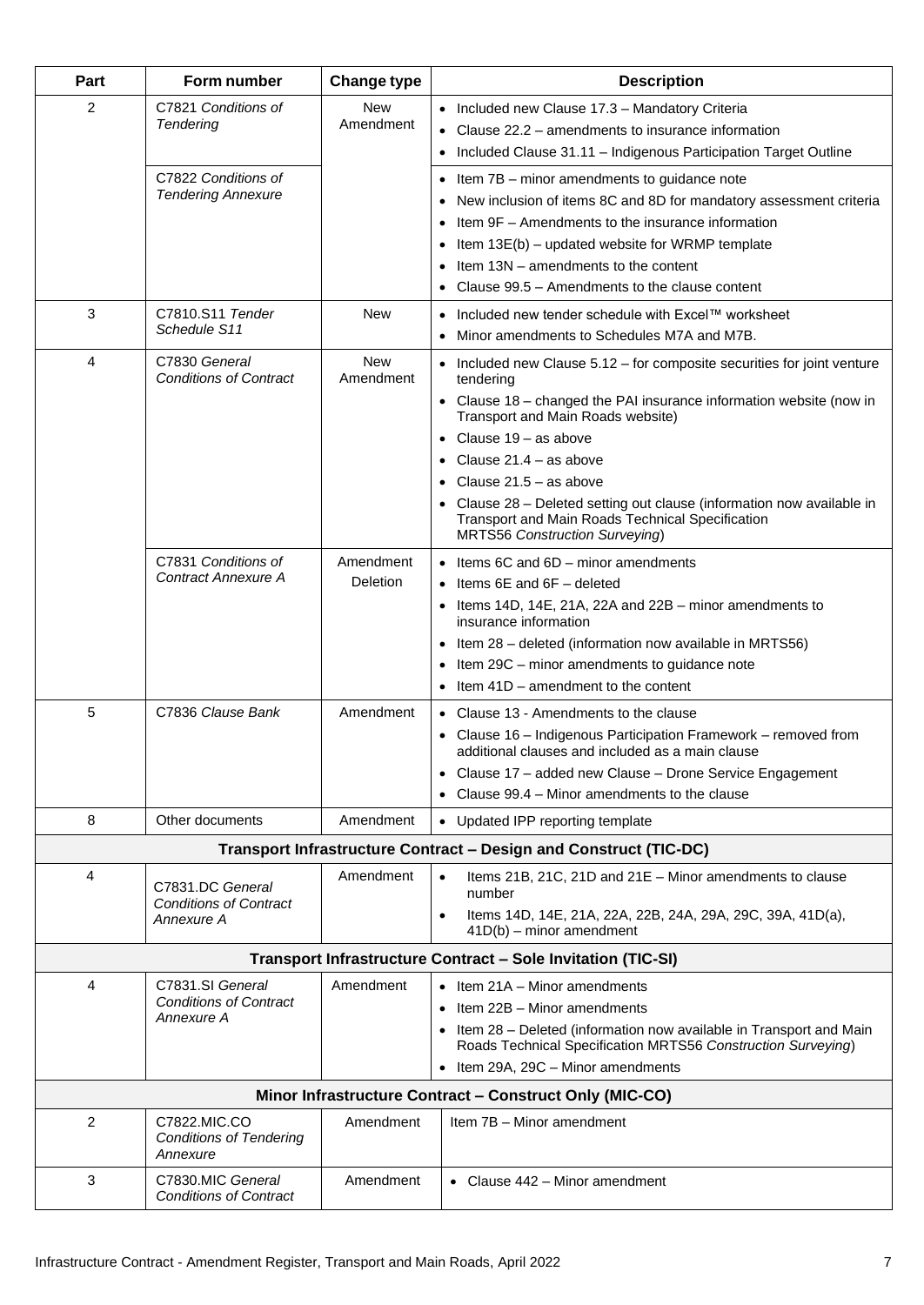| Part | Form number                                                         | Change type | <b>Description</b>                                  |
|------|---------------------------------------------------------------------|-------------|-----------------------------------------------------|
| 4    | C7831.MIC.CO General<br><b>Conditions of Contract</b><br>Annexure A | Amendment   | Item 21A – Minor amendment to insurance information |

#### **November 2020**

#### **TIC-CO**

| Part           | Form number                                               | <b>Change type</b>       | <b>Description</b>                                                                                                                                          |
|----------------|-----------------------------------------------------------|--------------------------|-------------------------------------------------------------------------------------------------------------------------------------------------------------|
| 1              | C7805<br>Formal Instrument of<br>agreement                | Amendment                | • Replaced 'Contractor's Representative' by 'Contractor's Delegate'                                                                                         |
| $\overline{2}$ | C7810.M5<br><b>Tender Schedule M5</b>                     | Amendment                | • Cash is removed                                                                                                                                           |
| 3              | C7810.P5<br>Tender Schedule P5                            | <b>New</b>               | Information added to aware external nominated person<br>$\bullet$                                                                                           |
| 4              | C7810.S4<br><b>Tender Schedule S4</b>                     | Amendment                | Table for supplier details deleted to align with the Queensland<br>$\bullet$<br><b>Charter for Local Content</b>                                            |
| 5              | C7810.S9<br>Tender Schedule S9                            | Amendment                | • Minor amendments                                                                                                                                          |
| 6              | C7821.TIC<br><b>Condition of Tendering</b>                | <b>New</b>               | Clause 14.5.5 - FWBI Act 2012 replaced by BCIIP Act 2016<br>$\bullet$<br>Clause 30.6 – Information added to aware external nominated<br>$\bullet$<br>person |
| $\overline{7}$ | C7822.TIC.CO<br><b>Condition of Tendering</b><br>Annexure | Amendment                | • BAS replaced by QBuild with the updated link                                                                                                              |
| 8              | C7830.TIC                                                 | Amendment,               | Clause 2.1 - new Terms added<br>$\bullet$                                                                                                                   |
|                | General Conditions of<br>Contract                         | <b>New</b>               | Clause 5.7 – cash is removed<br>$\bullet$                                                                                                                   |
|                |                                                           |                          | Clause 8.6.16 – new condition added for the Certificate of Practical<br>$\bullet$<br>Completion                                                             |
|                |                                                           |                          | Clause 14.5.5 - FWBI Act 2012 replaced by BCIIP Act 2016<br>$\bullet$                                                                                       |
|                |                                                           |                          | Clauses 15.3.2(d), 15.4.4(b) and 15.4.6(b) deleted to remove general<br>requirements of Transport and Main Roads' Work Health and Safety<br>policies        |
|                |                                                           |                          | Clause 25 - information added to provide better clarification for<br>$\bullet$<br>Contractor's Representative                                               |
|                |                                                           |                          | Clause 33.2.2(b) updated to widen required reporting information<br>$\bullet$                                                                               |
|                |                                                           |                          | Clause 33.4 - duration no longer than 15 Working Days for all<br>activities                                                                                 |
|                |                                                           |                          | Clause 42.1.1 - 'supporting statement' now part of the Payments Act                                                                                         |
|                |                                                           |                          | Clause 42.1.2 - 'Conformance Report' added under Payment<br>Certificate                                                                                     |
|                |                                                           |                          | Clause 44.2 - new subclauses added to align with current policy<br>$\bullet$                                                                                |
|                |                                                           |                          | Clause 47.3.3 – information amended to better reflect the legal<br>$\bullet$<br>perspective for term of arbitration or litigation                           |
|                |                                                           |                          | Minor updates / amendments throughout the document<br>$\bullet$                                                                                             |
| 9              | C7831.TIC.CO<br>General Conditions of                     | Amendment,<br><b>New</b> | Items 6C and 6D modified by representative to Delegate to be<br>consistent with Item 4                                                                      |
|                | Contract Annexure A                                       |                          | New Items 6E and 6D to be consistent with Item 4<br>$\bullet$                                                                                               |
|                |                                                           |                          | Items 8B and 12A now amended as Mandatory<br>$\bullet$                                                                                                      |
|                |                                                           |                          | Item 29A - minimum percentage added for Contractor's<br>$\bullet$<br>Representative                                                                         |
|                |                                                           |                          | Item 29C - guide note added<br>$\bullet$                                                                                                                    |
|                |                                                           |                          | Item 41d(a) - information amended for Contract details<br>$\bullet$                                                                                         |
| 10             | C7832.TIC<br><b>Conditions of Contract</b>                | Amendment                | • Minor amendments                                                                                                                                          |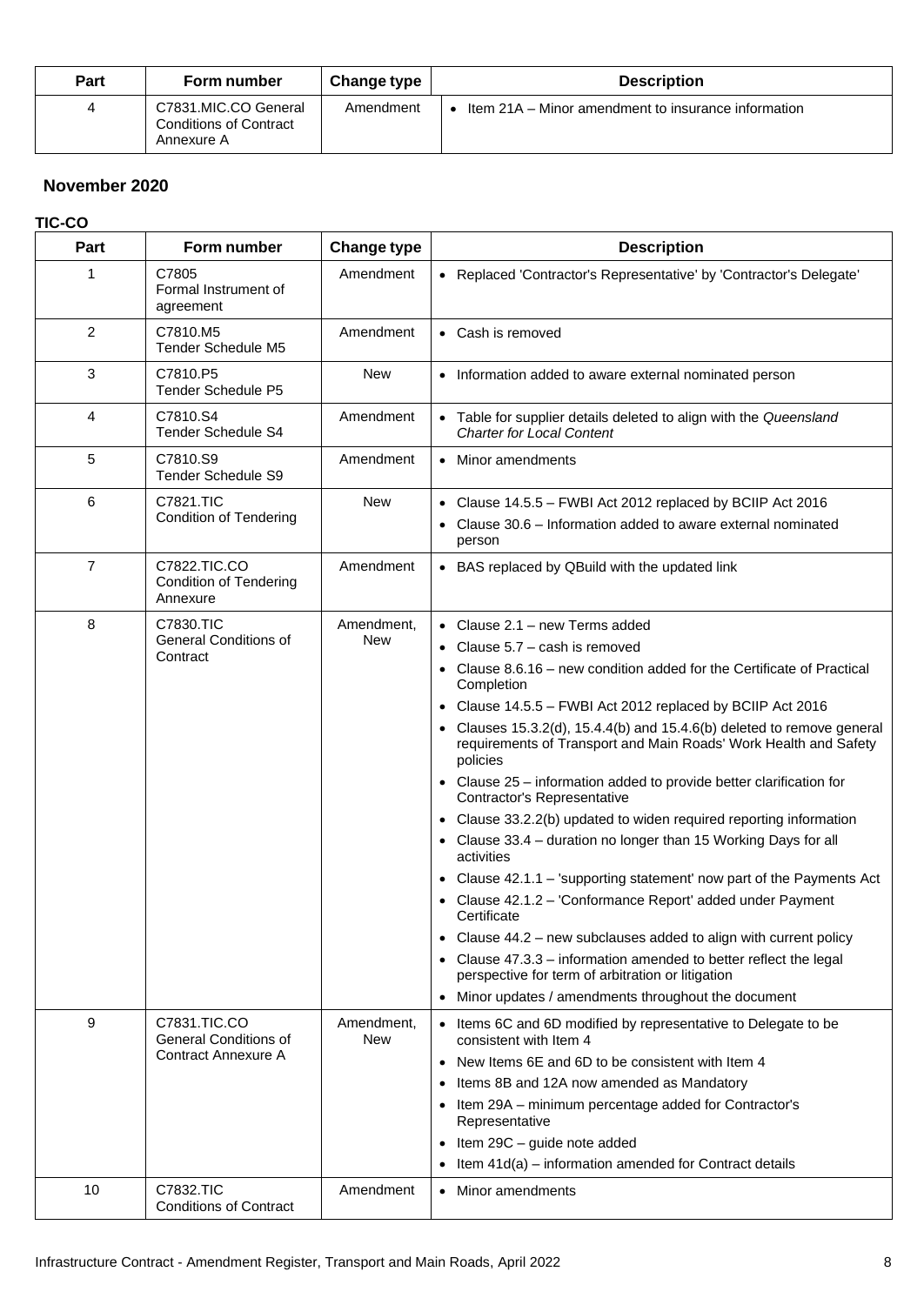| Part | Form number                                            | Change type | <b>Description</b>                                                                                                       |
|------|--------------------------------------------------------|-------------|--------------------------------------------------------------------------------------------------------------------------|
| 11   | C7835.DRB<br><b>Dispute Resolution</b><br><b>Board</b> | Amendment   | Minor amendments<br>$\bullet$                                                                                            |
| 12   | C7835.IRA<br><b>Issues Resolution</b><br>Advisor       | Amendment   | Minor amendments                                                                                                         |
| 13   | C7850<br><b>Contractor's Statutory</b><br>Declaration  | Amendment   | Information regarding 'supporting statement' added<br>$\bullet$<br>Minor amendments throughout the document<br>$\bullet$ |
| 14   | C7851<br>Subcontractor's Statutory<br>Declaration      | Amendment   | Information regarding 'supporting statement' added<br>$\bullet$<br>Minor amendments throughout the document<br>$\bullet$ |

#### **TIC-SI**

| Part | Form number                                                                                            | Change type | <b>Description</b>            |
|------|--------------------------------------------------------------------------------------------------------|-------------|-------------------------------|
|      | C7011.TIC.SI<br>Invitation to Offer<br>and<br>C7834.TIC.SI<br><b>General Conditions of</b><br>Contract | Amendment   | Minor amendments<br>$\bullet$ |

#### **MIC-CO**

| Part           | Form number                                                         | <b>Change type</b>       | <b>Description</b>                                                                                                                                                                                                                                                                                                                                                                                                                                                                                                                                                                                                                                                                                                                                                         |
|----------------|---------------------------------------------------------------------|--------------------------|----------------------------------------------------------------------------------------------------------------------------------------------------------------------------------------------------------------------------------------------------------------------------------------------------------------------------------------------------------------------------------------------------------------------------------------------------------------------------------------------------------------------------------------------------------------------------------------------------------------------------------------------------------------------------------------------------------------------------------------------------------------------------|
| 1              | C7821.MIC.CO<br><b>Conditions of Tendering</b>                      | <b>New</b>               | • Clause 27 - The Building Code added<br>New Clause 31 – clause added due to new Tender Schedules<br>$\bullet$                                                                                                                                                                                                                                                                                                                                                                                                                                                                                                                                                                                                                                                             |
| $\overline{2}$ | C7822, MIC.CO<br><b>Conditions of Tendering</b><br>Annexure         | Amendment,<br><b>New</b> | • BAS replaced by QBuild with updated link<br>New Item 13E added for the Building Code<br>$\bullet$                                                                                                                                                                                                                                                                                                                                                                                                                                                                                                                                                                                                                                                                        |
| 3              | C7830.MIC<br><b>General Conditions of</b><br>Contract               | Amendment,<br><b>New</b> | • Clause $2.1 - new Terms added$<br>• Clause $8.1$ – new subclause: Annexure C added to align with TIC<br>New Clause 14.5.1 The Building Code<br>Clause 15.3.2(d) deleted to remove general requirements of<br>Transport and Main Roads' Work Health and Safety policies<br>• Clause 25 - information added to provide better clarification for<br>Contractor's Representative<br>• Clause 42.1.1 - 'Conformance Report' added<br>• Clause 42.1.1 - 'supporting statement' now part of the Payments<br>Act<br>Clause 44.2 - new subclauses added to align with current policy<br>• Clause 47.3.3 - information amended to better reflect the legal<br>perspective for term of arbitration or litigation<br>Minor updates / amendments throughout the document<br>$\bullet$ |
| 4              | C7831.MIC.CO<br><b>General Conditions of</b><br>Contract Annexure A | Amendment,<br><b>New</b> | • New Item 16A The Building Code<br>Item 29A – Contractor's Representative should be at least 80%<br>$\bullet$                                                                                                                                                                                                                                                                                                                                                                                                                                                                                                                                                                                                                                                             |
| 5              | C7832.MIC.CO<br><b>General Conditions of</b><br>Contract Annexure B | Amendment                | Minor amendments<br>$\bullet$                                                                                                                                                                                                                                                                                                                                                                                                                                                                                                                                                                                                                                                                                                                                              |
| 6              | C7833.MIC.CO<br><b>General Conditions of</b><br>Contract Annexure C | <b>New</b>               | • New Annexure C                                                                                                                                                                                                                                                                                                                                                                                                                                                                                                                                                                                                                                                                                                                                                           |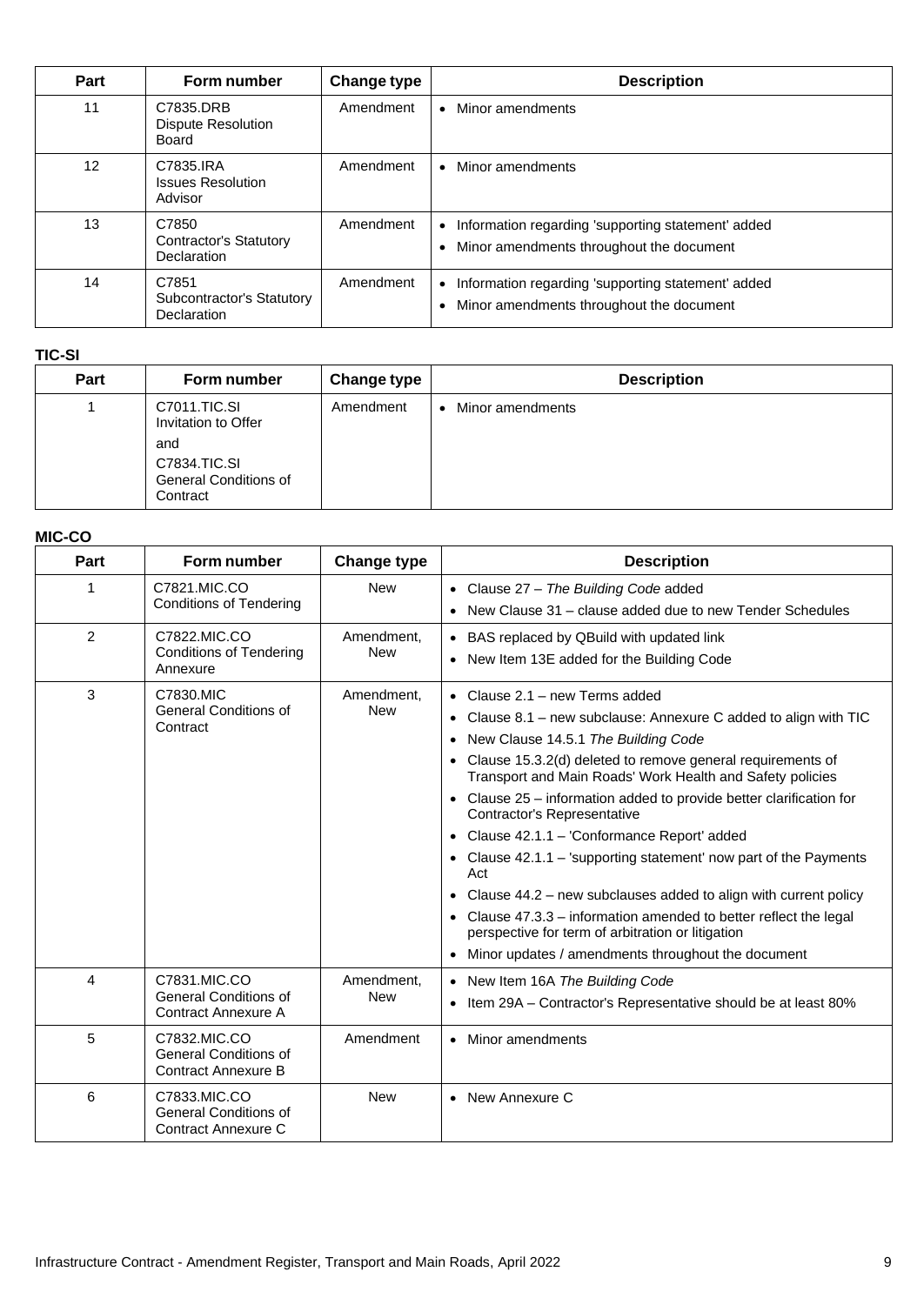### **November 2019**

### **TIC-CO**

| Part                    | Form number                                           | <b>Change type</b>       | <b>Description</b>                                                                                                            |
|-------------------------|-------------------------------------------------------|--------------------------|-------------------------------------------------------------------------------------------------------------------------------|
| 1                       | C7820.TIC<br><b>Information for Tenderers</b>         | Amendment,<br><b>New</b> | • Item 15B - included Tender Schedule S10 Ethical Supplier<br><b>Threshold</b>                                                |
| 2                       | C7821.TIC.CO<br><b>Conditions of Tendering</b>        | <b>New</b>               | • Included new Clause 31.10 Ethical supplier Threshold                                                                        |
|                         | C7822.TIC.CO<br><b>Conditions of Tendering</b>        | Amendment                | • Item 8B - additional guidance text included to describe non-price<br>criteria                                               |
|                         | Annexure                                              |                          | • Item 13G - not used as Severe Weather Management Plan outline<br>is not required at Tendering stage                         |
|                         |                                                       |                          | Item 13L - included Tender Schedule S10                                                                                       |
|                         |                                                       |                          | Item 13N - additional Item to describe Indigenous Participation<br>Framework                                                  |
|                         |                                                       |                          | • Clause 99.3 - additional text included to give better clarification on<br><b>Best Practice Principles (BPP)</b>             |
|                         |                                                       |                          | Clause 99.4 -additional clause related to Ethical Supplier<br><b>Threshold and Mandate</b>                                    |
|                         |                                                       |                          | • Clause 99.5 –additional clause related to Indigenous Participation<br>Framework                                             |
| 3                       | C7810.S10<br>Tender Schedule S10                      | <b>New</b>               | • New tender schedule included for Ethical Supplier Threshold                                                                 |
| 4                       | C7830.TIC<br><b>General Conditions of</b><br>Contract | Amendment                | • Clause 2.1 - included new definition for 'Indicative Conformance'                                                           |
|                         |                                                       |                          | Clause 14.5.3a) – minor amendment to the content to reflect<br>Principal's responsibility                                     |
|                         |                                                       |                          | • Clause 29.3 - minor amendment to reflect changes to Training<br>Policy Administration System (TPAS)                         |
|                         |                                                       |                          | Clause 43Ac) - change progress certificate to payment certificate                                                             |
|                         | C7831.TIC                                             | Amendment,<br><b>New</b> | • Item 13C - minor amendments to guidance notes                                                                               |
|                         | <b>General Conditions of</b><br>Contract Annexure A   |                          | Clauses 21A and 22A - included new guidance notes for better<br>clarity of applying Principal Arranged Insurance (PAI) policy |
|                         |                                                       |                          | • Item 29C - included safety officer responsibilities                                                                         |
| 5                       | C7836<br>Clause Bank                                  | <b>New</b>               | • Clause 13 - minor amendment to reflect changes to Training Policy<br>Administration System (TPAS)                           |
|                         |                                                       |                          | • Clause 99.3 - included new Clause for Ethical Supplier Threshold<br>and Mandate                                             |
|                         |                                                       |                          | Clause 99.4 - included new Clause for Indigenous Participation<br>Framework                                                   |
| Administrative<br>Forms |                                                       | New                      | • Included Indigenous Participation Plan (IPP) reporting template                                                             |

### **TIC-SI**

| .    |                                     |                   |                                                                                                                                                                                                                |
|------|-------------------------------------|-------------------|----------------------------------------------------------------------------------------------------------------------------------------------------------------------------------------------------------------|
| Part | Form number                         | Change type       | <b>Description</b>                                                                                                                                                                                             |
|      | C7011.TIC.SI<br>Invitation to Offer | New               | $\bullet$ Item 6A – included tender schedules S4, S9 and S10                                                                                                                                                   |
| 2    | C7014<br>Conditions of Offer        | Amendment,<br>New | • Clause 4ii) – minor amendments to include Tender Schedule S9<br>• Clause 4iii) – new clause for Ethical Supplier Threshold and<br>Mandate<br>Clause 4iv) – new clause for Indigenous Participation Framework |
| 3    | C7810.S10<br>Tender Schedule S10    | <b>New</b>        | Include Tender Schedule S10<br>$\bullet$                                                                                                                                                                       |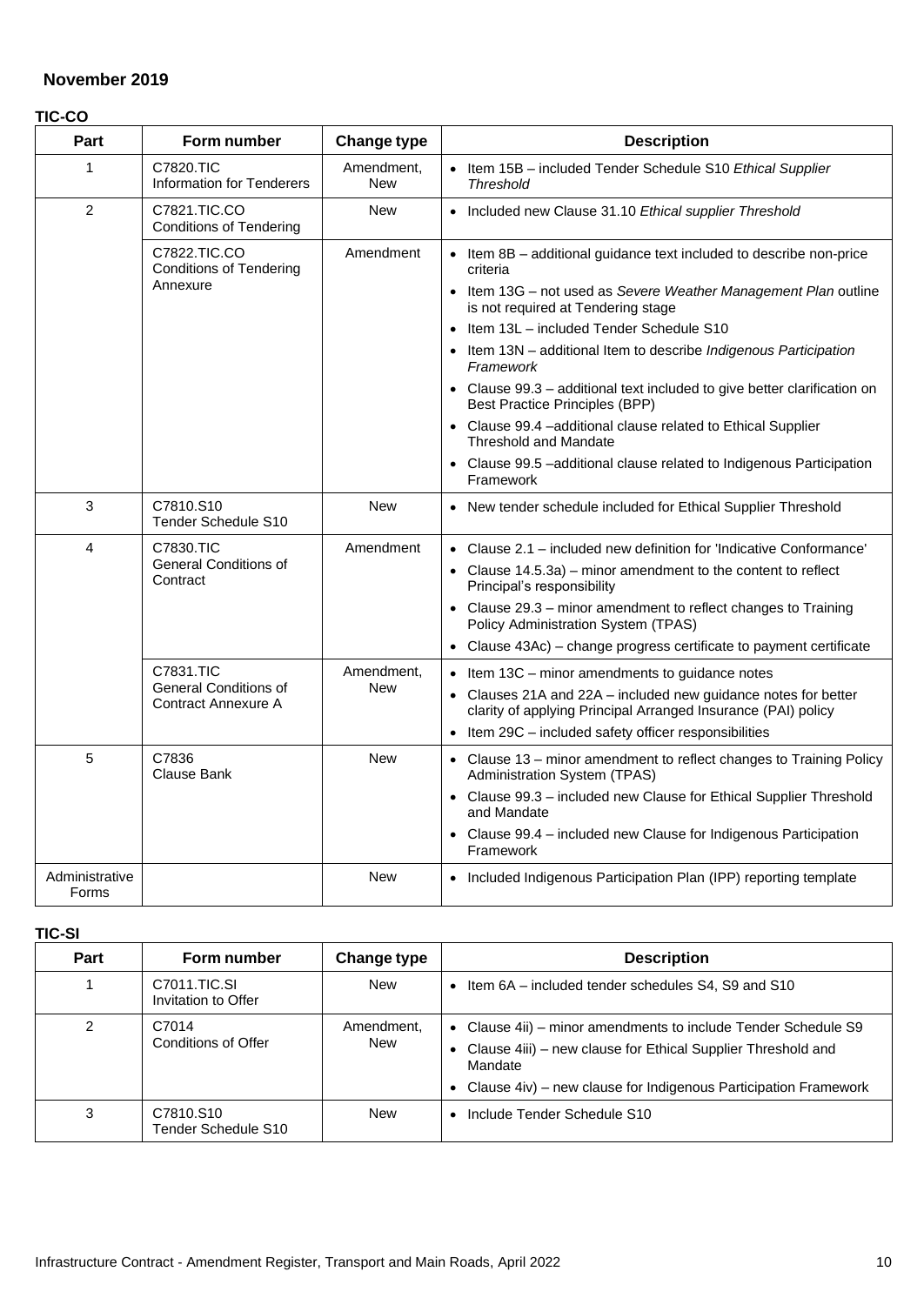#### **TIC-DC**

| Part                    | Form number                                  | Change type | <b>Description</b>                                                                                               |
|-------------------------|----------------------------------------------|-------------|------------------------------------------------------------------------------------------------------------------|
| 2                       | C7822.DC<br>Conditions of Tendering          | Amendment   | • Item 8B - additional guidance text included to describe non-price<br>criteria                                  |
|                         | Annexure                                     |             | Item 13G – not used as Severe Weather Management Plan outline<br>$\bullet$<br>is not required at Tendering stage |
|                         |                                              |             | Item 13L - included Tender Schedule S10<br>$\bullet$                                                             |
|                         |                                              |             | Item 13M – additional Item to describe Indigenous Participation<br>$\bullet$<br>Framework                        |
|                         |                                              |             | Clause 99.12 – additional text to give better clarification on Best<br>$\bullet$<br>Practice Principles (BPP)    |
|                         |                                              |             | • Clause 99.13 --additional clause related to Ethical Supplier<br><b>Threshold and Mandate</b>                   |
|                         |                                              |             | • Clause 99.14 –additional clause related to Indigenous Participation<br>Framework                               |
| 3                       | (C7810.S10)<br>Tender Schedule S10           | New         | • New tender schedule included for Ethical Supplier Threshold                                                    |
| 4                       | C7831.TIC                                    | Amendment.  | $\bullet$ Item 13C – minor amendments to guidance notes                                                          |
|                         | General Conditions of<br>Contract Annexure A | <b>New</b>  | Clauses 21A and 22A – included new guidance notes for better<br>clarity                                          |
|                         |                                              |             | • Item 29C – included safety officer responsibilities                                                            |
| Administrative<br>Forms |                                              | <b>New</b>  | Included Indigenous Participation Plan (IPP) reporting template<br>$\bullet$                                     |

#### **MIC-CO**

| Part                    | Form number                                                | <b>Change type</b>       | <b>Description</b>                                                                                                                                                                                               |
|-------------------------|------------------------------------------------------------|--------------------------|------------------------------------------------------------------------------------------------------------------------------------------------------------------------------------------------------------------|
|                         | C7820.MIC<br>Information for<br><b>Tenderers</b>           | Amendment                | ltem 15A – minor amendment to include Tender Schedule S10 –<br><b>Ethical Supplier Threshold</b>                                                                                                                 |
| 2                       | C7821.MIC.CO<br><b>Conditions of Tendering</b>             | Amendment,<br><b>New</b> | • Clause 29 - included new clause Ethical Supplier Threshold and<br>Mandate                                                                                                                                      |
|                         | C7822.MIC.CO<br><b>Conditions of Tendering</b><br>Annexure | Amendment,<br><b>New</b> | • Item 13G – included the item for Tender Schedule S10<br>• Clause 99.1 – included additional Clause 99.1 for Ethical Supplier<br>Threshold and Mandate                                                          |
| 3                       | C7810.S10<br>Tender Schedule S10                           | <b>New</b>               | • New tender schedule included for Ethical Supplier Threshold                                                                                                                                                    |
| 4                       | C7830.MIC<br><b>General Conditions of</b><br>Contract      | Amendment                | • Clause 14.5.3a) – minor amendment to content to reflect Principal's<br>responsibility<br>Clause 35.2 – minor amendment for better clarity<br>Clause 43Ac) – change progress certificate to payment certificate |
| 5                       | C7836.MIC<br>Clause Bank                                   | Amendment,<br><b>New</b> | • Clause 6 – minor amendment to reflect changes to Training Policy<br>Administration System (TPAS)<br>Clause 9 – included new Clause for Ethical Supplier Threshold and<br>Mandate                               |
| Administrative<br>Forms |                                                            | <b>New</b>               | Included Indigenous Participation Plan (IPP) reporting template<br>٠                                                                                                                                             |

#### **MIC-SI**

| Part | Form number                         | Change type       | <b>Description</b>                                                                                               |
|------|-------------------------------------|-------------------|------------------------------------------------------------------------------------------------------------------|
|      | C7011.MIC.SI<br>Invitation to Offer | New               | Item 6A – included Tender Schedule S10                                                                           |
| 2    | C7014<br>Conditions of Offer        | Amendment,<br>New | Clause 4(iii) – included additional sub-clause for Ethical Supplier<br>$\bullet$<br><b>Threshold and Mandate</b> |
| 3    | C7810.S10<br>Tender Schedule S10    | New               | Included Tender Schedule S10                                                                                     |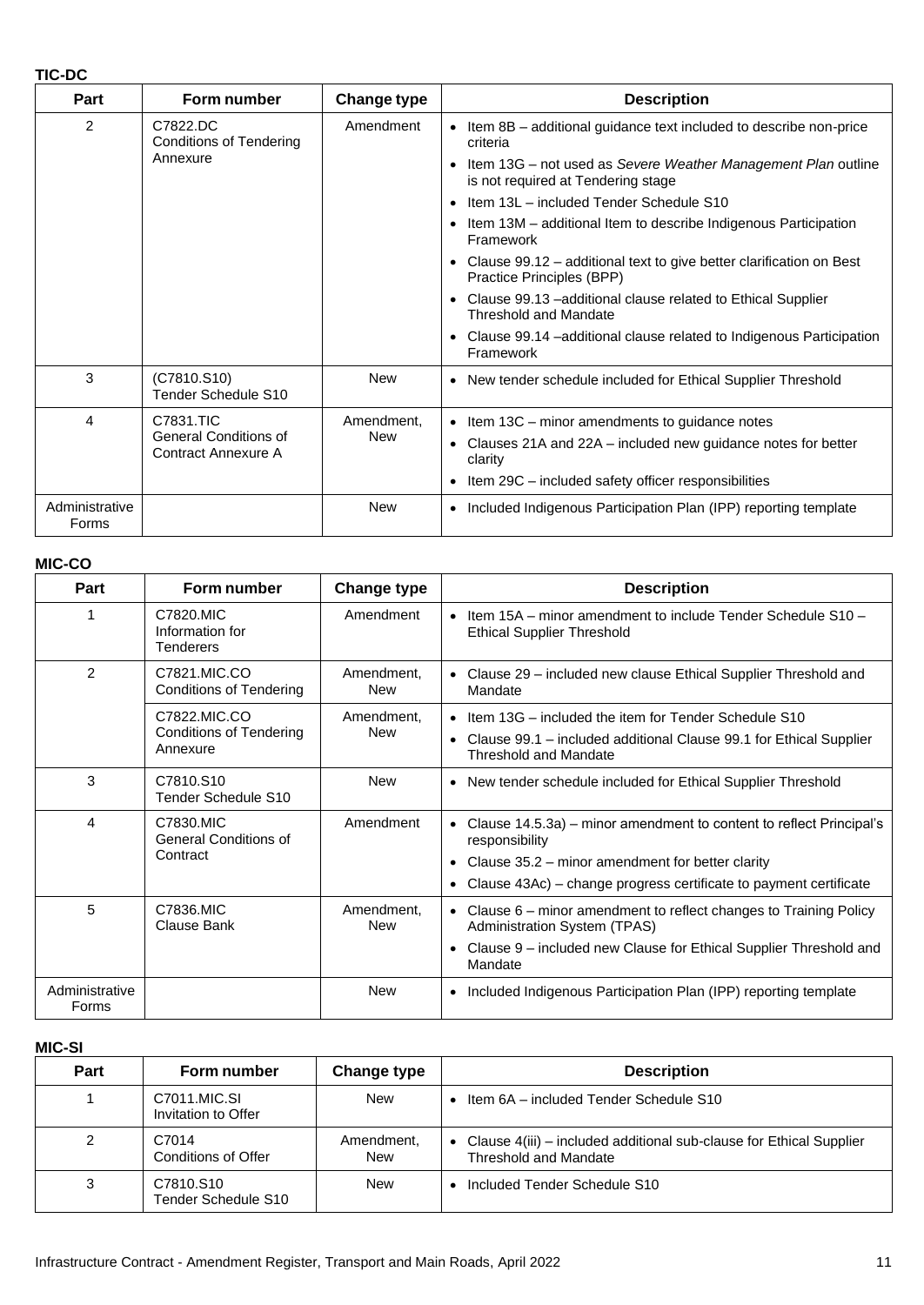| Part           | Form number                                                | Change type              | <b>Description</b>                                                                                                                                                      |
|----------------|------------------------------------------------------------|--------------------------|-------------------------------------------------------------------------------------------------------------------------------------------------------------------------|
| 1              | C7820.TIC<br>Information for<br><b>Tenderers</b>           | Amendment,<br><b>New</b> | • Item 15B - included Tender Schedule S9 Queensland<br>Procurement Policy Compliance Outline                                                                            |
| $\overline{2}$ | C7821.TIC.CO<br><b>Conditions of Tendering</b>             | Amendment                | • Clause 12.4 - formatted text to give more clarity on ranking of<br>tenders with non-price criteria<br>• Clauses 30.1 and 30.9 – included Tender Schedule P8 to submit |
|                |                                                            |                          | with tender if required<br>• Clause 31.3b) – included traffic management inspection<br>requirement for traffic management plan outline                                  |
|                |                                                            |                          | • Clause 31.9 - included QPP compliance requirement of Tender<br>Schedule S9                                                                                            |
|                | C7822.TIC.CO<br><b>Conditions of Tendering</b><br>Annexure | Amendment                | • Item 13D - included green guidance text for Tender Schedule S4<br>to provide clarity on contract threshold value                                                      |
|                |                                                            |                          | • Item 13K - included Tender Schedule S9 as mandatory<br>requirement to submit with tender submission                                                                   |
|                |                                                            |                          | • Clause 99.3 - deleted Clause 99.3 as this requirement fully<br>described in Conditions of Tendering                                                                   |
|                | C7822.DC<br><b>General Conditions of</b><br>Tendering      | Amendment,<br><b>New</b> | • Item 13D - included green guidance text for Tender Schedule S4<br>to provide clarity on contract threshold value                                                      |
|                |                                                            |                          | • Item 13K - included Tender Schedule S9 as mandatory<br>requirement to submit with tender submission                                                                   |
|                |                                                            |                          | • Clause 99.12 – deleted Clause 99.12 as this requirement fully<br>described in Conditions of Tendering                                                                 |
| 3              | C7810.S3<br><b>Tender Schedule S3</b>                      | Amendment                | • Amended Tender Schedule S3 to include requirements of traffic<br>management inspection and personnel's qualification and<br>experience                                |
|                | C7810.S4<br>Tender Schedule S4                             | Amendment                | • Amended Tender Schedule S4 to address only Queensland<br>Charter for Local Content requirement                                                                        |
|                | C7810.S9<br>Tender Schedule S9                             | <b>New</b>               | Included new Tender Schedule S9 to address Queensland<br>$\bullet$<br>Procurement Policy (QPP) compliance requirement                                                   |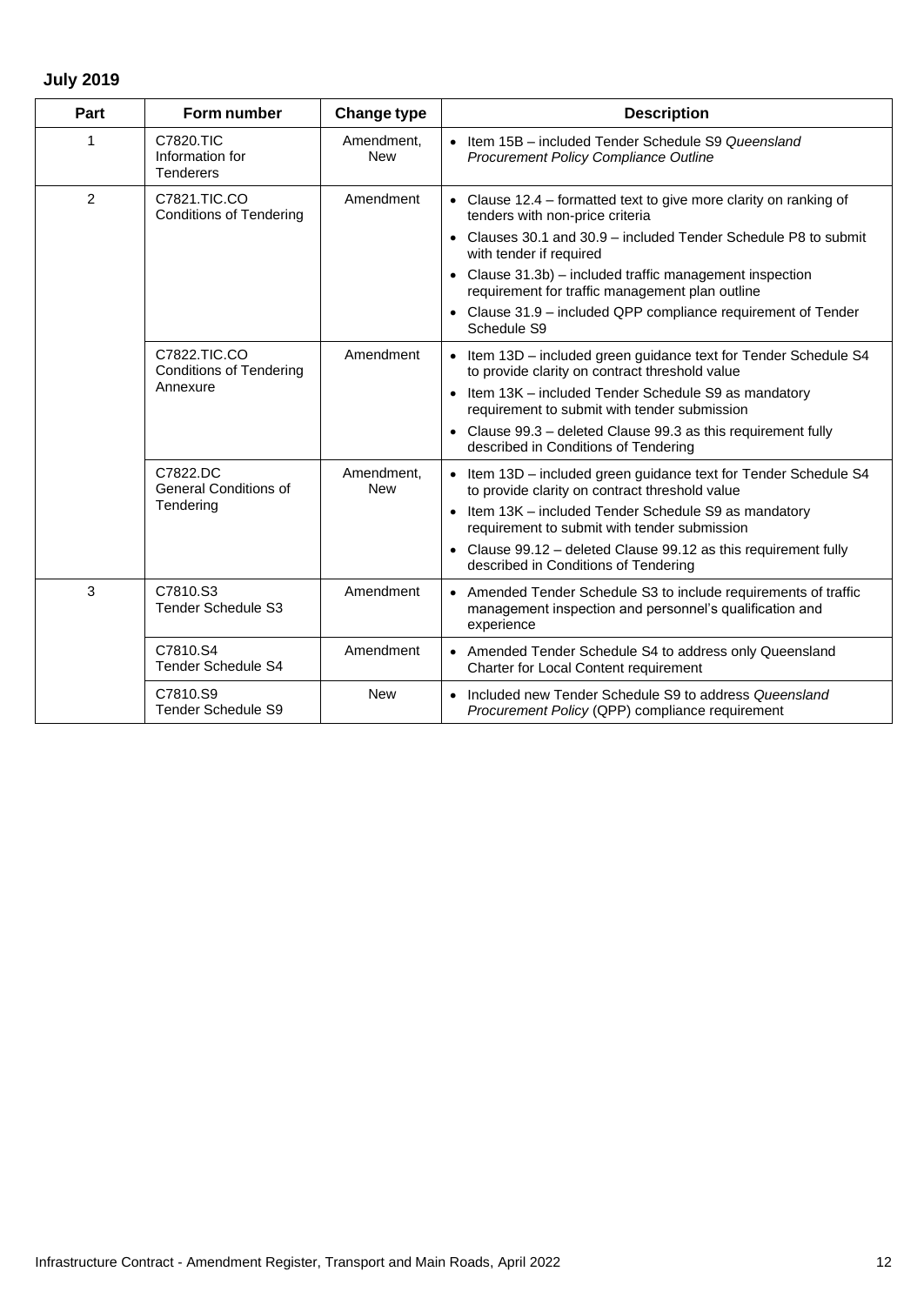| Part | Form number                               | Change type | <b>Description</b>                                                                                                                                                                           |
|------|-------------------------------------------|-------------|----------------------------------------------------------------------------------------------------------------------------------------------------------------------------------------------|
| 4    | C7830.MIC<br><b>General Conditions of</b> | Amendment   | • Clause 2.2 - included 'immediately' to elaborate the meaning when<br>applied in General Conditions                                                                                         |
|      | Contract                                  |             | • Clause 3.2 and subclauses - broadened 'Commitment to<br>relationship' to 'Commitment to relationship and collaboration'                                                                    |
|      |                                           |             | Clause 7.2c)(ii) – changed 'immediately' to 'within four hours of<br>sending'                                                                                                                |
|      |                                           |             | • Clause 8.2 b) – deleted 'provides for an interpretation which is<br>inconsistent with the resolution of inconsistencies between<br>documents in accordance with Clause 8.1' in paragraph b |
|      |                                           |             | • Clause 8.10 – amended the heading to be consistent with<br><b>TIC document</b>                                                                                                             |
|      |                                           |             | • Clause 12.2a) – replaced 'immediately' with 'within one Business<br>Day'                                                                                                                   |
|      |                                           |             | Clause 12.2b) – amended wording to suit paragraph a)<br>$\bullet$                                                                                                                            |
|      |                                           |             | Clause 12.2c) - added new paragraph                                                                                                                                                          |
|      |                                           |             | • Clause 12.4 - subclause heading 'Time bar' replaced with<br>'Reduced Valuation' and added new text                                                                                         |
|      |                                           |             | • Clause 18d)(i) – made reference to Item 21A of Annexure A                                                                                                                                  |
|      |                                           |             | Clause 23.1b)(i) - added 'and honestly'<br>$\bullet$                                                                                                                                         |
|      |                                           |             | Clause 27.7.2a)(i) - replaced 'immediately' with 'within<br>$\bullet$<br>one Business Day'                                                                                                   |
|      |                                           |             | Clause 35.5b) – amended to include time frame<br>$\bullet$                                                                                                                                   |
|      |                                           |             | Clause 35.5c) – amended to include submission of Current<br>$\bullet$<br>Program                                                                                                             |
|      |                                           |             | Clause 35.5e) – amended to include time frame                                                                                                                                                |
|      |                                           |             | • Clause 40.1 - changed subclause heading 'variation to the work' to<br>'Authority to vary the work'                                                                                         |
|      |                                           |             | Clause 40.3 – changed clause heading to 'Direction to proceed<br>$\bullet$<br>with proposed variations'                                                                                      |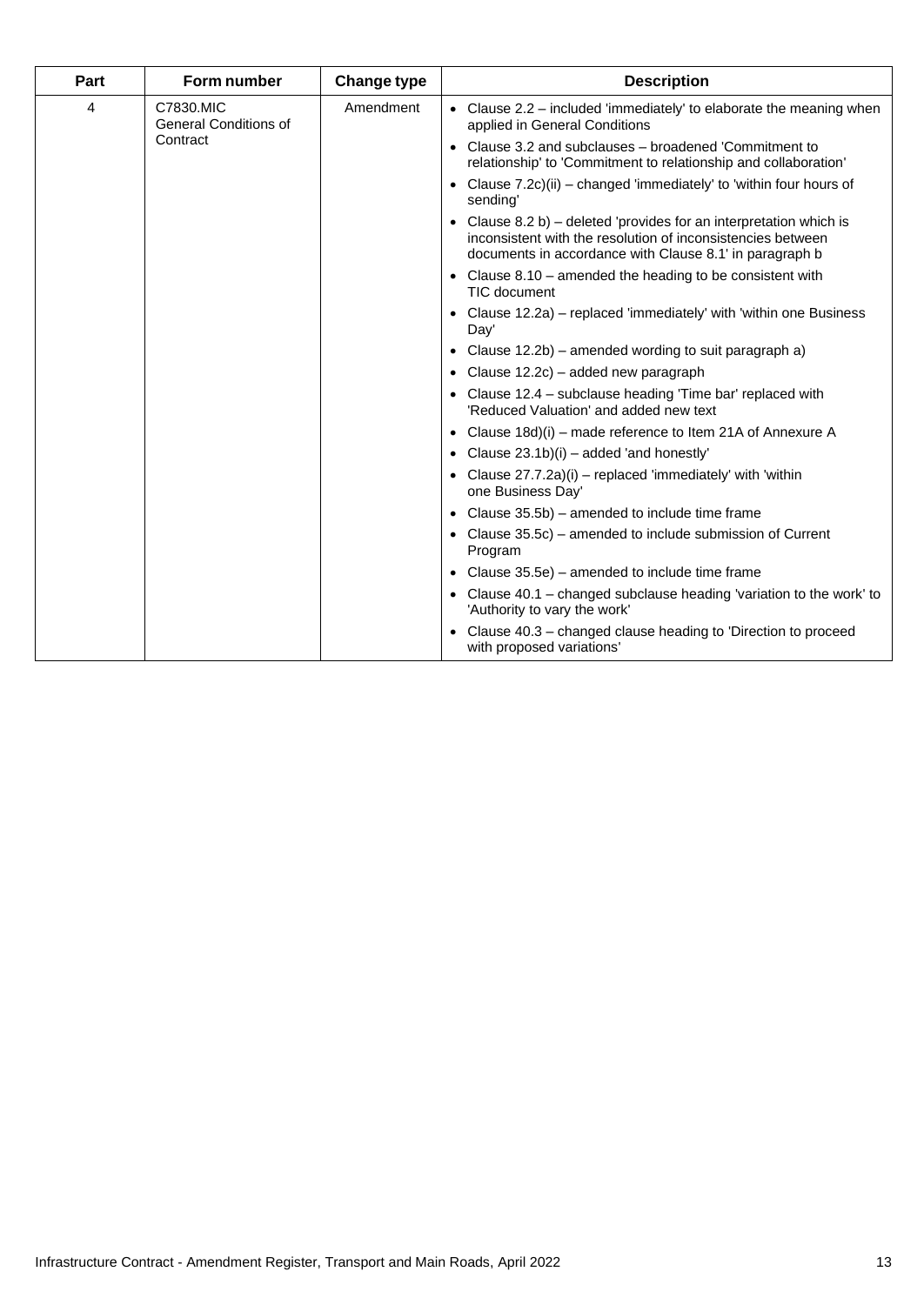| Part | Form number                               | Change type       | <b>Description</b>                                                                                                                                                                                                         |
|------|-------------------------------------------|-------------------|----------------------------------------------------------------------------------------------------------------------------------------------------------------------------------------------------------------------------|
|      | C7830.TIC<br><b>General Conditions of</b> | Amendment.<br>new | • Clause 2.1 – definition of Relationship Principles broadened to<br>incorporate Collaboration                                                                                                                             |
|      | Contract                                  |                   | • Clause 2.2 – included 'immediately' to elaborate the meaning when<br>applies in General Conditions                                                                                                                       |
|      |                                           |                   | • Clause 3.2 and subclauses – broadened 'Commitment to<br>relationship' to 'Commitment to relationship and collaboration'                                                                                                  |
|      |                                           |                   | Clause 6.3d) – replaced 'immediately' with 'within five Business<br>Days'                                                                                                                                                  |
|      |                                           |                   | Clause 7.2c)(ii) – changed 'immediately' to 'within four hours of<br>sending                                                                                                                                               |
|      |                                           |                   | Clause 8.2b) – deleted 'provides for an interpretation which is<br>inconsistent with the resolution of inconsistencies between<br>documents in accordance with Clause 8.1' in paragraph b                                  |
|      |                                           |                   | Clause 10.5b) – deleted 'immediately' and replaced with 'within<br>one Business Day' and amended the time frame as within<br>three Business Days for Administrator to nominate Subcontractor                               |
|      |                                           |                   | • Clause 12.2a) – replaced 'immediately' with 'within one Business<br>Day'                                                                                                                                                 |
|      |                                           |                   | Clause 12.2b) – amended wording to suit paragraph a)<br>$\bullet$                                                                                                                                                          |
|      |                                           |                   | Clause 12.2c) - added new paragraph                                                                                                                                                                                        |
|      |                                           |                   | Clause 12.4 – subclause heading 'Time bar' replaced with<br>'Reduced Valuation' and added new text                                                                                                                         |
|      |                                           |                   | Clause 14.8 cii) – reworded text for better clarity<br>$\bullet$                                                                                                                                                           |
|      |                                           |                   | Clause 15.5.2a) – updated correct clause number<br>$\bullet$                                                                                                                                                               |
|      |                                           |                   | Clause 23.1b)(i) – added 'and honestly'                                                                                                                                                                                    |
|      |                                           |                   | • Clause 27.7.2a)(i) – replaced 'immediately' with 'within<br>one Business Day'                                                                                                                                            |
|      |                                           |                   | • Clause 28.2b) - replaced 'immediately' with 'within one Business<br>Day'                                                                                                                                                 |
|      |                                           |                   | • Clause 28.5a) – replaced 'immediately' with 'within one Business<br>Day'                                                                                                                                                 |
|      |                                           |                   | • Clause 29.7d) – replaced 'immediately' with 'within one Business<br>Day' and added a sentence to give better clarity                                                                                                     |
|      |                                           |                   | Clause 29.7f) – replaced 'immediately' with 'within three Business<br>Days or as agreed with the Administrator'                                                                                                            |
|      |                                           |                   | Clause 35.5b) – amended to include time frame<br>$\bullet$                                                                                                                                                                 |
|      |                                           |                   | Clause 35.5c) – amended to include submission of Current<br>Program                                                                                                                                                        |
|      |                                           |                   | Clause 30.5g) – amended to include time frame                                                                                                                                                                              |
|      |                                           |                   | • Clause 40.1 - changed the subclause heading 'variation to the<br>work' to 'Authority to vary the work'                                                                                                                   |
|      |                                           |                   | Clause 40.2 - changed clause heading to read as 'Contractors<br>$\bullet$<br>obligations concerning proposed variations' few additions to clause<br>content                                                                |
|      |                                           |                   | Clause 40.3 - changed clause heading to read as 'Direction to<br>$\bullet$<br>proceed with proposed variations' and additions to clause content                                                                            |
|      |                                           |                   | • Clause 46.1a) and b) – amended to reflect Transport and Main<br>Roads and industry meeting outcomes                                                                                                                      |
|      |                                           |                   | Clause 47.3 and subclause – amended to reflect dispute resolution<br>by Issue Resolution Advisor (IRA) alternatives as required<br>basis (Alternative 1A) or IRA involvement on full contract<br>duration (Alternative 1B) |
|      |                                           |                   | Clause 48.10b i) - minor amendment<br>$\bullet$                                                                                                                                                                            |
|      |                                           |                   | Clause 49 – content amended to suit amended Clause 47.3                                                                                                                                                                    |
|      | C7831.DC<br>General Conditions of         | Amendment,<br>New | • Item 8B - Item description amended to 'Relationship and<br>Collaboration management workshop as a mandatory requirement'                                                                                                 |
|      | Contract Annexure A                       |                   | Item 29C - included responsibilities of Safety Officer<br>$\bullet$                                                                                                                                                        |
|      |                                           |                   | Item 43A – amended details to reflect new dispute resolution<br>$\bullet$                                                                                                                                                  |
|      |                                           |                   | alternatives                                                                                                                                                                                                               |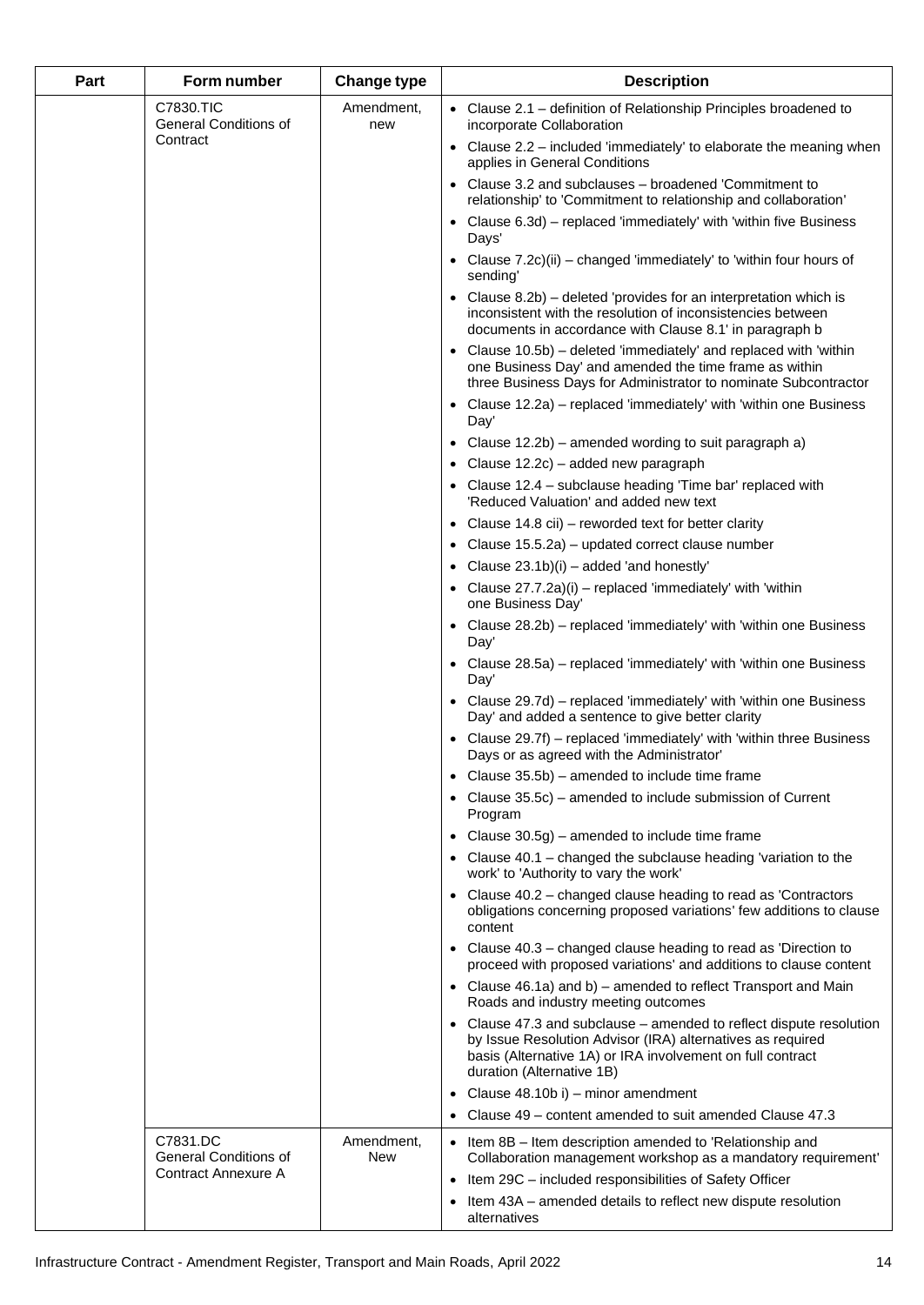| Part | Form number                                                         | <b>Change type</b>       | <b>Description</b>                                                                                                                                                                              |
|------|---------------------------------------------------------------------|--------------------------|-------------------------------------------------------------------------------------------------------------------------------------------------------------------------------------------------|
|      | C7832.DC<br>General Conditions of<br>Contract Annexure B            | Amendment                | • Clause 5.2 - amended to exclude Reclaimed Asphalt Pavement                                                                                                                                    |
|      | C7831.MIC.CO<br>General Conditions of<br>Contract Annexure A        | Amendment                | Item 21A – new guidance note included to satisfy marine projects<br>$\bullet$<br>insurance requirement                                                                                          |
|      | C7831.SI<br><b>Conditions of Contract</b><br>Annexure A             | Amendment                | Item 8B - Item description amended to 'Relationship and<br>$\bullet$<br>Collaboration management workshop as a mandatory requirement'<br>Item 29C – included responsibilities of Safety Officer |
|      | C7831.TIC.CO<br><b>General Conditions of</b>                        | Amendment,<br><b>New</b> | Item 8B - Item description amended to 'Relationship and<br>$\bullet$<br>Collaboration management workshop as a mandatory requirement.'                                                          |
|      | Contract Annexure A                                                 |                          | Item 29C - included responsibilities of Safety Officer                                                                                                                                          |
|      |                                                                     |                          | Item 43A - amended details to reflect new dispute resolution<br>alternatives                                                                                                                    |
|      | C7832.MIC<br><b>General Conditions of</b><br>Contract Annexure B    | Amendment                | Clause 5.2 – amended to exclude Reclaimed Asphalt Pavement<br>$\bullet$                                                                                                                         |
|      | C7832.TIC.CO<br><b>General Conditions of</b><br>Contract Annexure B | Amendment                | • Clause 5.2 - amended to exclude Reclaimed Asphalt Pavement                                                                                                                                    |
| 5    | C7836<br>Clause Bank                                                | Amendment                | • Clause 99 - amended heading of the Clause to reflect only<br>Queensland Procurement Policy                                                                                                    |

# **Exception January 2019**

| Part           | Form number                                                | Change type              | <b>Description</b>                                                                                                                                                                                                                                                                                                                                                                       |
|----------------|------------------------------------------------------------|--------------------------|------------------------------------------------------------------------------------------------------------------------------------------------------------------------------------------------------------------------------------------------------------------------------------------------------------------------------------------------------------------------------------------|
| 1              | C7820.MIC<br>Information for Tenderers                     | Amendment                | • Item 4C - amended green guidance text to include 3PCM unifier<br>number                                                                                                                                                                                                                                                                                                                |
|                | C7820.TIC<br>Information for Tenderers                     | Amendment                | • Item 4C - amended green guidance text to include 3PCM unifier<br>number                                                                                                                                                                                                                                                                                                                |
| $\overline{2}$ | C7821.MIC.CO<br><b>Conditions of Tendering</b>             | Amendment                | • Clause 28 - updated correct website link for Queensland code<br>Clause 31.7 -deleted as no requirement to submit SWMP outline<br>in the tender stage                                                                                                                                                                                                                                   |
|                | C7821.TIC<br><b>Conditions of Tendering</b>                | Amendment                | • Clause 28.1 - updated the correct website link for Queensland<br>code                                                                                                                                                                                                                                                                                                                  |
|                | C7822.TIC.CO Conditions<br>of Tendering Annexure           | Amendment.<br><b>New</b> | Item 7A -minor amendment to green guidance text<br>• Item 8B - additional green guidance text included on Extra<br>criteria and best practice principles<br>Item 13G - amended to inform tenders on the requirement of<br>SWMP after Contract award<br>Item 14A - additional Clause 99.4 (Best Practice Principles) has<br>been added                                                    |
|                | C7822.TIC.DC<br><b>Conditions of Tendering</b><br>Annexure | Amendment.<br><b>New</b> | • Item 8B - additional green guidance text included on Extra<br>criteria and best practice principles<br>Item 13D - S4 (incorporating QCLC and QPP) to be mandatory<br>instead of not required<br>• Item 13G – amended to inform tenders on the requirement of<br>SWMP after contract award<br>Clause 99 - additional clauses 99.11, 99.12 and 99.13 added to<br>align with C7822.TIC.CO |
|                | C7014<br>Conditions of Offer - Sole<br>Invitation          | Amendment                | • Clause $4(i)$ – updated the correct website links for Queensland<br>code and Training policy<br>Clause 4(ii) – updated the correct website link for Tender<br>Schedule S4.                                                                                                                                                                                                             |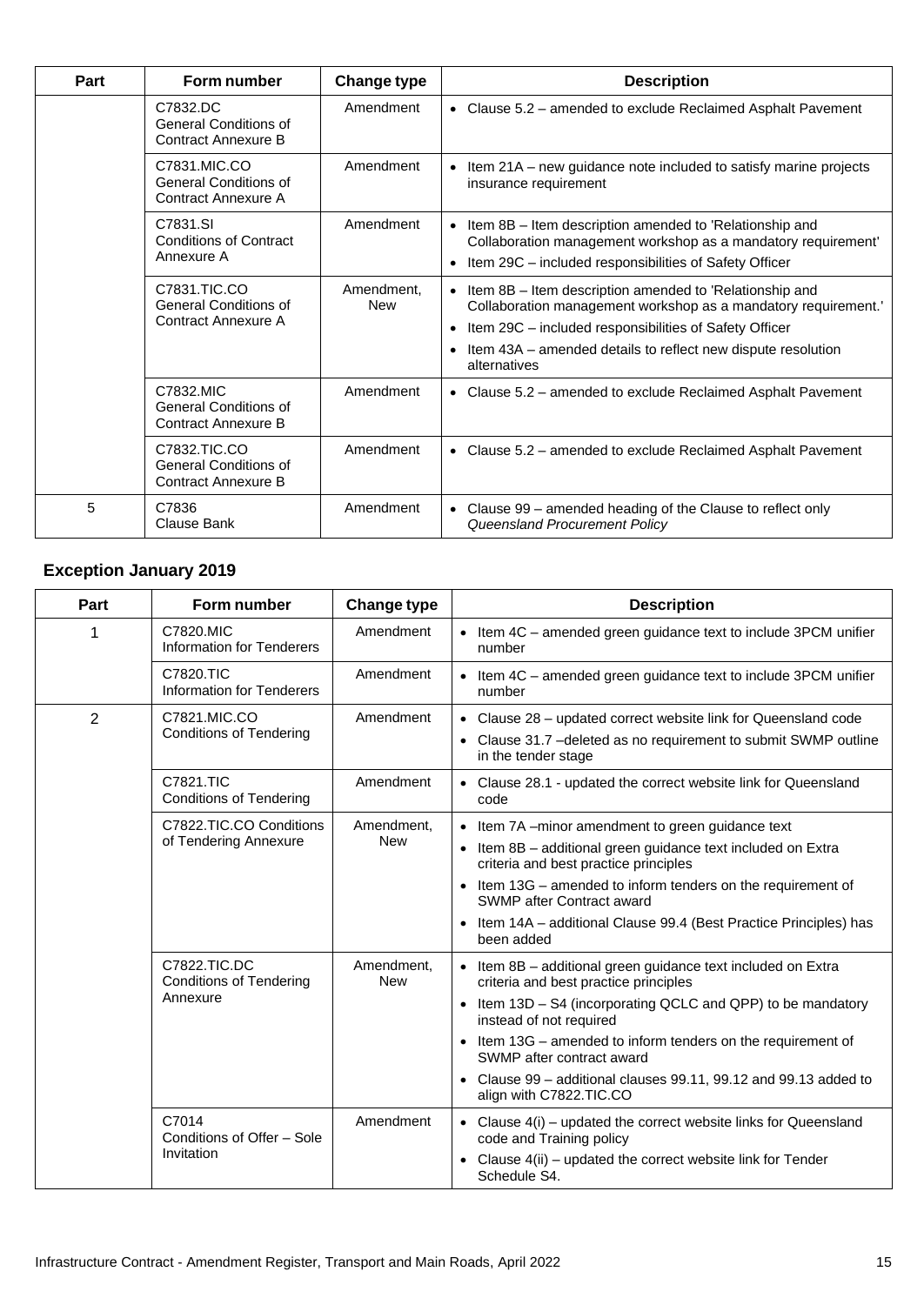| Part | Form number                                                         | <b>Change type</b>       | <b>Description</b>                                                                                                                                                                                                                                                                                                                                                                                                                                                                                                                                                                                                                                                                                                                                                                                                     |
|------|---------------------------------------------------------------------|--------------------------|------------------------------------------------------------------------------------------------------------------------------------------------------------------------------------------------------------------------------------------------------------------------------------------------------------------------------------------------------------------------------------------------------------------------------------------------------------------------------------------------------------------------------------------------------------------------------------------------------------------------------------------------------------------------------------------------------------------------------------------------------------------------------------------------------------------------|
| 3    | C7810.S4<br>Tender Schedule S4                                      | Amendment                | • Amended the submission process to align with General<br><b>Conditions of Contract</b>                                                                                                                                                                                                                                                                                                                                                                                                                                                                                                                                                                                                                                                                                                                                |
|      | C7810.S7<br><b>Tender Schedule S7</b>                               | Withdrawn                | No requirement to submit an outline in the tender stage as per<br><b>Engineering Policy EP146</b>                                                                                                                                                                                                                                                                                                                                                                                                                                                                                                                                                                                                                                                                                                                      |
| 4    | C7830.MIC<br><b>General Conditions of</b><br>Contract               | Amendment,<br><b>New</b> | • Clause 2.1 - definition of latent condition amended (comma<br>moved)<br>Clause 2.1 -definition of Payments Act amended to align with the<br>new BIF Act<br>Clause 2.1 - references to Subcontractors' Charges Act removed<br>as now part of BIF Act<br>Clause 2.1 - definition of Work Health and Safety legislation<br>broadened to incorporate the MQSH Act<br>Clause 5.2 – amended to suit current practice.<br>Clause 5.4 - clause added as recommended by the Internal Audit<br>report<br>Clause 5.5 - clause added as recommended by the Internal Audit<br>report<br>• Clause $8.10(f)$ – minor amendments as per legal advice<br>Clause 14.6 – updated correct website link for Queensland Code<br>Clauses 15.3.4 and 15.3.5 - updated clauses as per legal advice<br>Clause 22 - minor amendment for clarity |
|      |                                                                     |                          | Clause 42.1 - paragraph deleted, standard / complex claims no<br>longer relevant under BIF Act except for Adjudication process<br>Clause 43A - minor amendment as per legal advice<br>Clause 43B - amended clauses as per legal advice to<br>accommodate the requirements of BIF Act                                                                                                                                                                                                                                                                                                                                                                                                                                                                                                                                   |
|      | C7831.MIC.CO<br>General Conditions of<br>Contract Annexure A        | Amendment,<br><b>New</b> | • Item 29A - added Site senior executive role to list as per<br><b>MQSH Act</b><br>Item 35A - default changed from 20 Business Days to<br>15 Business Days to cater for operational needs<br>Item 99 - added special conditions as per legal advice to<br>accommodate requirements of MQSH Act                                                                                                                                                                                                                                                                                                                                                                                                                                                                                                                         |
|      | C7831.MIC.SI<br><b>General Conditions of</b><br>Contract Annexure A | Amendment,<br>New        | Item 29A - added Site senior executive role to list as per<br><b>MQSH Act</b><br>• Item 35A - default changed from 20 Business Days to<br>15 Business Days<br>Item 99 - added special conditions as per legal advice to<br>accommodate the requirements of MQSH Act                                                                                                                                                                                                                                                                                                                                                                                                                                                                                                                                                    |
|      | C7834.MIC.SI<br><b>General Conditions of</b><br>Contract Annexure D | Amendment                | • Clause 1 - reference to new Roads and Transport Alliance -<br>Memorandum of Agreement included<br>• Clause 12.2 - clause reference changed from 13.2 to 44.6<br>Clause 13 - content deleted as there is no Clause 46.2 in the<br><b>General Conditions of Contract</b>                                                                                                                                                                                                                                                                                                                                                                                                                                                                                                                                               |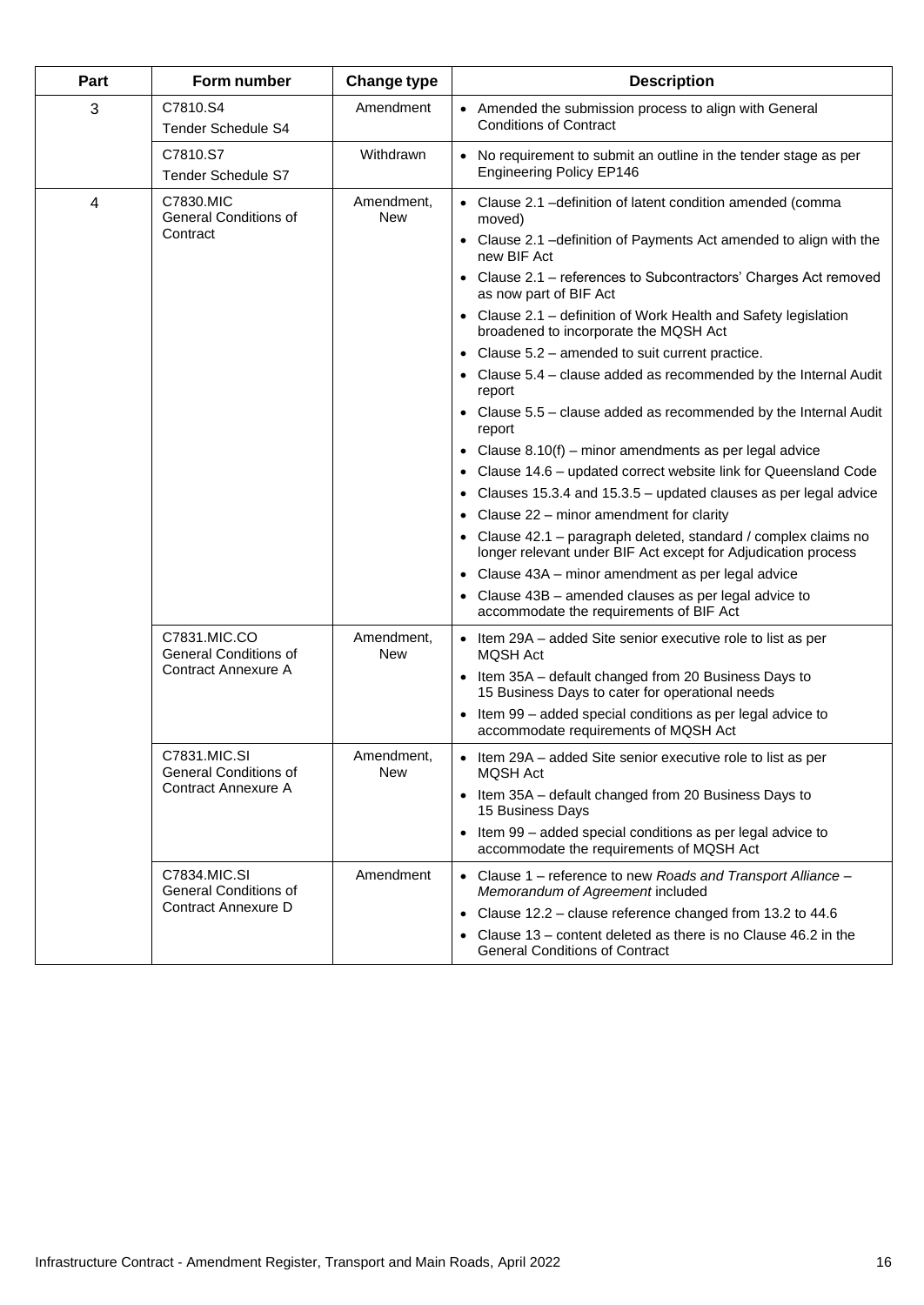| Part | Form number                               | <b>Change type</b> | <b>Description</b>                                                                                                                                                               |
|------|-------------------------------------------|--------------------|----------------------------------------------------------------------------------------------------------------------------------------------------------------------------------|
|      | C7830.TIC<br><b>General Conditions of</b> | Amendment          | • Clause 2.1 - definition of claim of charge amended as per legal<br>advice, Subcontractors Charges Act is now part of BIF Act                                                   |
|      | Contract                                  |                    | Clause 2.1 - definition of latent condition amended (comma<br>moved)                                                                                                             |
|      |                                           |                    | • Clause 2.1 - definition of notice of claim of charge amended as<br>per legal advice                                                                                            |
|      |                                           |                    | • Clause 2.1 - definition of notifiable incident amended to<br>incorporate MQSH Act                                                                                              |
|      |                                           |                    | • Clause 2.1 - definition of Payments Act amended to align with<br>new BIF Act                                                                                                   |
|      |                                           |                    | • Clause 2.1 – definition of Subcontractors' Charges Act removed                                                                                                                 |
|      |                                           |                    | • Clause 2.1 – definitions of Work Health and Safety legislation,<br>Work Health and Safety Regulation and Work Health and Safety<br>Management Plan amended as per legal advice |
|      |                                           |                    | • Clause 5.4 – amended as recommended by internal audit report                                                                                                                   |
|      |                                           |                    | Clause 5.7 - amended to align with new BIF Act                                                                                                                                   |
|      |                                           |                    | Clause $8.6.1(c)(iii)$ – amended to show correct clause reference                                                                                                                |
|      |                                           |                    | Clause $8.6.3(c)$ – amended to show correct clause reference                                                                                                                     |
|      |                                           |                    | Clause $8.6.8(a)$ – amended to show correct clause reference                                                                                                                     |
|      |                                           |                    | Clause 8.6.10 – amended to show correct clause reference                                                                                                                         |
|      |                                           |                    | Clause 8.6.11 – amended to show correct clause reference                                                                                                                         |
|      |                                           |                    | Clause $8.6.12(a)$ – amended to show correct clause reference                                                                                                                    |
|      |                                           |                    | Clause 8.10 (f) - amended as per legal advice                                                                                                                                    |
|      |                                           |                    | • Clause 14.6.1 – updated website link for Queensland Code                                                                                                                       |
|      |                                           |                    | Clause 14.8(ii) – amended to align with approved reporting<br>process                                                                                                            |
|      |                                           |                    | • Clauses 15.3.4 and 15.3.5 – updated as per legal advice                                                                                                                        |
|      |                                           |                    | • Clause 22 - minor amendment for clarity                                                                                                                                        |
|      |                                           |                    | • Clause 42.1 - paragraph deleted, standard / complex claims no<br>longer relevant under BIF Act except for Adjudication process                                                 |
|      |                                           |                    | • Clause $42.1.1(b)(iii) - form numbers amended$                                                                                                                                 |
|      |                                           |                    | • Clause $43(a)$ – minor amendment to minimise standard Forms                                                                                                                    |
|      |                                           |                    | • Clause 43A(b) - minor amendment as per legal advice                                                                                                                            |
|      |                                           |                    | Clause 43B - amended as per legal advice to accommodate<br>requirements of BIF Act.                                                                                              |
|      |                                           |                    | • Clause $46.1(b)(v) - 'merit' changed to 'meruit'$                                                                                                                              |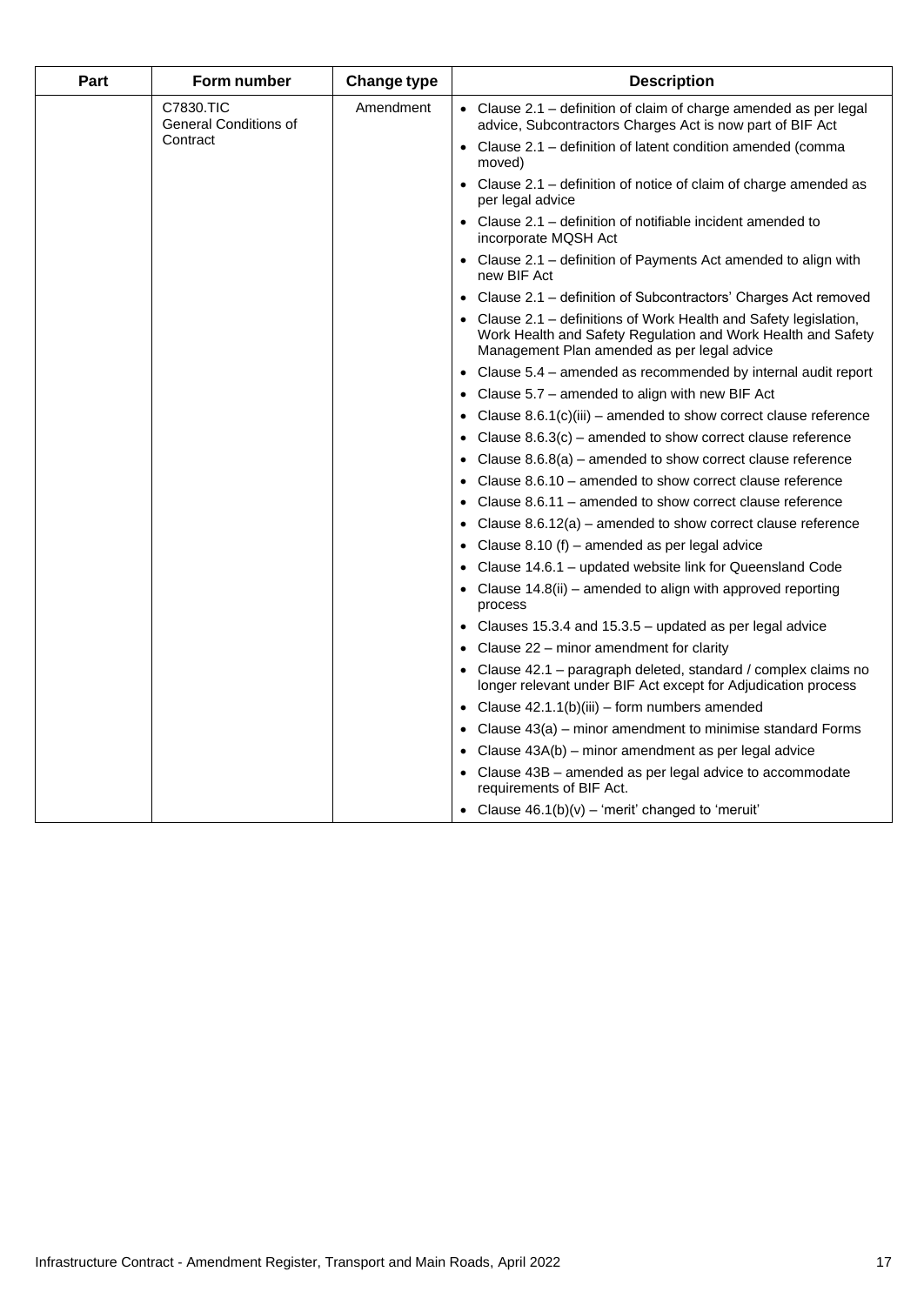| Part                    | Form number                                                                | <b>Change type</b>       | <b>Description</b>                                                                                                              |
|-------------------------|----------------------------------------------------------------------------|--------------------------|---------------------------------------------------------------------------------------------------------------------------------|
| 4 (continued)           | C7831.TIC.CO<br>General Conditions of                                      | Amendment,<br><b>New</b> | • Item 13B – minor amendment to advise location of reliance<br>information                                                      |
|                         | Contract Annexure A                                                        |                          | Item 13C - minor amendment to reduce number of copies<br>$\bullet$                                                              |
|                         |                                                                            |                          | Item 24A – default Business Days changed to 25 Business Days<br>to be consistent with General Conditions of Contract            |
|                         |                                                                            |                          | Item 29A – added Site senior executive role to list as per<br><b>MQSH Act</b>                                                   |
|                         |                                                                            |                          | Item 29C - added new guidance text and note related to<br><b>MQSH Act</b>                                                       |
|                         |                                                                            |                          | Item 35A - default changed from 20 Business Days to<br>15 Business Days to be consistent with General Conditions of<br>Contract |
|                         |                                                                            |                          | Item 99 - added special conditions as per legal advice to<br>accommodate requirements of MQSH Act                               |
|                         | C7831.TIC.DC                                                               | Amendment,               | Item 11A - content amended to align with C7831.TIC.CO                                                                           |
|                         | <b>General Conditions of</b><br><b>Contract Annexure A</b>                 | <b>New</b>               | Item 13B – minor amendment to define location for reliance<br>information                                                       |
|                         |                                                                            |                          | Item 13C - minor amendment to reduce number of copies                                                                           |
|                         |                                                                            |                          | Item 22B - default amount of public liability insurance reduced to<br>\$20 million                                              |
|                         |                                                                            |                          | • Item 29A - added Site senior executive role to list as per<br><b>MQSH Act</b>                                                 |
|                         |                                                                            |                          | • Item 29C - added new guidance text and note related to<br><b>MQSH Act</b>                                                     |
|                         |                                                                            |                          | Item 99 - added special conditions as per legal advice to<br>accommodate requirements of MQSH Act                               |
|                         | C7831.TIC.SI<br><b>General Conditions of</b><br><b>Contract Annexure A</b> | Amendment,<br><b>New</b> | • Item 11A – amended green guidance text for clarity                                                                            |
|                         |                                                                            |                          | Item 13B – minor amendment to define location for reliance<br>information                                                       |
|                         |                                                                            |                          | Item 13C – minor amendment to reduce number of copies                                                                           |
|                         |                                                                            |                          | • Item 24A - default Business Days changed to 25 Business Days<br>to be consistent with General Conditions of Contract          |
|                         |                                                                            |                          | Item 29A - added Site senior executive role to list as per<br><b>MQSH Act</b>                                                   |
|                         |                                                                            |                          | • Item 29C - added new guidance text and note related to<br><b>MQSH Act</b>                                                     |
|                         |                                                                            |                          | Item 35A - default changed from 20 Business Days to<br>15 Business Days to be consistent with General Conditions of<br>Contract |
|                         |                                                                            |                          | Item 99 - added special conditions as per legal advice to<br>accommodate requirements of MQSH Act                               |
|                         | C7834.SI<br><b>General Conditions of</b><br>Contract Annexure D            | Amendment                | • Clause 1 - reference to new Roads and Transport Alliance -<br>Memorandum of Agreement included                                |
| 5                       | C7836.MIC<br><b>Clause Bank</b>                                            | Amendment                | • Clause 4.1 - clause deleted as requirements covered in Manual<br>of Uniform Traffic Control Devices.                          |
|                         |                                                                            |                          | • Clause $8$ – amended to include latest website link for report<br>template                                                    |
|                         | C7836<br><b>Clause Bank</b>                                                | Amendment,<br><b>New</b> | • Clause 11.1 - clause deleted as requirements covered in Manual<br>of Uniform Traffic Control Devices.                         |
|                         |                                                                            |                          | • Clause 99.1 – amended to include new email and website link for<br>report template                                            |
|                         |                                                                            |                          | • Clause 99.2 - new clause added to incorporate best practice<br>principles                                                     |
| Administrative<br>Forms | C7875<br>Contractual<br><b>Requirements List</b>                           | Amendment                | • Amended to cater for operational needs                                                                                        |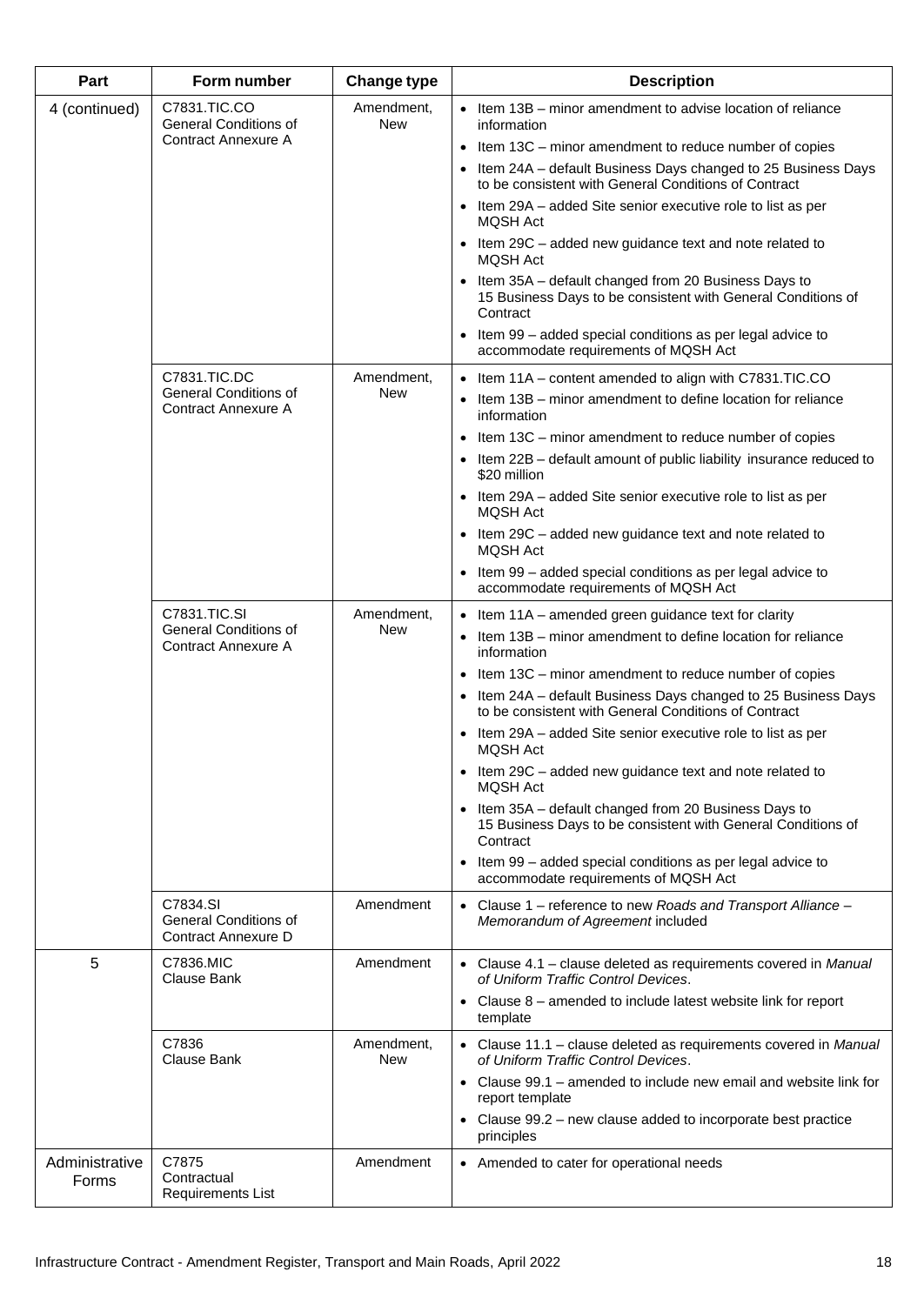| Part                    | Form number                                                                                   | Change type | <b>Description</b>                                                                                                                                                                                                                                                                                                                                                                                                                                                                                          |
|-------------------------|-----------------------------------------------------------------------------------------------|-------------|-------------------------------------------------------------------------------------------------------------------------------------------------------------------------------------------------------------------------------------------------------------------------------------------------------------------------------------------------------------------------------------------------------------------------------------------------------------------------------------------------------------|
| 4                       | C7830.TIC<br>General Conditions of<br>Contract                                                | Amendment   | • Clause 4.4 - amended to align with new contract performance<br>assessment process<br>• Clause 14.5.2 - 'Declared roads' amended to 'surface streets' to<br>avoid confusion<br>• Clause 29.2.1(i) – new Labour Hire Licensing Act (Qld) legislation<br>referenced<br>• Clause $35.6(a)$ – 'day' amended as 'Day' to make it non-subjective<br>• Clause 42.4 Alternative 1 – amended to cater for operational needs<br>Clause 44.4 - amended as per legal advice                                            |
|                         | C7831.TIC.CO<br>General Conditions of<br><b>Contract Annexure A</b>                           | Amendment   | Clauses 47.3.1, 5, 9, 13 - 'delegates' changed to 'nominees' to<br>avoid confusion<br>• Item 22B - default amount of public liability insurance changed to<br>\$20 million<br>• Item $24B$ – minor amendment in point (c)<br>Item 29A - added Contractor's Representative position to list<br>Items 37A & 38A - The word "day" has been amended as "Day" to<br>make it non-subjective.                                                                                                                      |
|                         | C7832.TIC General<br><b>Conditions of Contract</b><br>Annexure B                              | Amendment   | • Clause 5.3 - Minor correction to the formula for clarity.                                                                                                                                                                                                                                                                                                                                                                                                                                                 |
|                         | C7831.TIC.SI General<br><b>Conditions of Contract</b><br>Annexure A                           | Amendment   | • Item 29A - Added Contractor's Representative position to the list.                                                                                                                                                                                                                                                                                                                                                                                                                                        |
|                         | C7830.MIC General<br><b>Conditions of Contract</b>                                            | Amendment   | • Clause 4.4 - Amended to align with the new contract performance<br>assessment process.<br>• Clause 14.5.2 - "Declared roads" have been amended to "surface<br>streets" to avoid confusion.<br>• Clause 29.2.1(i) – New Labour Hire Licensing Act (Qld) legislation<br>is referenced.<br>• Clause 35.6 (a) - The word "day" has been amended as "Day" to<br>make it non-subjective.<br>• Clause 42.10 - Set-off clause has been added as per legal advice.<br>• Clause 44.4 - Amended as per legal advice. |
|                         | C7831.MIC.CO General<br><b>Conditions of Contract</b><br>Annexure A                           | Amendment   | • Item 11A - Amended to make it clear as per audit<br>recommendation.<br>Item 29A - Added Contractor's Representative position in the list.<br>$\bullet$<br>Item 37A & 38A - 'day' amended as 'Day' to make it non-subjective                                                                                                                                                                                                                                                                               |
| 8                       | C7855<br><b>Unconditional Bank</b><br><b>Guarantee for Security</b><br>over Unfixed Materials | Amendment   | • Revised as per legal advice on other securities and some word<br>changes to align with the heading                                                                                                                                                                                                                                                                                                                                                                                                        |
|                         | C7856<br>Unconditional Insurance<br>Bond for Security Over<br><b>Unfixed Materials</b>        | Amendment   | • Revised as per legal advice on other securities and some word<br>changes to align with the heading                                                                                                                                                                                                                                                                                                                                                                                                        |
| Administrative<br>Forms | <b>Form C7883</b><br>Payment Schedule<br>Summary                                              | Amendment   | • Other Adjustments (Rise and Fall) amended to avoid any confusion<br>with Bitumen Rise and Fall                                                                                                                                                                                                                                                                                                                                                                                                            |
|                         | Form C7884<br>Other Adjustments (Rise<br>and Fall)                                            | Amendment   | • Amended in line with C7832 Clause 5.3 and to avoid any confusion<br>with Bitumen Rise and Fall                                                                                                                                                                                                                                                                                                                                                                                                            |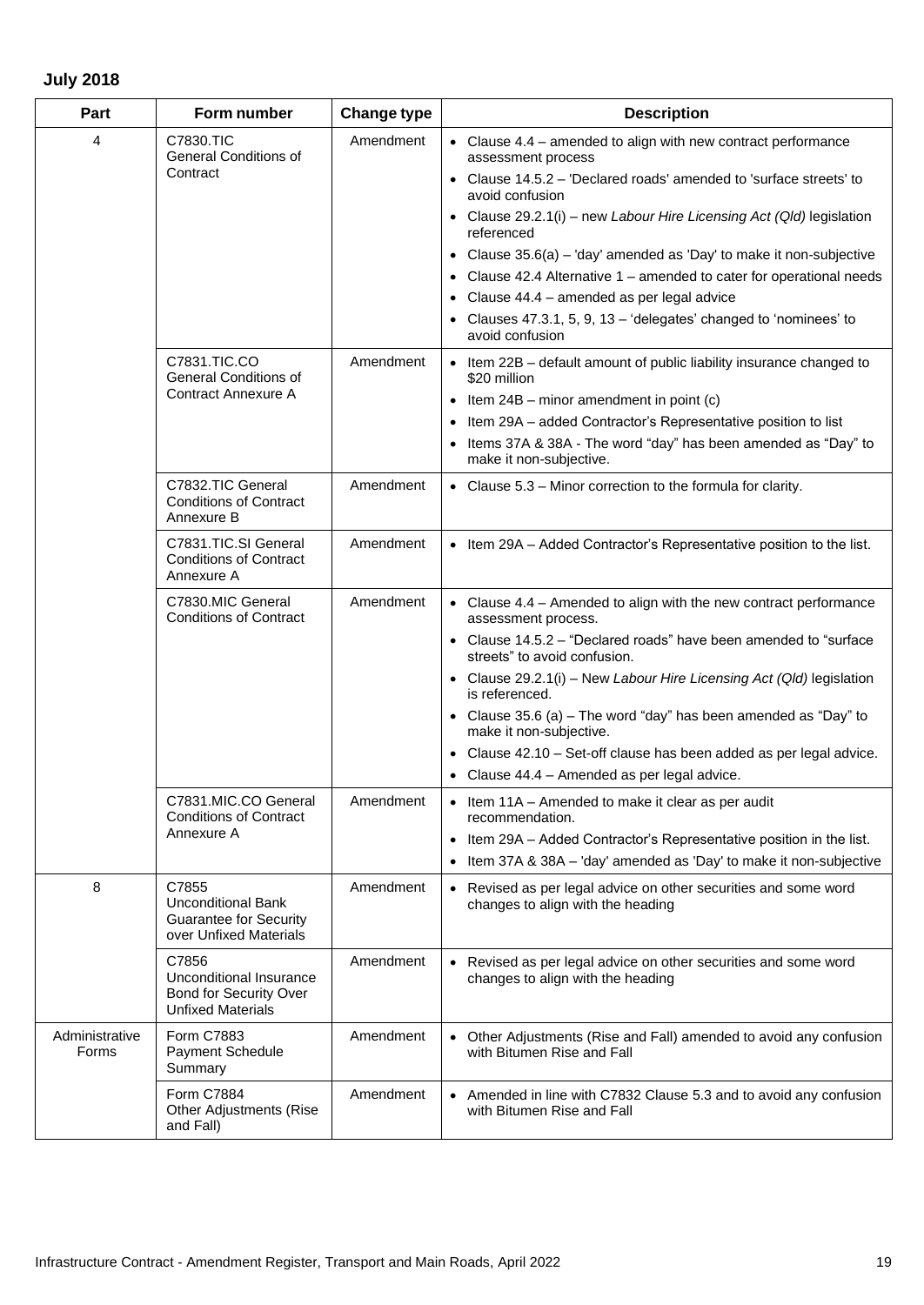### **March 2018**

| Part | Form number                                                | Change type | <b>Description</b>                                                                                                                                                                                                                                                                                      |
|------|------------------------------------------------------------|-------------|---------------------------------------------------------------------------------------------------------------------------------------------------------------------------------------------------------------------------------------------------------------------------------------------------------|
| 1    | C7011.TIC.SI<br>Invitation for Offer                       | Amendment   | • Item 6A – Tender Schedules S4 and S5 added                                                                                                                                                                                                                                                            |
| 2    | C7821.TIC                                                  | Amendment   | • Clause $14(c)$ – minor amendment for clarification                                                                                                                                                                                                                                                    |
|      | <b>Conditions of Tendering</b>                             |             | Clause 28.1 - new website link provided for Queensland Code                                                                                                                                                                                                                                             |
|      | C7014<br><b>Conditions of Offer</b>                        | Amendment   | • Clause 4 - Tender Schedule S4 requirements added                                                                                                                                                                                                                                                      |
|      | C7822.TIC.CO<br><b>Conditions of Tendering</b><br>Annexure | Amendment   | • Item 8B - guidance note amended to capture Queensland<br>Procurement Policy (QPP) requirements<br>Item 9F - new insurance broker's details updated<br>$\bullet$<br>Item 13D - S4 schedule's heading amended and guidance note<br>removed, made permanently 'Yes'<br>Item 13F - made 'Yes' permanently |
|      | C7822.TIC.DC<br><b>Conditions of Tendering</b><br>Annexure | Amendment   | • Item 9F - new insurance broker's details updated<br>• Item 13F - made 'Yes' permanently                                                                                                                                                                                                               |
|      | C7821.MIC<br><b>Conditions of Tendering</b>                | Amendment   | • Clause 2.1 - defined terms for Complying Tender and Conforming<br>Tender amended<br>Clause $14(c)$ – minor amendment for clarification                                                                                                                                                                |
|      |                                                            |             | • Clause 28 - new website link provided for Queensland Code                                                                                                                                                                                                                                             |
|      | C7822.MIC.CO<br><b>Conditions of Tendering</b><br>Annexure | Amendment   | • Item 7A - made 'Yes' permanently                                                                                                                                                                                                                                                                      |
| 3    | C7801<br><b>Tender Form</b>                                | Amendment   | • Additional information such as email address and phone number<br>included                                                                                                                                                                                                                             |
|      | C7810.M<br><b>Schedule Summary</b>                         | Amendment   | • Additional notes included for clarification                                                                                                                                                                                                                                                           |
|      | C7810.M10<br>Overheads and Margin                          | Amendment   | • Additional notes included for clarification                                                                                                                                                                                                                                                           |
|      | C7810.S4<br>Queensland Charter for                         | Amendment   | • Included additional guidance notes in front page to capture<br>QPP requirements                                                                                                                                                                                                                       |
|      | <b>Local Content</b><br><b>Compliance Outline</b>          |             | In Part 2, local region has been changed to Transport and Main<br>Roads Region and tenderer's declaration amended                                                                                                                                                                                       |
|      |                                                            |             | • Included in TIC-SI Contract                                                                                                                                                                                                                                                                           |
| 4    | C7830.TIC                                                  | Amendment   | • All gender-specific terms amended to be gender neutral                                                                                                                                                                                                                                                |
|      | <b>General Conditions of</b><br>Contract                   |             | • Clause 2.1 - definitions of Payments Act, Subcontractors' Charges<br>Act amended, minor amendment in definition of Workplace Health<br>and Safety Legislation                                                                                                                                         |
|      |                                                            |             | • Clause 4.4 - amended to include use of 3PCM for performance<br>reporting                                                                                                                                                                                                                              |
|      |                                                            |             | Clause 7.4 – minor amendment for consistent application<br>$\bullet$                                                                                                                                                                                                                                    |
|      |                                                            |             | Clause 14.6.1 - new website link provided for Queensland Code<br>$\bullet$                                                                                                                                                                                                                              |
|      |                                                            |             | Clause $14.6.5(a)$ – minor amendment<br>٠                                                                                                                                                                                                                                                               |
|      |                                                            |             | Clause 14.8 – amended to provide detailed information<br>٠                                                                                                                                                                                                                                              |
|      |                                                            |             | Clauses 18(a), 19(a), 21.4(b), 21.5(b) – new insurance broker's<br>details updated                                                                                                                                                                                                                      |
|      |                                                            |             | Clause $29.3(c)$ – amended to provide better clarification<br>$\bullet$                                                                                                                                                                                                                                 |
|      |                                                            |             | Clause $35.5(k)$ – minor amendment as per legal advice                                                                                                                                                                                                                                                  |
|      |                                                            |             | Clause $40.1$ – additional clauses (e) and (f) added<br>$\bullet$                                                                                                                                                                                                                                       |
|      |                                                            |             | Clause $42.1.1(a)$ – amended to reinforce legislative requirements<br>$\bullet$                                                                                                                                                                                                                         |
|      |                                                            |             | Clause $42.1.1 -$ clauses (e) and (f) removed                                                                                                                                                                                                                                                           |
|      |                                                            |             | Clause $47.4(a)$ – minor amendment                                                                                                                                                                                                                                                                      |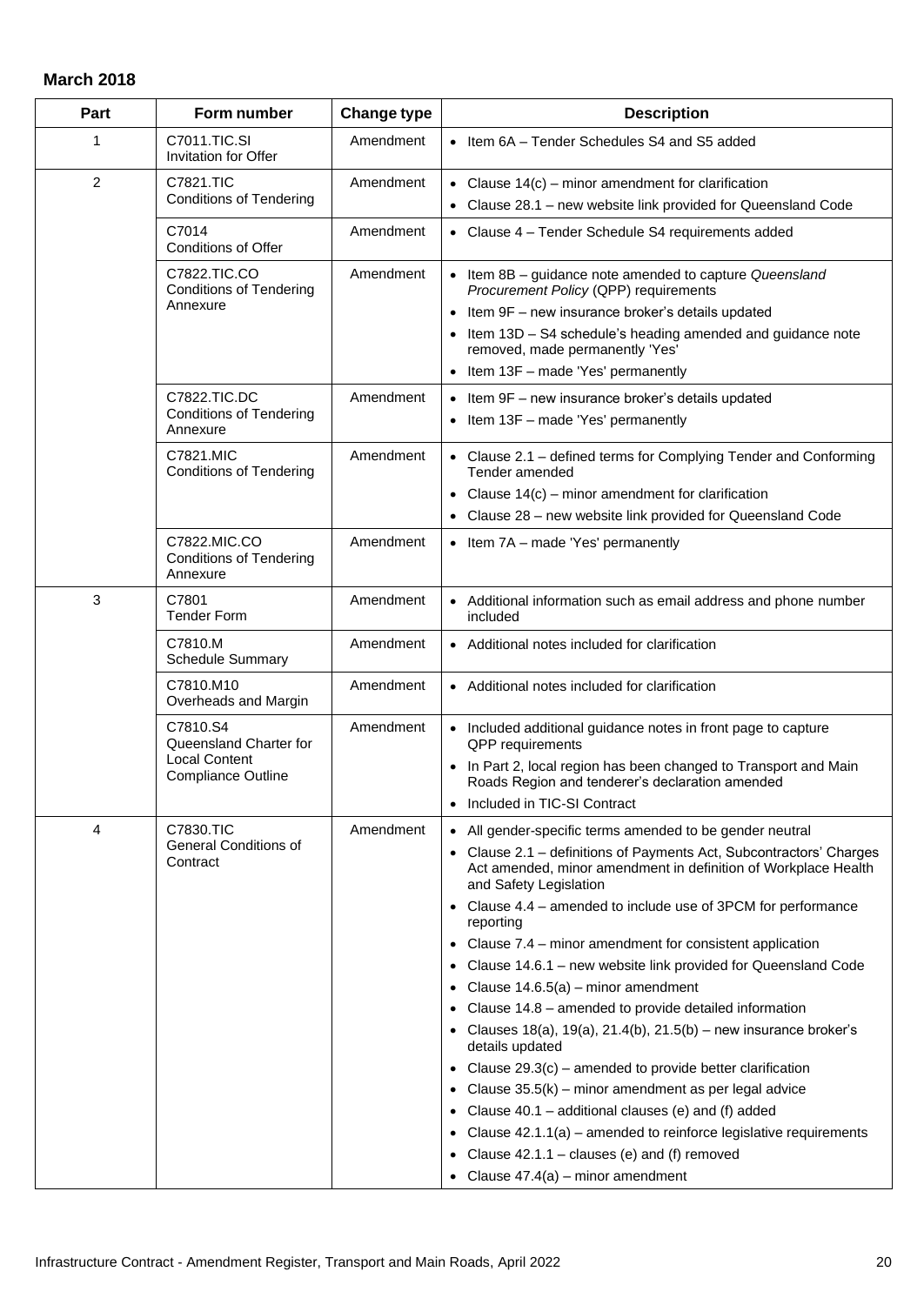| Part | Form number                                                             | <b>Change type</b> | <b>Description</b>                                                                                                                                                                                                                                                                                                                                                                                                                                                                                                                                                                                                                                                                                                                                                                                                                                                                                                                                      |
|------|-------------------------------------------------------------------------|--------------------|---------------------------------------------------------------------------------------------------------------------------------------------------------------------------------------------------------------------------------------------------------------------------------------------------------------------------------------------------------------------------------------------------------------------------------------------------------------------------------------------------------------------------------------------------------------------------------------------------------------------------------------------------------------------------------------------------------------------------------------------------------------------------------------------------------------------------------------------------------------------------------------------------------------------------------------------------------|
|      | C7831.TIC.CO<br>General Conditions of<br>Contract Annexure A            | Amendment          | $\bullet$ Item 30A - amendment to guidance note<br>• Item 41A - amended as per legal advice                                                                                                                                                                                                                                                                                                                                                                                                                                                                                                                                                                                                                                                                                                                                                                                                                                                             |
|      | C7832.TIC<br><b>General Conditions of</b><br><b>Contract Annexure B</b> | Amendment          | • Clause $3.2(a)$ – amended to avoid discrepancies                                                                                                                                                                                                                                                                                                                                                                                                                                                                                                                                                                                                                                                                                                                                                                                                                                                                                                      |
|      | C7831.TIC.SI<br>General Conditions of<br>Contract Annexure A            | Amendment          | • Item 30A - amendment to guidance note<br>• Item 41A - amended as per legal advice                                                                                                                                                                                                                                                                                                                                                                                                                                                                                                                                                                                                                                                                                                                                                                                                                                                                     |
|      | C7831.TIC.DC<br>General Conditions of<br>Contract Annexure A            | Amendment          | • Item 30A - amendment to guidance note<br>Item 41A - amended as per legal advice                                                                                                                                                                                                                                                                                                                                                                                                                                                                                                                                                                                                                                                                                                                                                                                                                                                                       |
|      | C7832.TIC.DC<br>General Conditions of<br><b>Contract Annexure B</b>     | Amendment          | • Clause $3.2(a)$ – amended to avoid discrepancies                                                                                                                                                                                                                                                                                                                                                                                                                                                                                                                                                                                                                                                                                                                                                                                                                                                                                                      |
|      | C7834.DC<br>General Conditions of<br><b>Contract Annexure D</b>         | Amendment          | • Clause 3.1 - additional clause included under Clause 8.6.1                                                                                                                                                                                                                                                                                                                                                                                                                                                                                                                                                                                                                                                                                                                                                                                                                                                                                            |
|      | C7830.MIC<br>General Conditions of<br>Contract                          | Amendment          | • All gender-specific terms amended to be gender neutral<br>• Clause 2.1 -definition of Payments Act amended<br>• Clause 2.1 - definition for Subcontractors' Charges Act added<br>Clause 5.1 - additional clauses included<br>Clause 5.3 - additional clauses included<br>Clause $7.1(b)$ – minor amendments for formatting<br>Clause 8.11 - media releases clause added<br>• Clause 14.6 - new website link provided for Queensland Code<br>• Clause $15.3.4(b)$ – minor amendment to clause reference<br>Clause $16.1(b)$ – minor amendment to clause reference<br>• Clause 25(b) – minor amendment to clause reference<br>• Clause 35.5 - additional clause (h) added<br>Clause $40.1$ – additional clauses (e) and (f) added<br>• Clause $42.1.1(a)$ – amended to reinforce legislative requirements<br>Clause $42.1.1 -$ clauses (e) and (f) removed<br>Clause 43B - new clause added<br>• Clause 44.2b).xi - minor amendment to clause reference |
|      | C7831.MIC.CO<br>General Conditions of<br>Contract Annexure A            | Amendment          | • Item 41A - amended as per legal advice                                                                                                                                                                                                                                                                                                                                                                                                                                                                                                                                                                                                                                                                                                                                                                                                                                                                                                                |
|      | C7832.MIC General<br><b>Conditions of Contract</b><br>Annexure B        | Amendment          | • Clause $3.2(a)$ – amended to avoid discrepancies                                                                                                                                                                                                                                                                                                                                                                                                                                                                                                                                                                                                                                                                                                                                                                                                                                                                                                      |
|      | C7831.MIC.SI<br><b>General Conditions of</b><br>Contract Annexure A     | Amendment          | • Item 41A - amended as per legal advice                                                                                                                                                                                                                                                                                                                                                                                                                                                                                                                                                                                                                                                                                                                                                                                                                                                                                                                |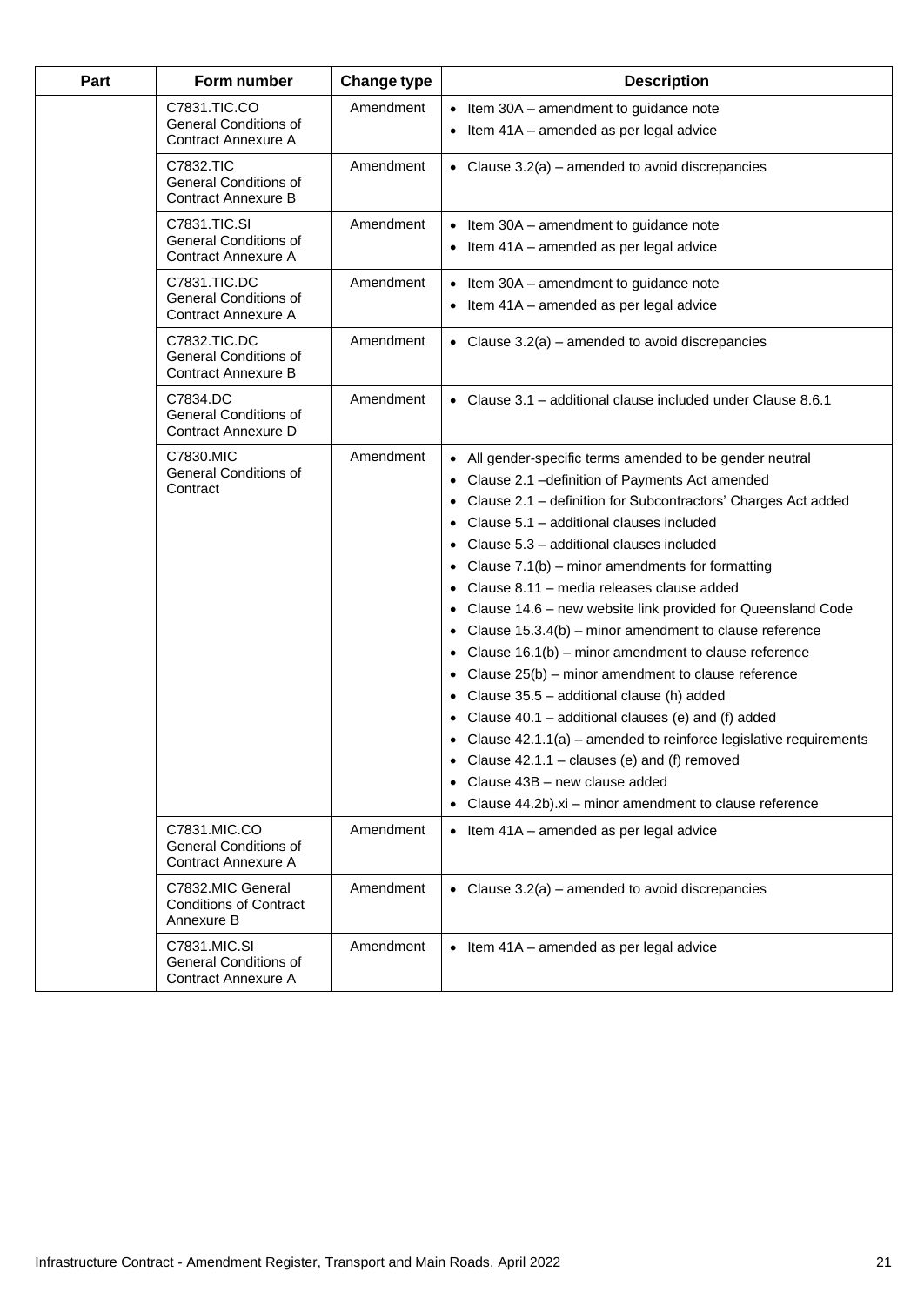| Part | Form number              | Change type | <b>Description</b>                                                                                                                                                                                                                                                                                                                                                                                                                    |
|------|--------------------------|-------------|---------------------------------------------------------------------------------------------------------------------------------------------------------------------------------------------------------------------------------------------------------------------------------------------------------------------------------------------------------------------------------------------------------------------------------------|
| 5    | C7836.TIC<br>Clause Bank | Amendment   | • Renamed document as C7836.TIC.<br>• Clause $6.1$ – additional clause added as per legal advice<br>Clause 6.2 - amended as per legal advice<br>• Clause $6.3$ – new clause added as per legal advice<br>• Clause $6.4$ – new clause added as per legal advice<br>Clause 7 – biosecurity clauses removed<br>$\bullet$<br>• Clause $12.1(b)$ – minor amendment to clause reference<br>• Clause $15$ – amended for better clarification |
|      | C7836.MIC<br>Clause Bank | Amendment   | • Clause $2.1$ – additional clause added as per legal advice<br>• Clause $2.2$ – new clauses added as per legal advice<br>• Clause $2.3$ – new clause added as per legal advice<br>Clause 2.4 – new clause added as per legal advice<br>Clause 3 - biosecurity clauses removed<br>Clause 5.1(b) – minor amendment to clause reference<br>• Clause $8$ – amendments to explain in details                                              |

# **Exception December 2017**

| <b>Part</b> | Form number                                                               | Change type | <b>Description</b>                                                                                                                                                          |
|-------------|---------------------------------------------------------------------------|-------------|-----------------------------------------------------------------------------------------------------------------------------------------------------------------------------|
| 2           | C7821.TIC<br><b>Conditions of Tendering</b>                               | Amendment   | • Clause 31.4 - added Queensland Procurement Policy reference                                                                                                               |
|             | C7822.TIC.CO<br><b>Conditions of Tendering</b><br>Annexure                | Amendment   | Item 8B – amended guidance note to advise contracts >\$20 million<br>$\bullet$<br>shall require Tender Schedule S4 to be Extra Criteria for non-price<br>selection criteria |
|             |                                                                           |             | Added additional clauses 99.2 Training Policy and<br>$\bullet$<br>99.3 Queensland Charter for Local Content and Queensland<br><b>Procurement Policy</b>                     |
| 3           | C7810.S4<br>Queensland Charter for<br>Local Content<br>Compliance Outline | Amendment   | • Added Queensland Procurement Policy requirements                                                                                                                          |
| 5           | C7836.TIC<br>Clause Bank                                                  | Amendment   | • Added Clause 15 for Training Policy requirements for Contract<br>Sum > \$100 million                                                                                      |
|             |                                                                           |             | Added mandatory Additional Clause 99.1 Compliance with the<br>$\bullet$<br>Queensland Charter for Local Content (QCLC) and the<br><b>Queensland Procurement Policy</b>      |
|             | C7836.MIC<br>Clause Bank                                                  | Amendment   | Added mandatory additional clause for compliance with the<br>$\bullet$<br><b>Queensland Procurement Policy</b>                                                              |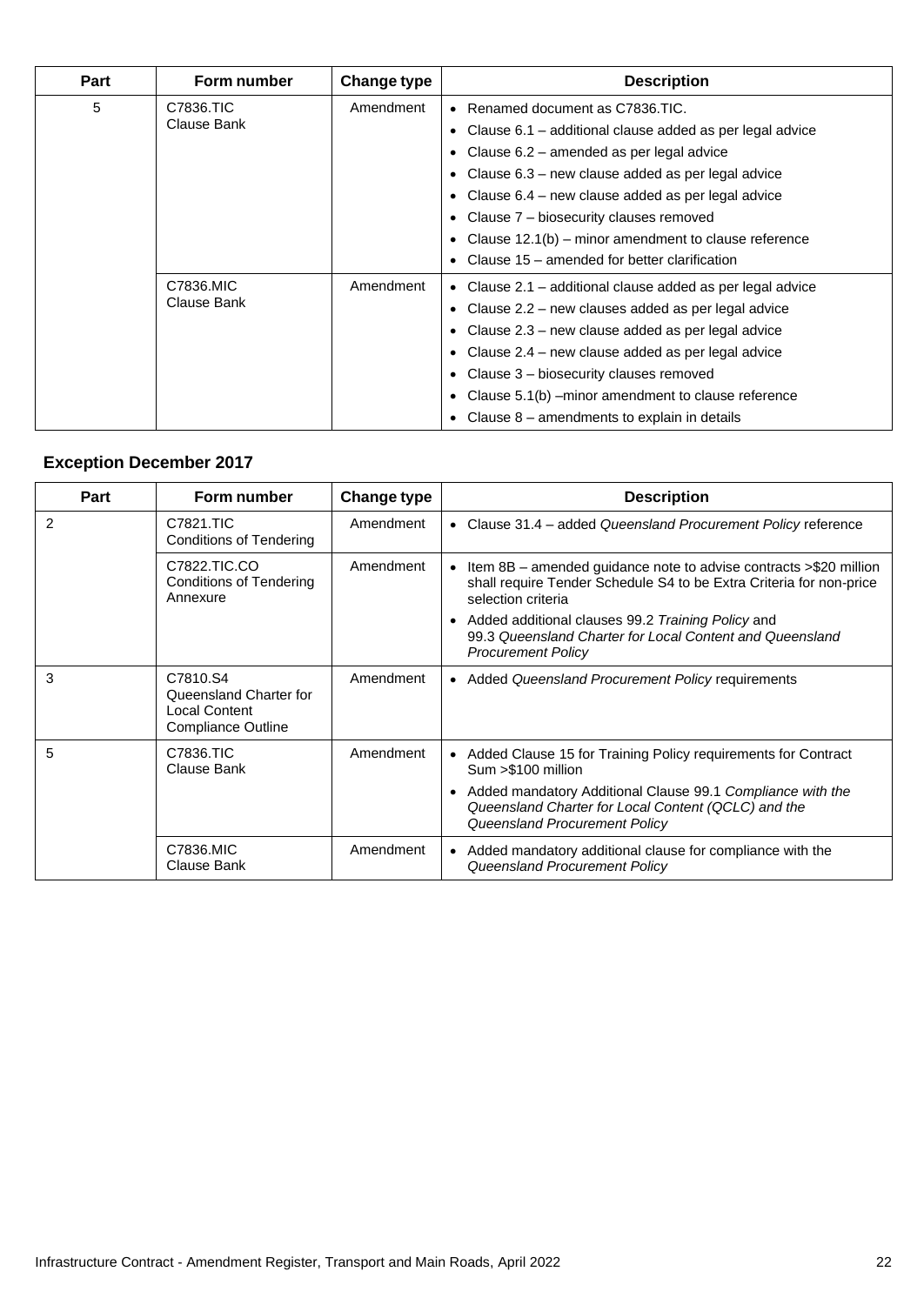### **October 2017**

| Part           | Form number                                                | <b>Change type</b> | <b>Description</b>                                                                                                                                                                                                                                                                                                                                                                                 |
|----------------|------------------------------------------------------------|--------------------|----------------------------------------------------------------------------------------------------------------------------------------------------------------------------------------------------------------------------------------------------------------------------------------------------------------------------------------------------------------------------------------------------|
| 1              | C7820.MIC<br>Information for<br><b>Tenderers</b>           | Amendment          | • Item 1 -heading changed to Region                                                                                                                                                                                                                                                                                                                                                                |
| $\overline{2}$ | C7821.TIC                                                  | Amendment          | • Renamed document as C7821.TIC                                                                                                                                                                                                                                                                                                                                                                    |
|                | <b>Conditions of Tendering</b>                             |                    | • Clause 2.1 - Queensland Guidelines deleted under Eligible<br>Tenderer term                                                                                                                                                                                                                                                                                                                       |
|                |                                                            |                    | • Clause 2.1 - Clause reference changed to 13 for Unusually low bid                                                                                                                                                                                                                                                                                                                                |
|                |                                                            |                    | • Clause 27.1 - Added sentences to provide better clarification on<br><b>Building Code requirements</b>                                                                                                                                                                                                                                                                                            |
|                |                                                            |                    | • Clause 27.2 – Minor amendment to link with the CoT Annexure                                                                                                                                                                                                                                                                                                                                      |
|                | C7822.TIC.CO                                               | Amendment          | • Renamed document C7822.TIC.CO                                                                                                                                                                                                                                                                                                                                                                    |
|                | <b>Conditions of Tendering</b><br>Annexure                 |                    | Item 7A - made 'Yes' permanently                                                                                                                                                                                                                                                                                                                                                                   |
|                |                                                            |                    | Item $13E(a)$ – created new Item $13E(a)$ and amended guide note<br>as [Applies for federally funded project subject to funding allocation<br>in Program level] and deleted ["Please delete 4(b)(ii) including<br>guidance text and 6(c) of Declaration of Compliance of S5, if the<br>Workplace Relations Management Plan threshold is not triggered"],<br>added threshold criteria for reference |
|                |                                                            |                    | Item 13E(b) – created new item for Workplace Relations<br>Management Plan (WRMP) and included guidance notes                                                                                                                                                                                                                                                                                       |
|                |                                                            |                    | Item 13K – added more information on threshold values                                                                                                                                                                                                                                                                                                                                              |
|                | C7822.TIC.DC<br><b>Conditions of Tendering</b><br>Annexure | Amendment          | • Renamed document as C7822.TIC.DC                                                                                                                                                                                                                                                                                                                                                                 |
|                |                                                            |                    | Item $13E(a)$ – created a new Item $13E(a)$ and amended guide note<br>as [Applies for federally funded project subject to funding allocation<br>in Program level                                                                                                                                                                                                                                   |
|                |                                                            |                    | • Item $13E(b)$ – created new item for Workplace Relations<br>Management Plan (WRMP) and included guidance notes                                                                                                                                                                                                                                                                                   |
|                |                                                            |                    | Item 13F(b) - deleted                                                                                                                                                                                                                                                                                                                                                                              |
|                |                                                            |                    | Item 13K - new item added                                                                                                                                                                                                                                                                                                                                                                          |
|                | C7821.MIC                                                  | Amendment          | • Clause 2.1 - clause reference for Unusually Low Bid changed to 13                                                                                                                                                                                                                                                                                                                                |
|                | <b>Conditions of Tendering</b>                             |                    | • Clause $10 -$ minor amendment to Clause $10(b)(iii)$                                                                                                                                                                                                                                                                                                                                             |
|                | C7822.MIC                                                  | Amendment          | • Renamed document as C7822.MIC.CO                                                                                                                                                                                                                                                                                                                                                                 |
|                | <b>Conditions of Tendering</b><br>Annexure                 |                    | • Item 8B - amended to highlight as assessment criteria, additional<br>guidance text included                                                                                                                                                                                                                                                                                                      |
|                |                                                            |                    | • Item 13F - clause reference included                                                                                                                                                                                                                                                                                                                                                             |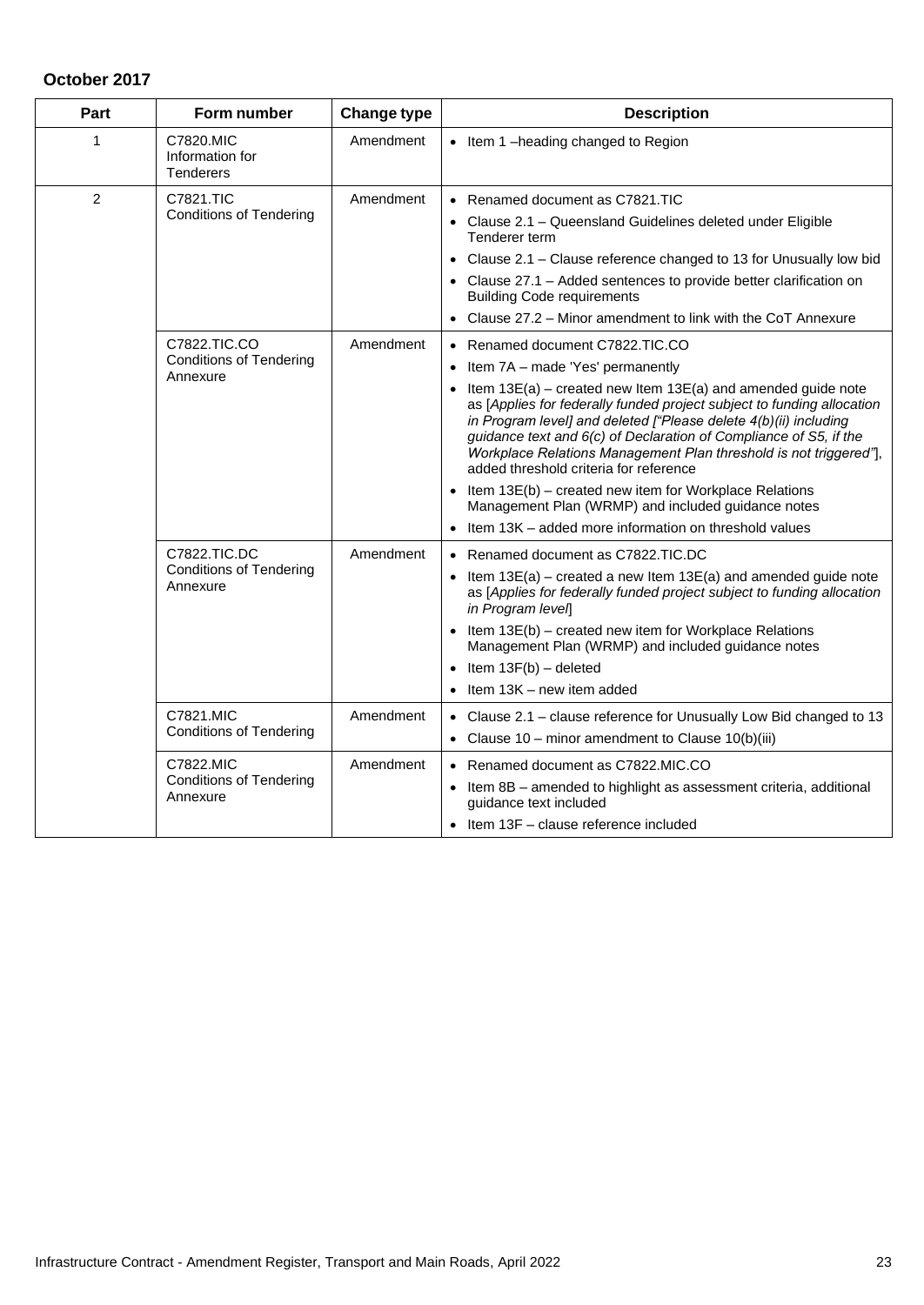| Part | Form number                                                                                                                        | Change type              | <b>Description</b>                                                                                                                                              |
|------|------------------------------------------------------------------------------------------------------------------------------------|--------------------------|-----------------------------------------------------------------------------------------------------------------------------------------------------------------|
| 3    | C7810.M5.TIC<br>Form of Security                                                                                                   | Amendment                | • Renamed form as C7810.M5.TIC<br>• Minor amendment to clause reference                                                                                         |
|      | C7810.M5.MIC<br>Form of security                                                                                                   | Amendment                | • Minor amendment to clause reference                                                                                                                           |
|      | C7810.M7A<br>Daywork Schedule -<br>Personnel                                                                                       | Amendment                | Amendment to content, guidance note included to flag<br>$\bullet$<br>requirements to Tender managers                                                            |
|      | C7810.M7B<br>Daywork Schedule -<br>Plant and Equipment                                                                             | Amendment                | Amendment to content, guidance note included to flag<br>$\bullet$<br>requirements to Tender managers                                                            |
|      | C7812<br>Offer Sole Invitation<br>Contract                                                                                         | Amendment                | • Minor amendment in formatting                                                                                                                                 |
|      | C7810.S4<br>Queensland Charter for<br><b>Local Content</b><br><b>Compliance Outline</b>                                            | Amendment                | • Included additional sentence to clarify Item 5                                                                                                                |
|      | C7810.S5<br>The Building Code -<br><b>Compliance Outline</b>                                                                       | Amendment.<br><b>New</b> | Contents amended in clauses $4(b)(ii)$ and $6(c)$ to align with<br><b>Conditions of Tendering Annexure</b><br>Introduced to TIC-SI, MIC-CO and MIC-SI contracts |
|      | C7810.S6<br>Queensland Government<br>Code of Practice for the<br>Building and<br><b>Construction Industry</b><br>(Queensland Code) | <b>New</b>               | • Introduced to MIC-CO contract                                                                                                                                 |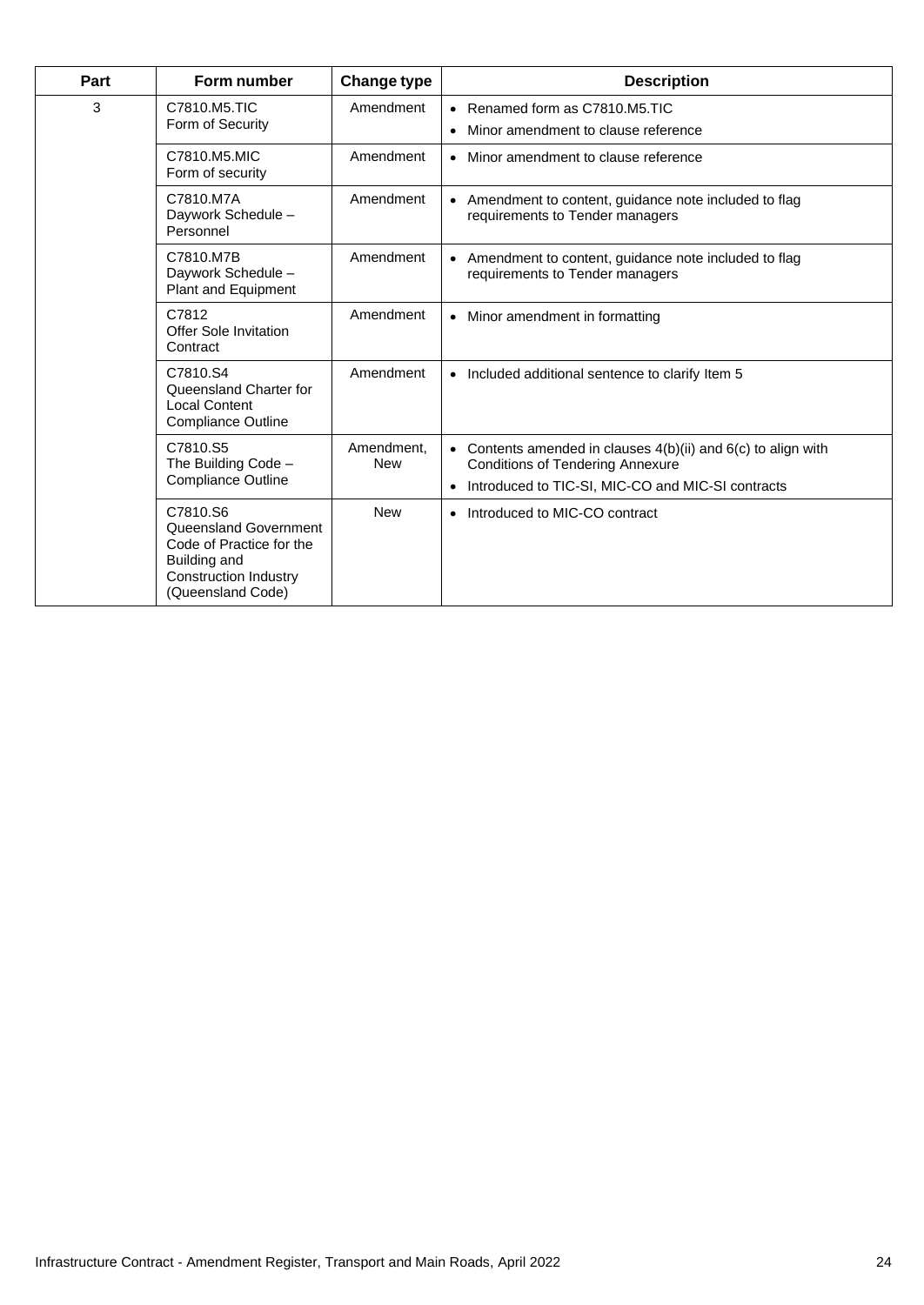| Part | Form number                                                                | <b>Change type</b> | <b>Description</b>                                                                                                                                                                                                                                                                                                                                                                                                                                                                                                                                        |
|------|----------------------------------------------------------------------------|--------------------|-----------------------------------------------------------------------------------------------------------------------------------------------------------------------------------------------------------------------------------------------------------------------------------------------------------------------------------------------------------------------------------------------------------------------------------------------------------------------------------------------------------------------------------------------------------|
| 4    | C7830.TIC<br><b>General Conditions of</b><br>Contract                      | Amendment          | • Renamed document C7830.TIC<br>Clause 2.1 - definition of Claim amended<br>Clause 14.5.1 – minor amendment to website link<br>Clause 14.6.1 -new website link to Queensland Code copied<br>Clause $29.2.2$ - Clause $29.2.2(c)$ amended<br>• Clause 42.1.1 - minor amendment to time for lodgement of<br>payment claims in clauses 42.1.1(e) and (f)<br>• Clause $46.2$ – minor amendment to the heading                                                                                                                                                 |
|      | C7831.TIC.CO<br>General Conditions of<br>Contract Annexure A               | Amendment          | • Renamed document as C7831.TIC.CO<br>Item 8A - minor amendment to reference clause<br>$\bullet$<br>Item 24A - included guidance note for clarification<br>Item 36C - amended to reflect current departmental requirements<br>and guidance note to choose better option<br>• Item 41A – amendment to provide better clarification<br>• Item 44C - Work Item Numbers changed as per recent changes                                                                                                                                                         |
|      | C7832.TIC<br><b>General Conditions of</b><br><b>Contract Annexure B</b>    | Amendment          | • Renamed document as C7832.TIC<br>Clause 5 – foamed bitumen added to list                                                                                                                                                                                                                                                                                                                                                                                                                                                                                |
|      | C7831.TIC.SI<br><b>General Conditions of</b><br><b>Contract Annexure A</b> | Amendment          | • Renamed document as C7831.SI<br>• Item 4C – guidance note included for clarification<br>Item 8A - reference clause amended<br>Item 24A - guidance note included for clarification<br>Item 36C – amended to reflect current department requirements<br>and guidance note to choose better option<br>• Item 41A – amendment to provide better clarification<br>Item 44C - Work Item Numbers changed as per recent changes                                                                                                                                 |
|      | C7831.TIC.DC<br><b>General Conditions of</b><br>Contract Annexure A        | Amendment          | • Renamed document as C7831.TIC.DC<br>Item 8A - reference clause amended<br>Item 36C - amended to reflect current department requirements<br>Item 41A - amendment to provide better clarification<br>• Item 44C - Work Item Numbers changed as per recent changes                                                                                                                                                                                                                                                                                         |
|      | C7832.TIC.DC<br>General Conditions of<br>Contract Annexure B               | Amendment          | • Renamed document as C7832.TIC.DC<br>Clause 5.2 – foamed bitumen added to list                                                                                                                                                                                                                                                                                                                                                                                                                                                                           |
|      | C7830.MIC<br><b>General Conditions of</b><br>Contract                      | Amendment          | • Clause 2.1 - definition for 'work' in the table has been removed<br>• Clause $33.3(b)$ – list of plans has been deleted                                                                                                                                                                                                                                                                                                                                                                                                                                 |
|      | C7831.MIC.CO<br>General Conditions of<br>Contract Annexure A               | Amendment          | • Renamed document as C7831.MIC.CO<br>• Item 8A - reference clause amended<br>Items 21D and 21E - clause references amended<br>Item 22B - default public liability insurance amount reduced to<br>\$20,000,000<br>• Item 30 - removed as training requirements are in the Clause Bank<br>Items 35A and B - clause numbers amended, additional<br>information for better clarification<br>Items 36A and B - clause numbers amended<br>Item 41A – amendment to provide better clarification<br>• Item 44C - Work Item Numbers changed as per recent changes |
|      | C7832.MIC<br><b>General Conditions of</b><br><b>Contract Annexure B</b>    | Amendment          | • Clause 5.2 – foamed bitumen added to list                                                                                                                                                                                                                                                                                                                                                                                                                                                                                                               |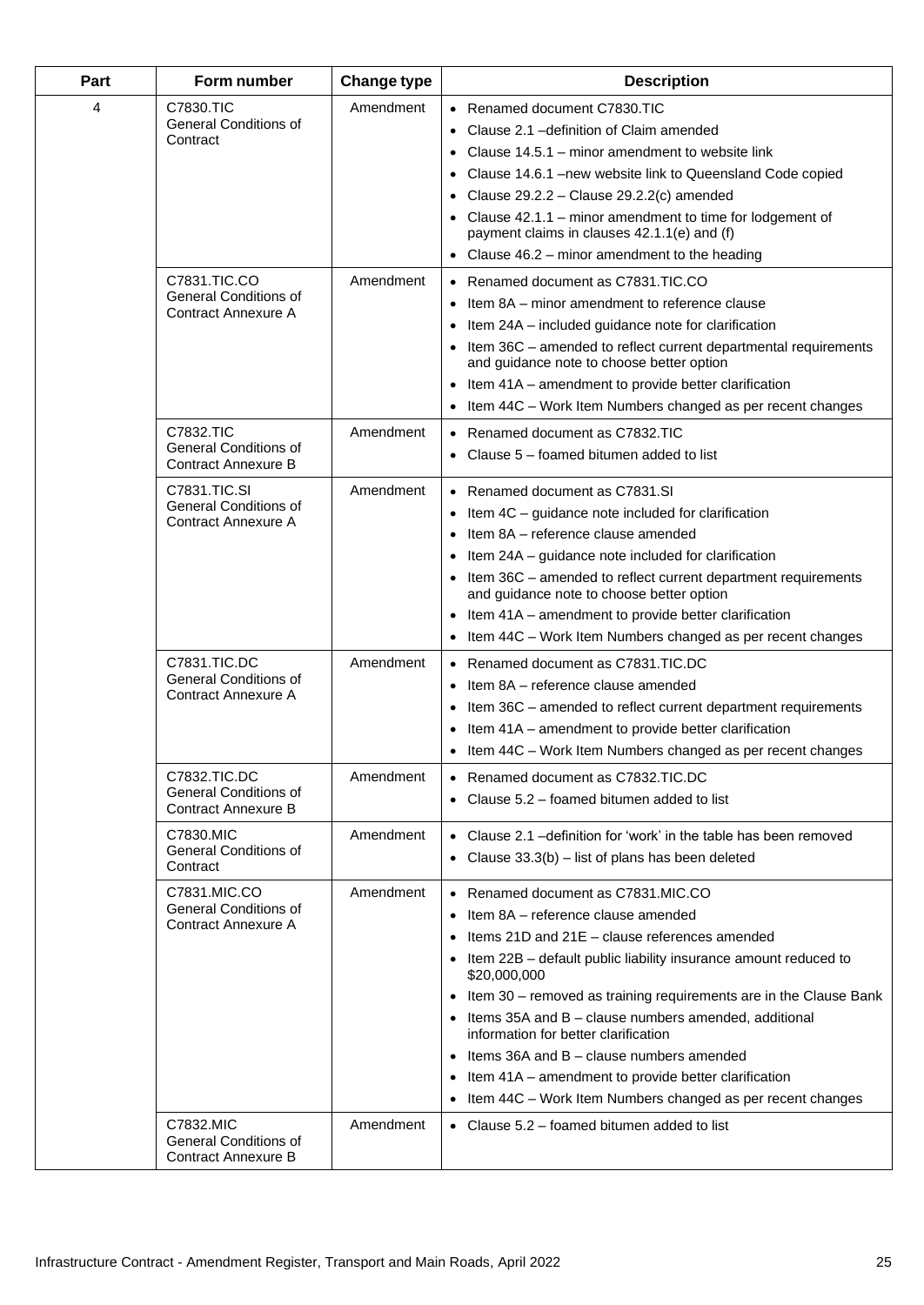| Part | Form number                                                         | Change type | <b>Description</b>                                                                                                                                                 |
|------|---------------------------------------------------------------------|-------------|--------------------------------------------------------------------------------------------------------------------------------------------------------------------|
|      | C7831.MIC.SI<br><b>General Conditions of</b><br>Contract Annexure A | Amendment   | $\bullet$ Item 8A – reference clause amended<br>Item 41A – amendment to provide better clarification<br>Item 44C - Work Item Numbers changed as per recent changes |
| 5    | C7836.MIC<br>Clause Bank                                            | Amendment   | • Clause $6$ – minor amendment to headings<br>Clause 7 – amendments to explain in details                                                                          |

| Part           | Form number                                                                                                                 | Change type | <b>Description</b>                                                                                                                                         |
|----------------|-----------------------------------------------------------------------------------------------------------------------------|-------------|------------------------------------------------------------------------------------------------------------------------------------------------------------|
| $\overline{2}$ | C7014 Conditions of<br>Offer                                                                                                | Amendment   | • Renamed 'Infrastructure Contract': these forms are used across<br>Transport Infrastructure and Minor Infrastructure Contracts.                           |
| 3              | C7012 Offer<br>C7810.M<br>Tender Schedule M<br>C7810.M1<br>Tender Schedule M1<br>C7810.M3<br>Tender Schedule M3<br>C7810.M4 | Amendment   |                                                                                                                                                            |
|                | Tender Schedule M4<br>C7810.M7A<br><b>Tender Schedule M7A</b><br>C7810.M7B<br><b>Tender Schedule M7B</b>                    |             |                                                                                                                                                            |
| $\overline{4}$ | C7830.MIC<br><b>General Conditions of</b><br>Contract<br>C7832.MIC<br>Annexure B                                            | Amendment   | • Renamed 'Minor Infrastructure Contract': these forms are used<br>across Minor Infrastructure Contracts Construct Only and Sole<br>Invitation categories. |
| 5              | C7836.MIC<br>Clause Bank                                                                                                    | Amendment   |                                                                                                                                                            |
| 6              | C7825<br><b>Standard Documents List</b>                                                                                     | Amendment   | • Renamed 'Infrastructure Contract': these forms are used across<br>Transport Infrastructure and Minor Infrastructure Contracts.                           |
| $\overline{7}$ | C7827<br><b>Principal Supplied</b><br><b>Material List</b>                                                                  | Amendment   |                                                                                                                                                            |
| 8              | C7013<br><b>Conditional Agreement</b><br>C7048 Letter of<br>Acceptance                                                      | Amendment   |                                                                                                                                                            |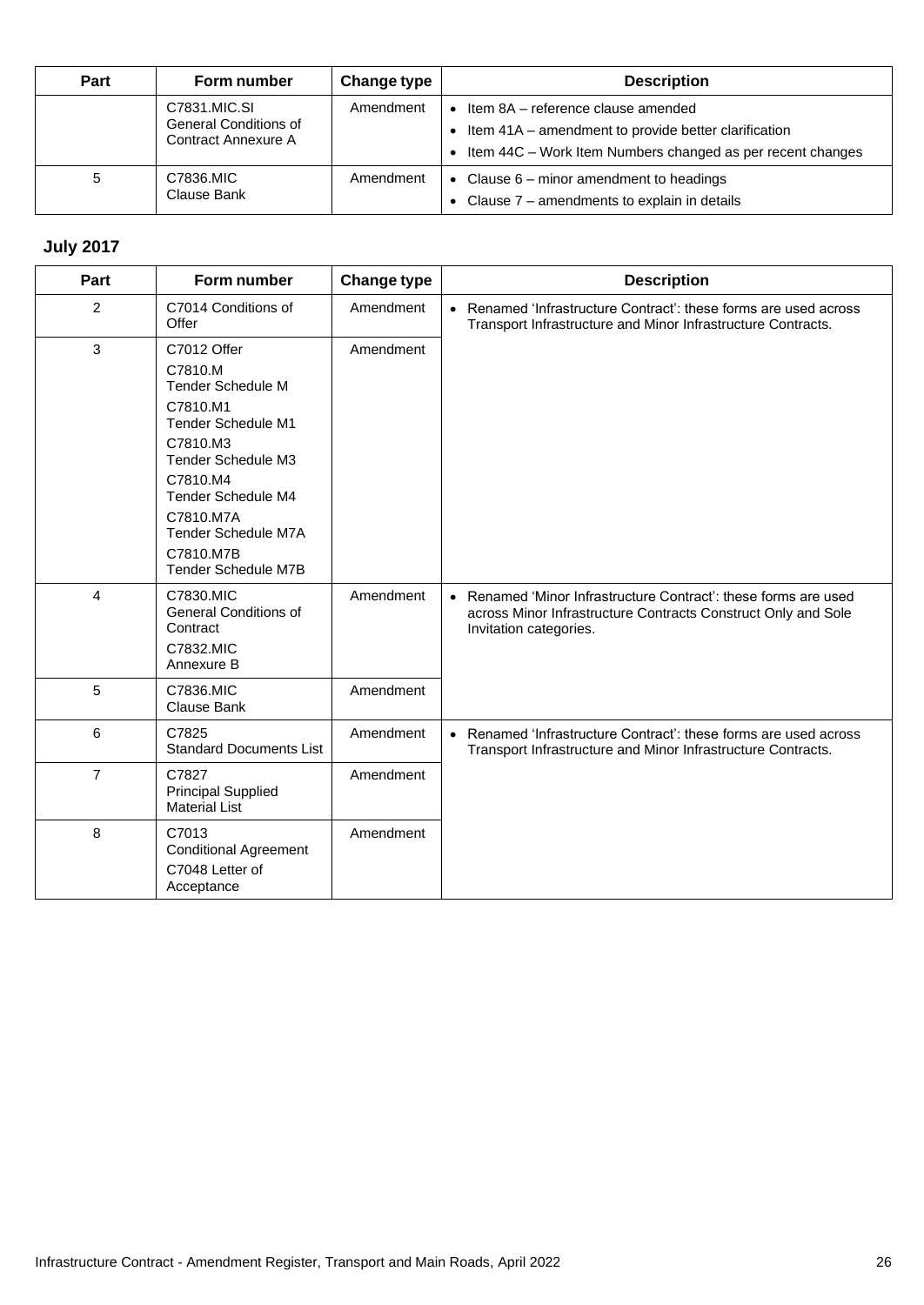## **April 2017**

| Part           | Form number                                  | Change type | <b>Description</b>                                                                                                                                                                                                                                                                                                                                                           |
|----------------|----------------------------------------------|-------------|------------------------------------------------------------------------------------------------------------------------------------------------------------------------------------------------------------------------------------------------------------------------------------------------------------------------------------------------------------------------------|
| 1              | C7820<br>Information for<br><b>Tenderers</b> | Amendment   | $\bullet$ Item 15B - amended                                                                                                                                                                                                                                                                                                                                                 |
| $\overline{2}$ | C7821<br><b>Conditions of Tendering</b>      | Amendment   | • Clauses 14b), c) and d) – amended to reflect senior management's<br>direction                                                                                                                                                                                                                                                                                              |
|                |                                              |             | • Clause 14e) - added, refer above                                                                                                                                                                                                                                                                                                                                           |
|                |                                              |             | Clause 27 – amended to reflect Building Code 2016                                                                                                                                                                                                                                                                                                                            |
|                |                                              |             | Clause 27A – minor amendment to provide better clarification                                                                                                                                                                                                                                                                                                                 |
|                |                                              |             | • Clause 28 - amended, Implementation Guidelines rescinded<br>February 2017                                                                                                                                                                                                                                                                                                  |
|                |                                              |             | • Clause 31.6 - amended, refer above                                                                                                                                                                                                                                                                                                                                         |
|                | C7822                                        | Amendment   | • Item 6A - changed '[For Tenders > \$50M' to 'For Tenders > \$25M]'                                                                                                                                                                                                                                                                                                         |
|                | <b>Conditions of Tendering</b><br>Annexure   |             | Item 8B - added For contract < \$20 million, non-price selection<br>criteria must not be used unless approval in writing has been given<br>by ED (PMD)]                                                                                                                                                                                                                      |
|                |                                              |             | • Item $13D$ – added Clause 31.4 [Applies to contracts > \$5.5 million<br>(including GST) for south-east Queensland or > \$2.75 million<br>(including GST) for regional Queensland]                                                                                                                                                                                          |
|                |                                              |             | Item 13E - added [Applies for federally-funded project. Please<br>$\bullet$<br>delete 4(b)(ii) including guidance text and 6(c) of Declaration of<br>Compliance of S5, if the Workplace Relations Management Plan<br>threshold is not triggered.] and deleted 'If 'Yes', Tenderer shall also<br>submit the Declaration of Compliance with the Building Code,<br>Form C7891A' |
|                |                                              |             | • Item 13F - deleted (a) in Item reference, added clauses 28 and<br>31.6 and deleted 'No' check box and [Required for contracts<br>> \$2M (incl GST)]                                                                                                                                                                                                                        |
|                |                                              |             | Item 13F(b) - deleted                                                                                                                                                                                                                                                                                                                                                        |
|                |                                              |             | Item 13G - deleted Assistant<br>$\bullet$                                                                                                                                                                                                                                                                                                                                    |
|                |                                              |             | Item 13K - new Item<br>$\bullet$                                                                                                                                                                                                                                                                                                                                             |
|                |                                              |             | Item 99.1 – added text 'Notwithstanding Item 43A of Annexure A, if<br>an Unusually Low Bid is deemed to be the preferred tender after<br>tender assessment and the Contract Sum is greater than<br>\$20 million, clauses 48.2 to 48.12 of the General Conditions of<br>Contract (Dispute Resolution Board) shall apply.                                                      |
|                | C7014                                        | Amendment   | • Section 4, replaced text at 4(b) and 4(c) as follows:                                                                                                                                                                                                                                                                                                                      |
|                | Conditions of Offer                          |             | (b) Australian Government Building Code (the Building Code is<br>$\bullet$<br>available at http://www.abcc.gov.au/building-code-2016)                                                                                                                                                                                                                                        |
|                |                                              |             | (c) The Queensland Code of Practice for the Building and<br>$\bullet$<br><b>Construction Industry</b><br>http://www.justice.qld.gov.au/corporate/about-us/business-<br>areas/industrial-relations/codes-of-practice-and-<br>guidelines/queensland-code-of-practice-for-the-building-and-<br>construction-industry                                                            |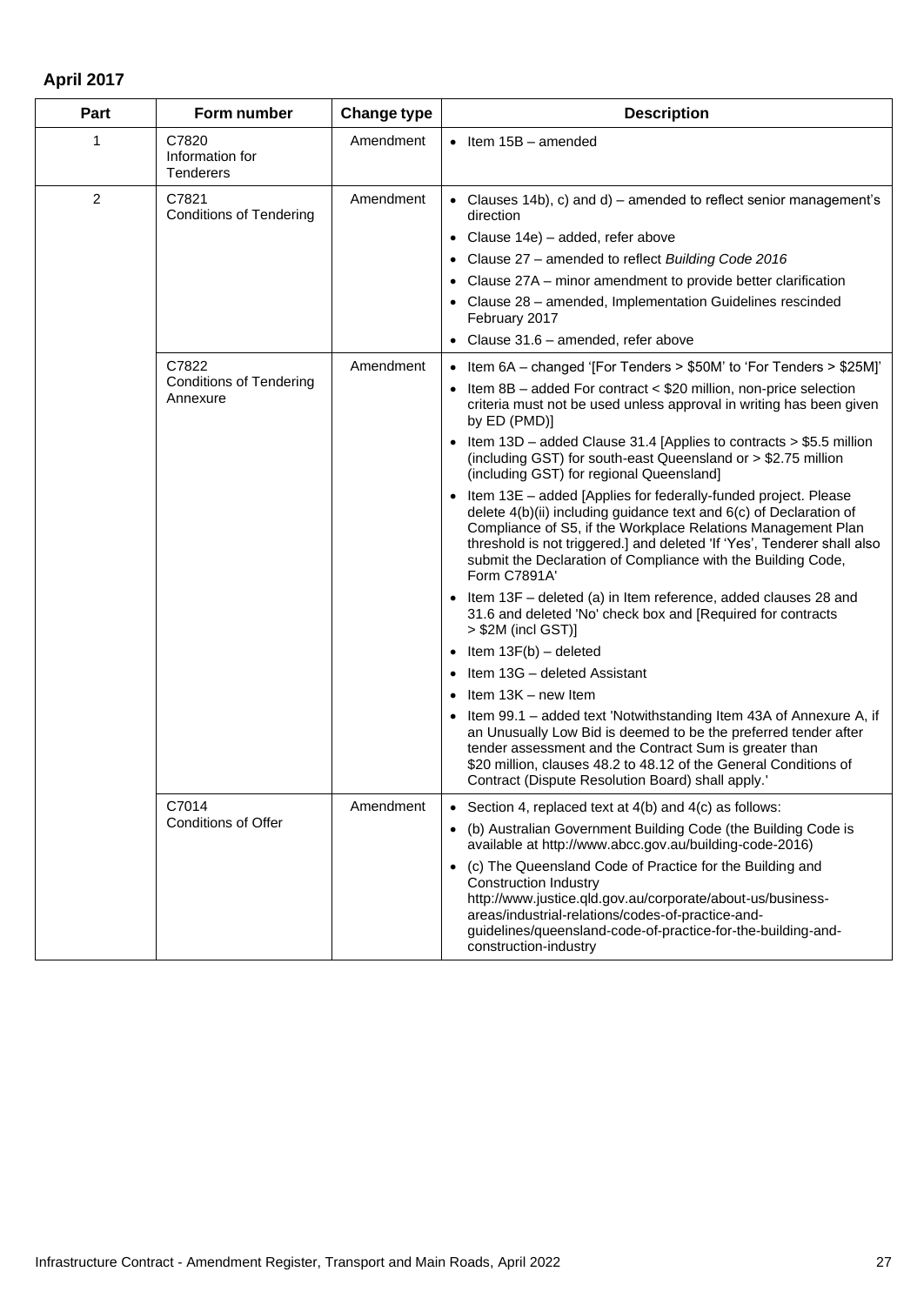| Part | Form number                                                             | Change type | <b>Description</b>                                                                                                                                   |
|------|-------------------------------------------------------------------------|-------------|------------------------------------------------------------------------------------------------------------------------------------------------------|
| 3    | C7801<br><b>Tender Form</b>                                             | Amendment   | • Minor amendment<br>• Renamed 'Infrastructure Contract': these forms are used across<br>Transport Infrastructure and Minor Infrastructure Contracts |
|      | C7810.M<br><b>Schedule Summary</b>                                      | Amendment   | • Renamed 'Infrastructure Contract': these forms are used across<br>Transport Infrastructure and Minor Infrastructure Contracts                      |
|      | C7810.M1<br><b>Schedule of Rates</b>                                    | Amendment   |                                                                                                                                                      |
|      | C7810.M3<br><b>Planned Cash Flow</b><br>Schedule                        | Amendment   |                                                                                                                                                      |
|      | C7810.M4<br><b>Tender Program</b>                                       | Amendment   |                                                                                                                                                      |
|      | C7810.M5<br>Form of Security                                            | Amendment   | • Minor amendment                                                                                                                                    |
|      | C7810.M6<br>Receipt of Notices to<br><b>Tenderers</b>                   | Amendment   | • Renamed 'Infrastructure Contract': these forms are used across<br>Transport Infrastructure and Minor Infrastructure Contracts.                     |
|      | C7810.M7A<br>Daywork Schedule -<br>Personnel                            | Amendment   |                                                                                                                                                      |
|      | C7810.M7B<br>Daywork Schedule -<br>Plant and Equipment                  | Amendment   |                                                                                                                                                      |
|      | C7810.M8<br>Prequalification<br>Requirements                            | Amendment   |                                                                                                                                                      |
|      | C7810.S5<br>The Building Code -<br><b>Compliance Outline</b>            | Amendment   | • Revised schedule to reflect Building Code 2016                                                                                                     |
|      | C7810.S6<br>Queensland Code<br>Compliance Schedule                      | Amendment   | • Amendment to content                                                                                                                               |
|      | C7891A<br>Declaration of<br>compliance with the<br><b>Building Code</b> | Withdrawn   | • No longer required due to new S5                                                                                                                   |
| 4    | C7830 General<br><b>Conditions of Contract</b>                          | Amendment   | • Clause 2.1 - minor amendment such as IAMA replaced by<br>'Resolution Institute'                                                                    |
|      |                                                                         |             | • Clause 14.5.1 - amended to reflect Building Code 2016<br>• Clause 14.6 - amended, Implementation Guidelines rescinded<br>February 2017             |
|      |                                                                         |             | • Clause 47.3.2b) - minor amendment to provide better clarification                                                                                  |
|      |                                                                         |             | • Clause $47.3.6b$ ) – as above<br>Clause $47.3.10b$ ) – as above                                                                                    |
|      |                                                                         |             | • Clause $47.3.14b$ ) – as above                                                                                                                     |
|      |                                                                         |             | • Clause 48.5c) - amended, IAMA is now Resolution Institute                                                                                          |
|      |                                                                         |             | Clause 48.6c) - amended, refer above                                                                                                                 |
|      |                                                                         |             | • Clause $48.8$ a) – amended, refer above                                                                                                            |
|      | C7831.CO<br><b>General Conditions of</b><br><b>Contract Annexure A</b>  | Amendment   | • Items 16 and 16A - amended to reflect Building Code 2016                                                                                           |
|      | C7831.SI<br><b>General Conditions of</b><br>Contract Annexure A         | Amendment   | • Items 16 and 16A - amended to reflect Building Code 2016                                                                                           |
|      | C7833<br><b>General Conditions of</b><br>Contract Annexure C            | Amendment   | • Clause 42.5 - minor amendment to provide better clarification                                                                                      |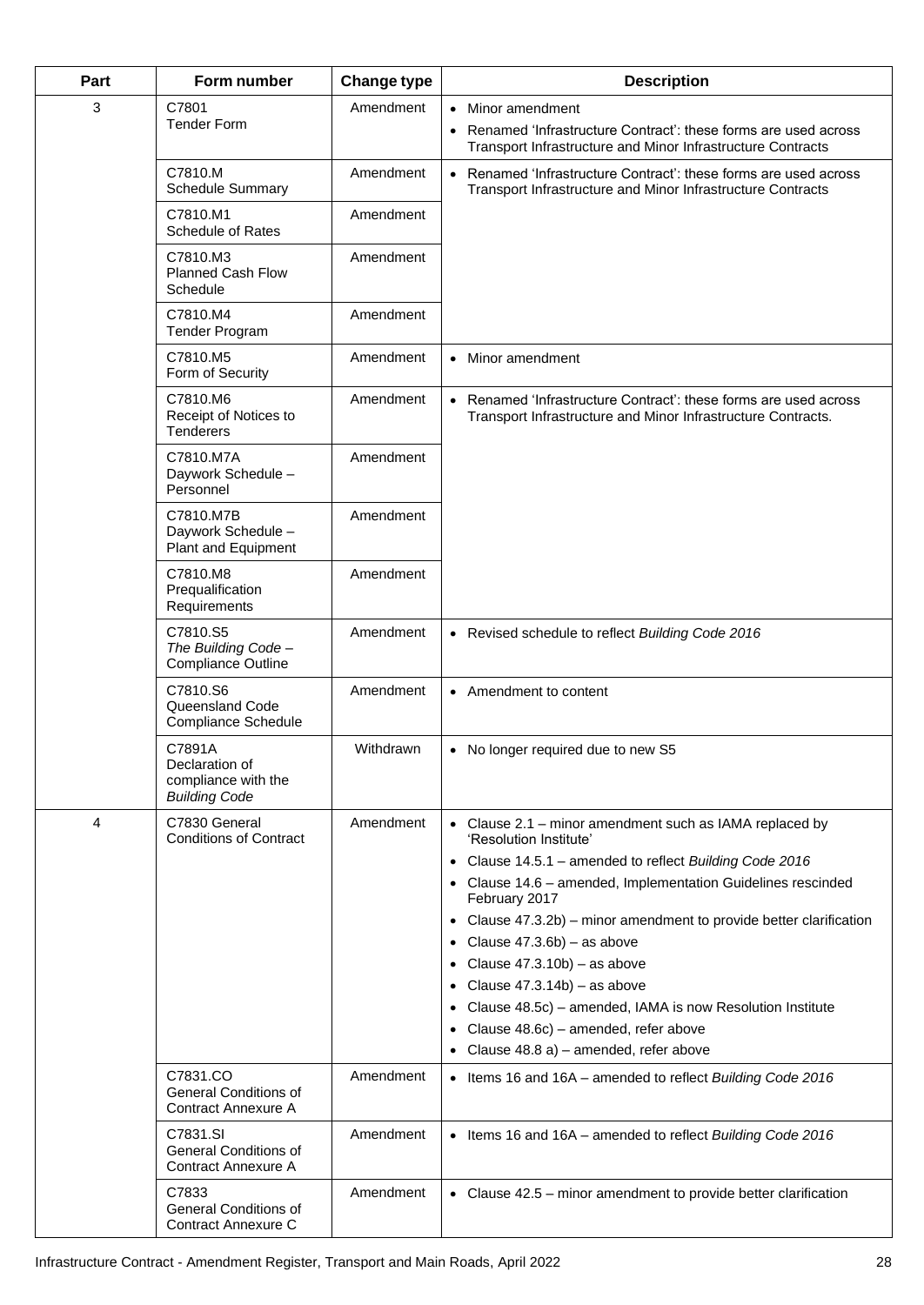| Part                    | Form number                                                                                  | <b>Change type</b> | <b>Description</b>                                                                                                                                                         |
|-------------------------|----------------------------------------------------------------------------------------------|--------------------|----------------------------------------------------------------------------------------------------------------------------------------------------------------------------|
| 6                       | C7825<br><b>Standard Documents List</b>                                                      | Amendment          | • Renamed 'Infrastructure Contract': these forms are used across<br>Transport Infrastructure and Minor Infrastructure Contracts.                                           |
| $\overline{7}$          | C7827<br><b>Principal Supplied</b><br><b>Material List</b>                                   | Amendment          |                                                                                                                                                                            |
| 8                       | C7840<br><b>Unconditional Bank</b><br><b>Guarantee for Primary</b><br>Security               | Amendment          | $\bullet$ Item 3 - 'is produced for sighting' added                                                                                                                        |
|                         | C7841<br><b>Unconditional Bank</b><br><b>Guarantee for Retention</b><br>Security             | Amendment          | $\bullet$ Item 3 – as above<br>Renamed 'Infrastructure Contract': these forms are used across<br>$\bullet$<br>Transport Infrastructure and Minor Infrastructure Contracts. |
|                         | C7842<br><b>Unconditional Bank</b><br>Guarantee for<br>Subcontractor Payment<br>Security     | Amendment          | $\bullet$ Item 3 – as above                                                                                                                                                |
|                         | C7843<br>Unconditional Insurance<br><b>Bond for Primary</b><br>Security                      | Amendment          | $\bullet$ Item 3 – as above                                                                                                                                                |
|                         | C7844<br>Unconditional Insurance<br><b>Bond for Retention</b><br>Security                    | Amendment          | $\bullet$ Item 3 – as above<br>Renamed 'Infrastructure Contract': these forms are used across<br>$\bullet$<br>Transport Infrastructure and Minor Infrastructure Contracts. |
|                         | C7845<br>Unconditional Insurance<br><b>Bond for Subcontractor</b><br><b>Payment Security</b> | Amendment          | $\bullet$ Item 3 - as above                                                                                                                                                |
| Administrative<br>Forms | C7815<br>Notice to Tenderers                                                                 | Amendment          | • Renamed 'Infrastructure Contract': these forms are used across<br>Transport Infrastructure and Minor Infrastructure Contracts.                                           |
|                         | C7817<br><b>Details of Tenders</b><br>Received                                               | Amendment          |                                                                                                                                                                            |

#### **October 2016**

| Part           | Form number                                  | Change type | <b>Description</b>                                                                                                              |
|----------------|----------------------------------------------|-------------|---------------------------------------------------------------------------------------------------------------------------------|
| $\overline{2}$ | C7821<br>Conditions of Tendering             | Amendment   | • Clauses 12.4a) and b) - Opening of Tender Clause amended to<br>reflect BAS eTender capability and senior management direction |
|                |                                              |             | • Clause 31.4 – Clause added to reflect current Queensland Charter<br>for Local Content (QCLC) requirements                     |
|                | C7822<br>Conditions of Tendering<br>Annexure | Amendment   | $\bullet$ Item 13D - Item for QCLC added                                                                                        |
| 3              | C7810.S3<br>Tender Schedule S3               | Amendment   | Nominated Traffic Officer added as per Manual of Uniform Traffic<br>$\bullet$<br>Control Devices July 2016 amendment            |
|                | C7810.S4<br>Tender Schedule S4               | <b>New</b>  | • New tender schedule for QCLC                                                                                                  |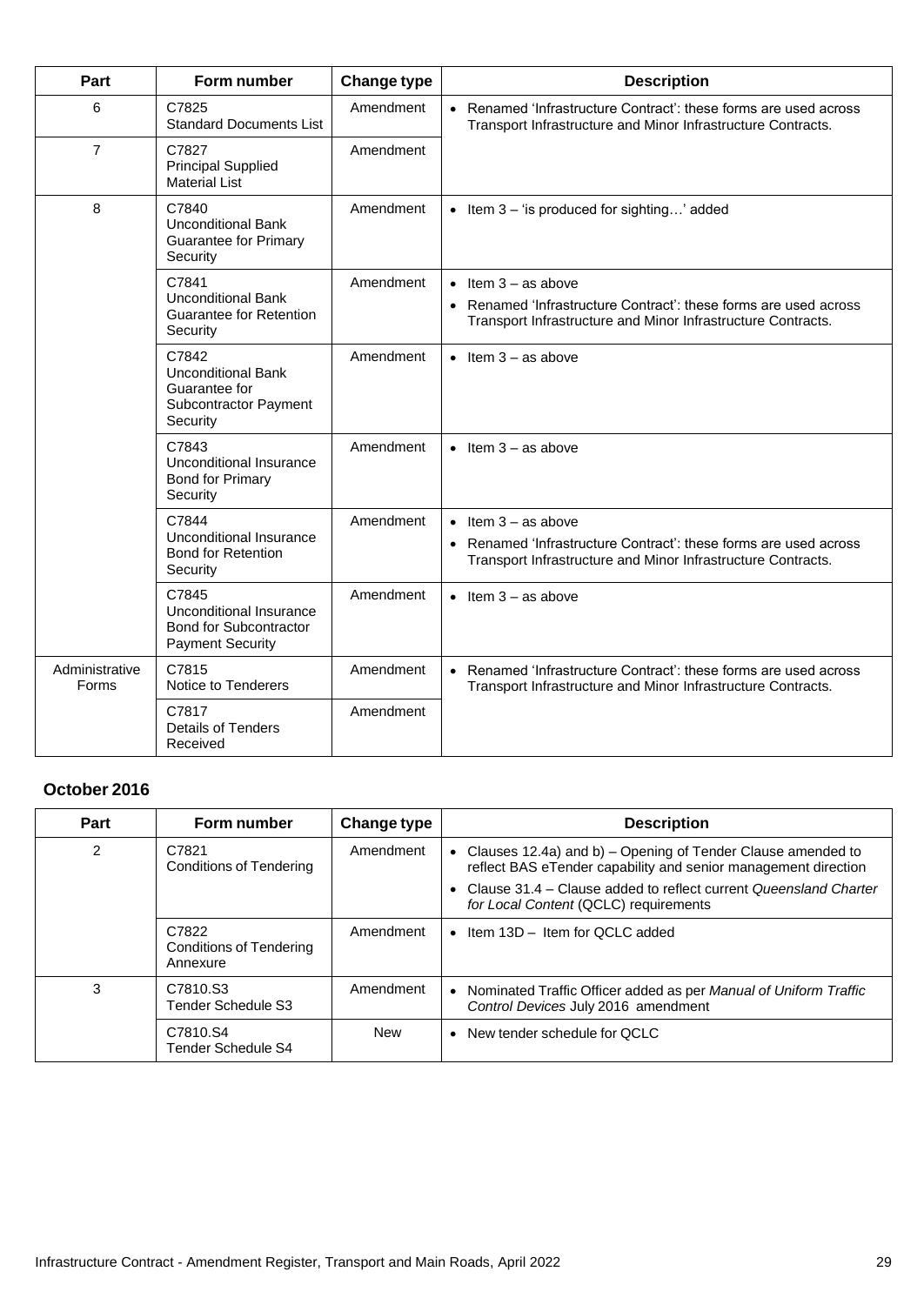| Part | Form number                                                         | Change type | <b>Description</b>                                                                                     |
|------|---------------------------------------------------------------------|-------------|--------------------------------------------------------------------------------------------------------|
| 4    | C7830                                                               | Amendment   | • Clause 6.2c) – minor amendment to reflect current practice                                           |
|      | <b>General Conditions of</b><br>Contract                            |             | • Clause $8.1b$ ) – minor amendment to provide better clarification                                    |
|      |                                                                     |             | Clause 14.8 – Clause amended to reflect latest<br>QCLC requirements                                    |
|      |                                                                     |             | Clause 15.5.1a) – minor amendment to provide better clarification                                      |
|      |                                                                     |             | Clause 33.3.1a) – minor amendment to provide better clarification                                      |
|      |                                                                     |             | Clause 33.3.2a) – minor amendment to provide better clarification                                      |
|      |                                                                     |             | Clause 33.3.4c) – minor amendment to provide better clarification                                      |
|      |                                                                     |             | Clauses 36a) and b) – minor amendment to provide better<br>clarification                               |
|      |                                                                     |             | • Clause $40.5b$ ) – amended                                                                           |
|      | C7831.CO                                                            | Amendment   | $\bullet$ Item 16A - amended                                                                           |
|      | <b>General Conditions of</b><br>Contract Annexure A                 |             | Item 24B - amended<br>$\bullet$                                                                        |
|      |                                                                     |             | Item 29C – amended to incorporate departmental Surveying<br>$\bullet$<br><b>Standards Requirements</b> |
|      |                                                                     |             | Item $36C -$ amended                                                                                   |
|      |                                                                     |             | Item 40A - amended                                                                                     |
|      |                                                                     |             | Items 40B and 40C - deleted                                                                            |
|      |                                                                     |             | Item 44C - amended                                                                                     |
|      |                                                                     |             | Item 44D - deleted                                                                                     |
|      | C7832<br><b>General Conditions of</b><br><b>Contract Annexure B</b> | Amendment   | • Clause 5 – amended to provide better clarification                                                   |
| 5    | C7836<br><b>Clause Bank</b>                                         | Amendment   | • Clause 7 - Clause revised to incorporate all biosecurity matters<br>including Red Imported Fire Ants |

## **April 2016**

| <b>Part</b> | Form number                                                     | <b>Change type</b> | <b>Description of change</b>                                                                                                                                                                                                                                                                                                                                                                                                                                             |
|-------------|-----------------------------------------------------------------|--------------------|--------------------------------------------------------------------------------------------------------------------------------------------------------------------------------------------------------------------------------------------------------------------------------------------------------------------------------------------------------------------------------------------------------------------------------------------------------------------------|
| 2           | C7821<br><b>Conditions of Tendering</b>                         | Amendment          | • Clause $3.2$ – amended<br>Clause 12.4 b) - amended<br>$\bullet$                                                                                                                                                                                                                                                                                                                                                                                                        |
|             | C7822<br><b>Conditions of Tendering</b><br>Annexure             | Amendment          | $\bullet$ Item 11A – guidance note added                                                                                                                                                                                                                                                                                                                                                                                                                                 |
| 3           | C7810<br>Tender Schedule M10                                    | Amendment          | • Minor amendment (deleted M1, replaced by M)                                                                                                                                                                                                                                                                                                                                                                                                                            |
| 4           | C7830 General<br><b>Conditions of Contract</b>                  | Amendment          | Clause 2.1, Defined terms, Payments Act – amended<br>$\bullet$<br>Clause 7.4a) Payments Act – amended<br>$\bullet$<br>Clause 8.1b) vi - amended<br>$\bullet$<br>Clause 9.2.1b) - deleted no. iii<br>$\bullet$<br>Clause 18 - corrected web link<br>Clause 19 – corrected web link<br>$\bullet$<br>Clause 21.5b) – corrected web link<br>٠<br>Clause 29.3g) – amended<br>٠<br>Clause 40.5a)iii and iv - amended<br>٠<br>Clause 42.1 - included new paragraph<br>$\bullet$ |
|             | C7831.CO<br><b>General Conditions of</b><br>Contract Annexure A | Amendment          | $\bullet$ Item 11A - amended<br>Items 41A and 41B - amended<br>$\bullet$                                                                                                                                                                                                                                                                                                                                                                                                 |

## **January 2016**

No amendments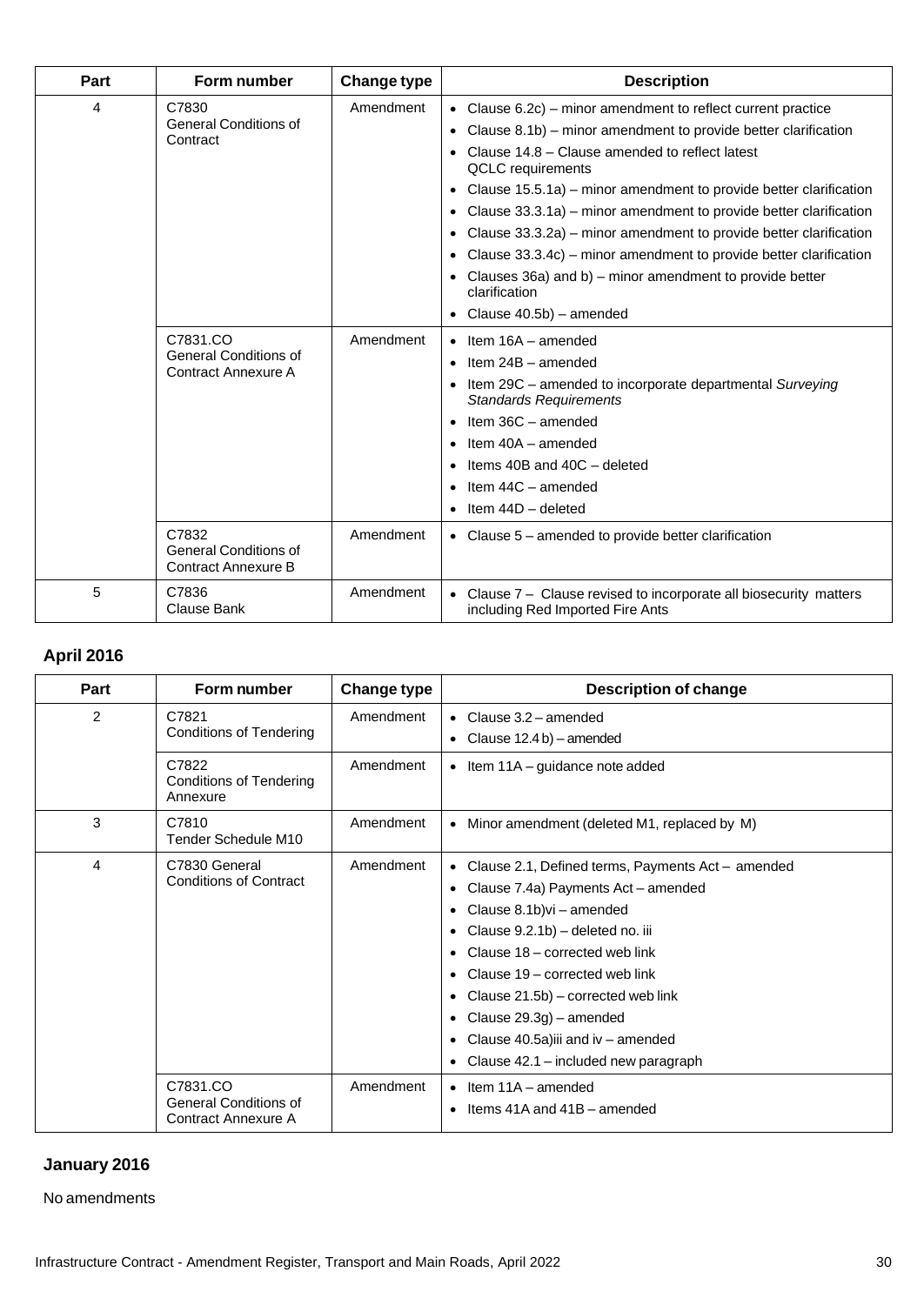### **October 2015**

| Part | Form number                                                     | <b>Change type</b> | <b>Description of change</b>                                                                                                                                                                                                                                                                                                                                                                  |
|------|-----------------------------------------------------------------|--------------------|-----------------------------------------------------------------------------------------------------------------------------------------------------------------------------------------------------------------------------------------------------------------------------------------------------------------------------------------------------------------------------------------------|
| 2    | C7821<br><b>Conditions of Tendering</b>                         | Amendment          | • Clause 2 - aligned formatting of defined terms with use of terms<br>throughout C7821<br>• Clause 6c) - replaced 'shall' by 'to'<br>Clause 6c) - changed 'one' Business day to 'two' Business days<br>Clause 10d) - replaced 'shall' by 'may'                                                                                                                                                |
|      | C7822<br><b>Conditions of Tendering</b><br>Annexure             | Amendment          | $\bullet$ Item 3 - changed heading<br>$\bullet$ Item 4A - minor amendments                                                                                                                                                                                                                                                                                                                    |
| 3    | C7810.S2<br><b>Tender Schedule S2</b>                           | Amendment          | • Minor change to formatting                                                                                                                                                                                                                                                                                                                                                                  |
|      | C7810.S8<br><b>Tender Schedule S8</b>                           | Amendment          | • Updated form title and date from April 2015 to October 2015                                                                                                                                                                                                                                                                                                                                 |
| 4    | C7830<br><b>General Conditions of</b><br>Contract               | Amendment          | • Clause 2 – aligned formatting of defined terms with use of terms<br>throughout C7830<br>• Clause $5.3a$ ) – minor amendment<br>• Clause 5.4 $ii(b)$ – updated year and section<br>Clause 14.5.5 – inserted text for 'TIC – Sole Invitation'<br>• Clause 14.8 - updated link<br>Clause 18d) v - amended Clause numbers<br>Clause 40.5b) - minor amendment<br>Clause 42.8a) - minor amendment |
|      | C7831.CO<br><b>General Conditions of</b><br>Contract Annexure A | Amendment          | $\bullet$ Item 4C – added Clause number<br>Item 4E - added Clause number<br>Items 11A and 11B – minor amendments<br>Item 21 - amended Clause numbers<br>Item 29C - amended<br>Item 44B - amended Clause numbers                                                                                                                                                                               |
|      | C7832<br><b>General Conditions of</b><br>Contract Annexure B    | Amendment          | • Clause $3.3$ – minor amendment to the clauses                                                                                                                                                                                                                                                                                                                                               |
|      | C7833<br>General Conditions of<br><b>Contract Annexure C</b>    | Amendment          | • Deleted '(Construct Only Contract)' from heading                                                                                                                                                                                                                                                                                                                                            |
| 5    | C7836<br><b>Clause Bank</b>                                     | Amendment          | • Added 'No' in subject heading of Checklist table<br>• Clause 10 removed as already incorporated in General Conditions                                                                                                                                                                                                                                                                       |

| Part           | Form number                                      | Change<br>type | Description of change                                                                                                                                                                                                                                           |
|----------------|--------------------------------------------------|----------------|-----------------------------------------------------------------------------------------------------------------------------------------------------------------------------------------------------------------------------------------------------------------|
|                | C7820<br>Information for Tenders                 | Amendment      | $\bullet$ Item 11A – minor amendments<br>Item 15A to Item 15E – added clause numbers                                                                                                                                                                            |
| $\overline{2}$ | C7821<br><b>Conditions of Tendering</b>          | Amendment      | • Clause 2.1– minor amendment to Tender Documents<br>• Clause $4.1$ – minor amendment to Clause numbering<br>• Clause $4.2$ – correction to Clause numbering<br>• Clause $7$ – changed heading<br>Clause 27Ab) - minor amendment<br>Clauses 35 and 36 - removed |
|                | C7822 Conditions of<br><b>Tendering Annexure</b> | Amendment      | $\bullet$ Item 15 – removed                                                                                                                                                                                                                                     |